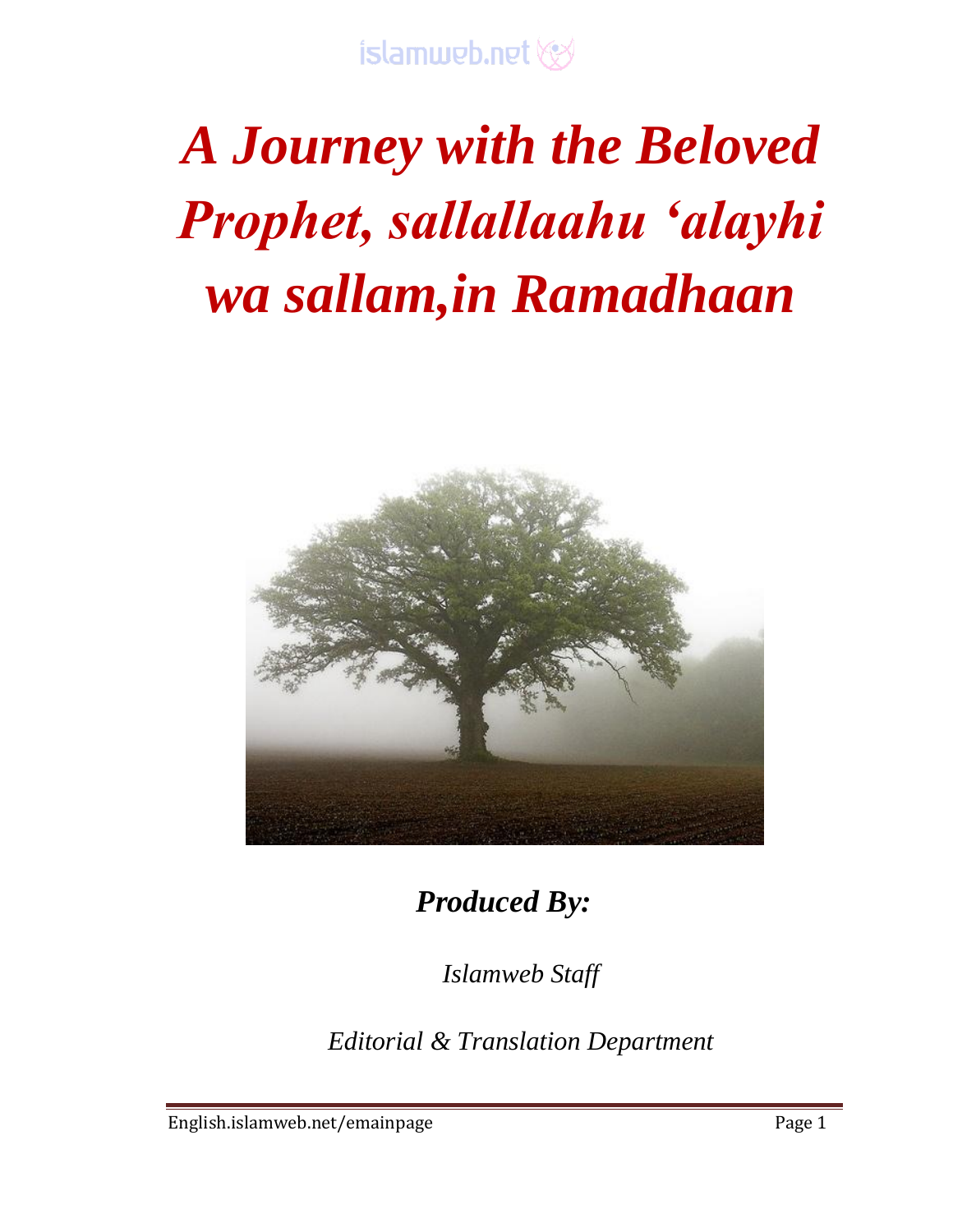

*The Prophet, sallallaahu 'alayhi wa sallam, during the month of Ramadhaan*

#### **The virtues of fasting:**

The Prophet  $\frac{36}{25}$  clarified for us the virtues and merits of fasting. He  $\frac{36}{25}$  may myself, my father and my mother be sacrificed for him, said in a*HadeethQudsi* (Sacred *Hadeeth*): *"Allaah The Exalted Says: 'All the deeds of Adam's sons (mankind) are for them, except fasting, which is for me, and I will give the reward for it. Fasting is a protective shield against Hellfire and the committing of sins. If one of you is fasting, he should avoid sexual relations with his wife and quarrelling, and if somebody should fight or quarrel with him, he should say, 'I am fasting.' By Him in whose Hand my soul is, the unpleasant smell emanating from the mouth of a fasting person is better in the sight of Allaah than the scent of musk. There are two pleasures for the fasting person: one at the time of breaking his fast, and the other at the time when he will meet his Lord; then he will be delighted because of his fasting.'"* [*Al-Bukhaari*]

**The Prophet also shed light on the great rewards on the Day of Judgment for those who fasted:**

He  $\frac{365}{25}$  said: *"There is a gate in Paradise called Ar-Rayyaan, and those who had observed fasting will enter through it on the Day of Resurrection and none except them will enter through it. It will be asked, 'Where are those who used to observe fasting?' They will then get up, and none except them will enter through it. After their entry, the gate will be closed and nobody else will enter through it."* [*Al-Bukhaari*]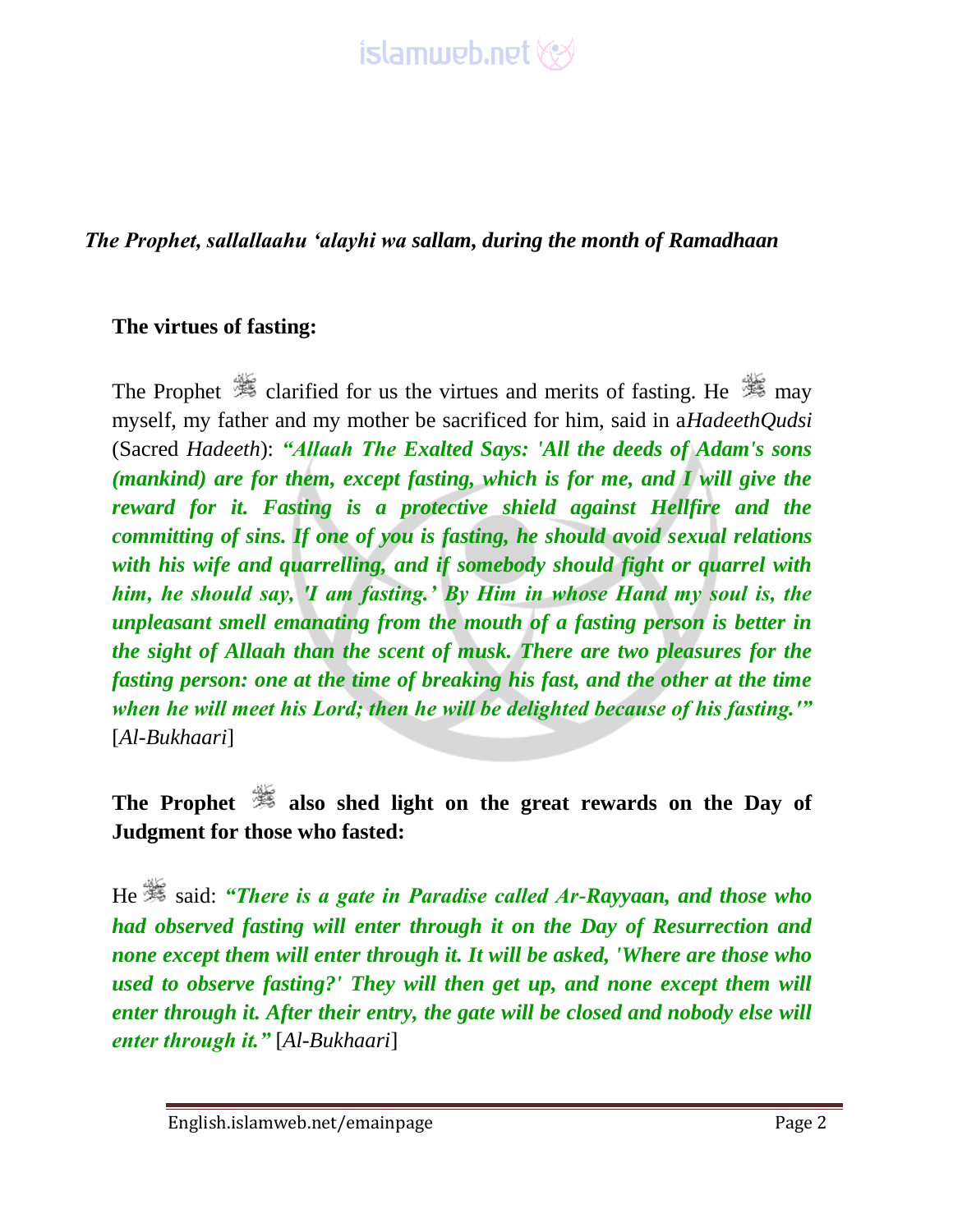The Prophet  $\mathcal{F}$  also said: *"Indeed, for anyone who fasts for one day seeking Allaah's pleasure, Allaah will distance his face away from the Hellfire for (a distance covered by a journey of) seventy years."* [*Muslim*]

### **The Prophet and his preparation for the month of Ramadhaan:**

The Prophet was very ascetic. He denounced worldly pleasures hoping for the rewards of Allaah The Exalted and for Paradise. The optimal example on his asceticism was his preparationfor the month of Ramadhaan. He was keen to prepare himself for the blessed month by performing extra righteous deeds and acts of worship in order to take advantage of this special time of the year and appreciate and comprehend the virtues of the month of Ramadhaan as due. This was the nature of the preparation of the Prophet  $\frac{1}{20}$  for the month of Ramadhaan, as he did many things before its arrival, perhaps the most important of which were the following:

#### **1- Fasting during the month of Sha'baan:**

*Abu Salamah* said, *"I asked 'Aa'ishah about the fasting of the Messenger of Allaah and she said, 'He would observe fasting (at times so continuously) that we would say that he (continually) fasted, and then he did not observe fasting until we would say that he had given up - perhaps never to fast again. I never saw him observing (voluntary fasts) more in any other month than that of Sha'baan. (lt appeared as if) he observed fast throughout the whole of Sha'baan, except a few (days)."* [*Muslim*]

Moreover, *'Aa'ishah* said, *"The Messenger of Allaah* is would fast till one *would say that he would never stop fasting, and then he would abandon fasting till one would say that he would never fast. I never saw the Messenger of Allaah fasting for a whole month except for the month of Ramadhaan, and did not see him fasting in any month more than in the month of Sha'baan."* [*Al-Bukhaari*]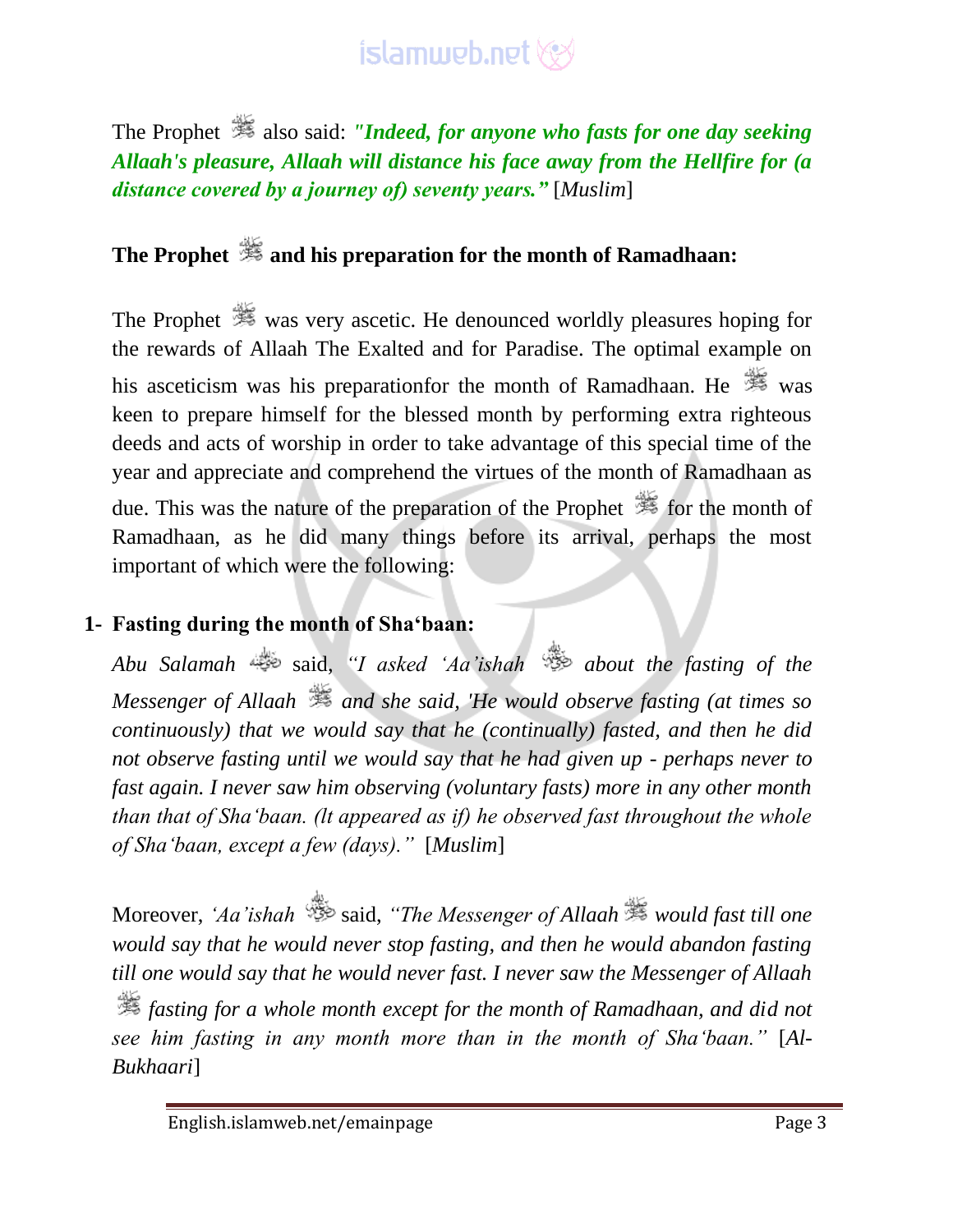**2- The Prophet bore the glad tidings of the arrival of Ramadhaan to his Companions. He prepared them to devote themselves to worship on these blessed days by reminding them of this month's great virtues and generous rewards:**

*Abu Hurayrah* reported that the Prophet said:

- *"When the month of Ramadhaan starts, the gates of Paradise are opened, the gates of Hell are closed and the devils are chained."* [*Muslim*]
- *"When it is the first night of Ramadhaan the devils and rebellious Jinn are chained. The gates of the Fire are locked - not a single gate is opened - and the gates of Paradise are opened - not a single gate is locked - and a caller calls out, 'O seeker of good, come forward, and O seeker of evil withhold', and there are many whom Allaah frees from the Fire - and that is every night."* [At-Tirmithi] [Al-Albaani: *Saheeh* (Authentic)]
- *"Whoever observes fast during the month of Ramadhaan out of sincere faith and hoping to attain Allaah's rewards, then all his past sins will be forgiven."* [*Al-Bukhaari*]
- *"Whoever establishes prayers during the nights of Ramadhaan out of sincere faith and hoping to attain Allaah's rewards (not for showing off), all his past sins will be forgiven."* [*Al-Bukhaari*]
- *"Whoever establishes prayers on the Night of Al-Qadr (Decree) out of sincere faith and hoping for a reward from Allaah (not for showing off), then all his previous sins will be forgiven."* [*Al-Bukhaari*]
- **3- The Prophet was keen to clarify to his Companions the Islamic rulings relevant to fasting, some of which are the following:**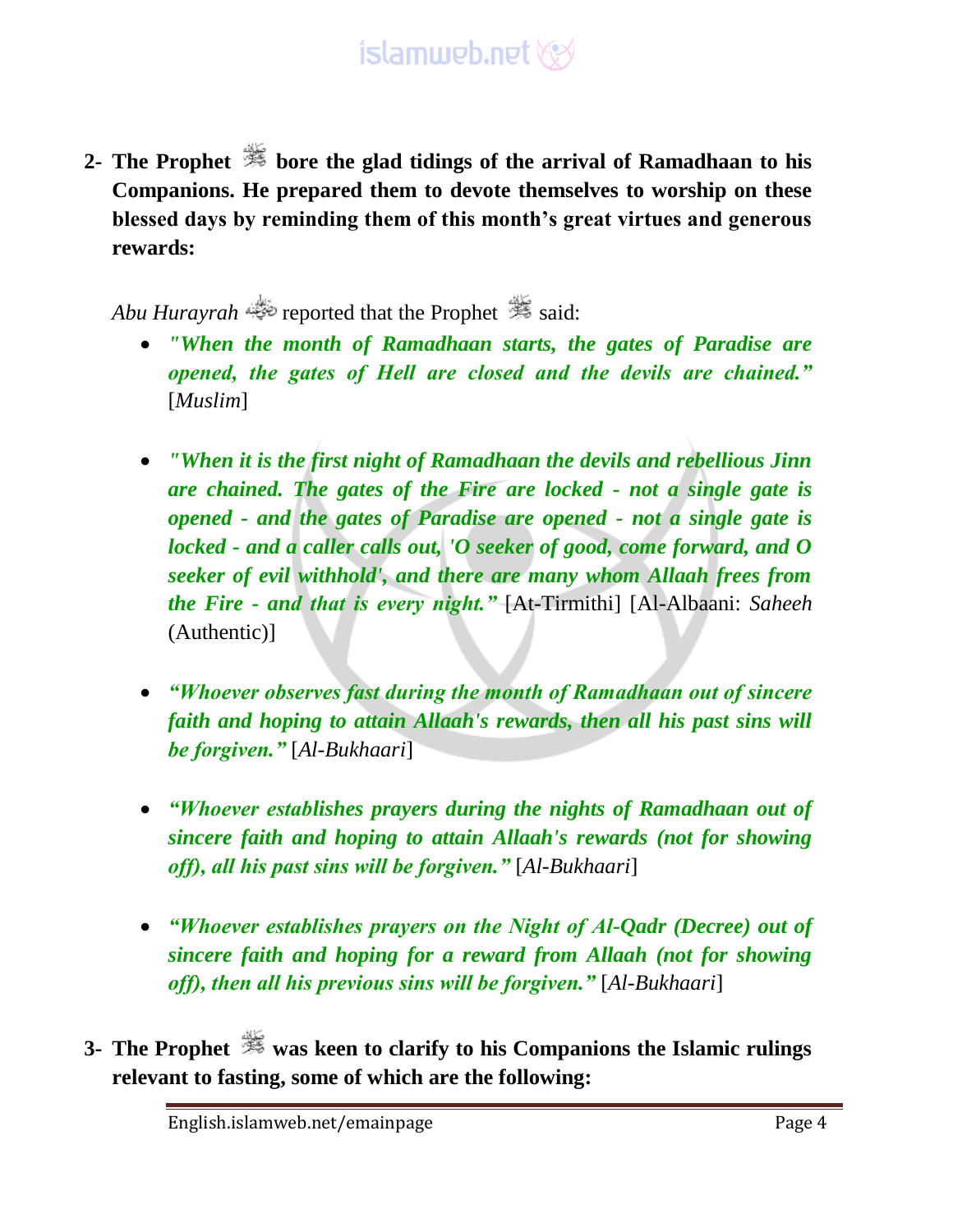The Prophet **started** the fast of Ramadhaan except after the crescent moon ofRamadhaan had been sighted or after the completion of the 30 days of Sha'baan:

*'Abdullaah Ibn 'Umar* and his father, reported that the Prophet  $\frac{366}{25}$  said: *"Do not fast unless you see the crescent (of Ramadhaan), and do not give up fasting till you see the crescent (of Shawwaal), but if the sky is overcast (if you cannot see it), then act on estimation (i.e. count Sha'baan as being 30 days)."* [*Al-Bukhaari*]

*'Abdullaah Ibn 'Umar* and his father, also said, *"Once, people were looking out for the crescent (of Ramadhaan). I informed the Prophet*  $\frac{dS}{dx}$  that I *had seen it, so he fasted (on the following day) and also ordered the people to fast."* [Abu Daawood] [Al-Albaani: *Saheeh* (Authentic)]

*Abu Hurayrah* narrated that the Prophet said: *"Observe fasting when you see it (the new moon) and cease fasting when you see it (the new moon of Shawwaal), but when it is concealed from you (on account of a cloudy sky), then count it as thirty days."* [*Muslim*]

Additionally, *'Abdullaah Ibn 'Umar* and his father, reported that the Prophet made a mention of Ramadhaan and said: *"Do not fast until you see the crescent, and do not break your fast until you see it, and if the weather is cloudy then calculate it (as thirty days)."* [*Muslim*]

The Prophet  $\frac{36}{36}$  also said:

**\*** *"We are an unlettered nation; we do not write nor calculate.*" He <sup>‰</sup> with the gesture of his hand then added:*"The months are (sometimes) like this and (sometimes) like that (meaning it is sometimes 29 days and sometimes 30)."* [*Muslim*]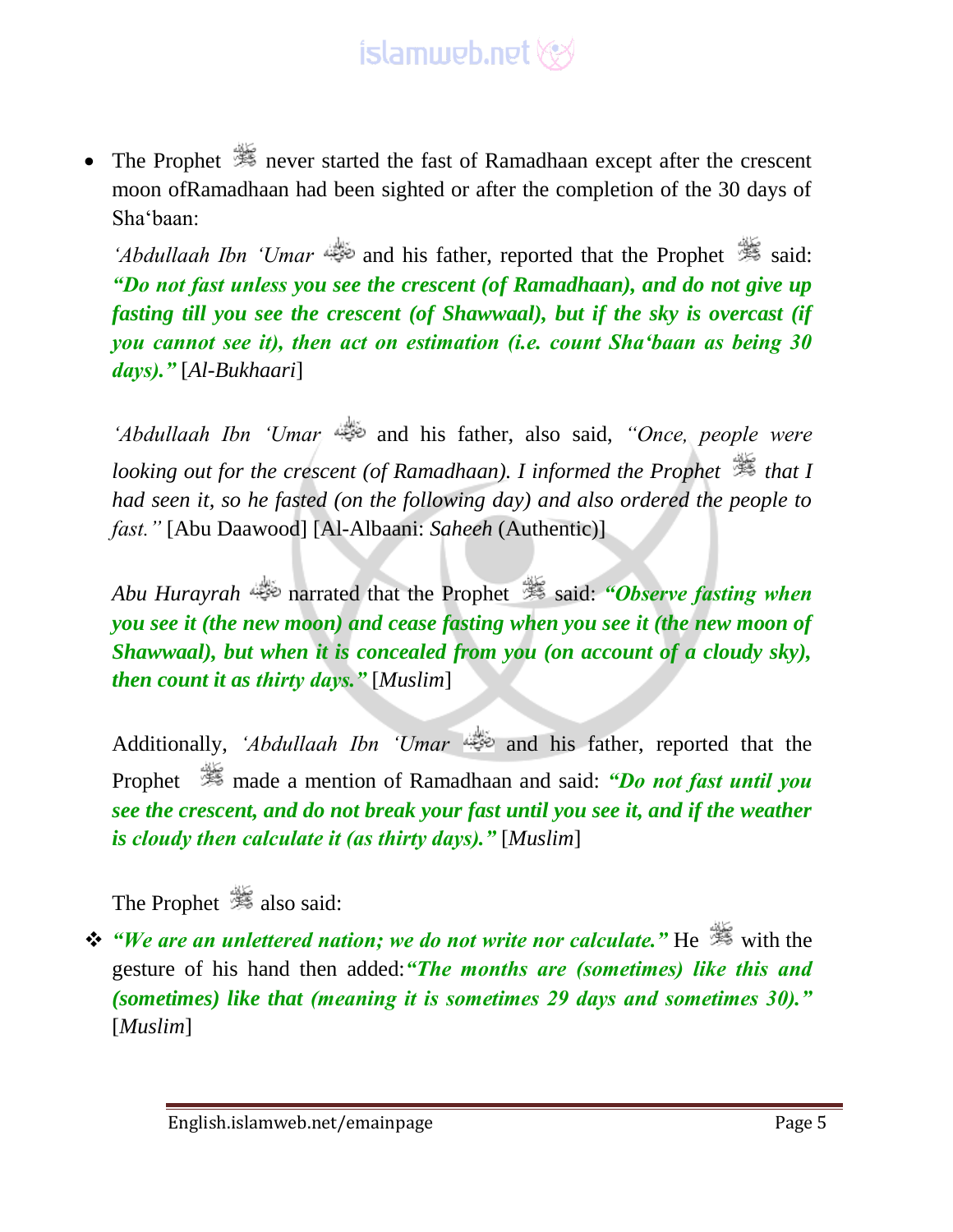*"None of you should fast a day or two before the month of Ramadhaan unless he has the habit of fasting (voluntarily - and if his fasting coincides with that day) then he can fast that day."* [*Al-Bukhaari* & *Muslim*]

#### **Upon seeing the crescent of Ramadhaan:**

*Talhah Ibn 'Ubaydillaah* said, *"Upon sighting the crescent moon of Ramadhaan, the Prophet used to say:'Allaahummaahillahu 'alaynabilyumniwal-eemaan was-salaamatawal-Islaam, Rabbee wa Rabuka Allaah (O Allaah for us let this month be a period of peace, faith, safety and total submission to Your will. My Lord and your Lord is Allaah].'"* [At-Tirmithi]

So, have you prepared for Ramadhaan before its arrival, for Ramadhaan is indeed a most venerable guest and an excellent opportunity for the *Muslim*s. It reminds the inattentive worshippers and extends a helpinghand to the attentive ones. It is a motivation for the active worshippers and the optimal means to sharpen their will-power. With sincere hearts that abound with faith, they overcrowd the mosques and their urges to be generous and charitable are enhanced. Pious and devout as they become, the *Mujaahidoon* (those that strive in the cause of Allaah) will be granted success and victory. How deserving Ramadhaan is then to be well prepared for!

### **Second, the Prophet and his acts of worship during the month of Ramadhaan:**

The Prophet was the most knowledgeable person of his Lord as well as being the best worshipper. He perfectly fulfilled the due rights of Allaah The Exalted over him as no one else did. The Prophet  $\frac{36}{25}$  was a living example of the sublime integrity of Allaah's final revelation. He reached the summit in human perfection, beyond the comprehension of many people. Allaah The Exalted has forgiven all his past and future sins, but nevertheless, he would pray at night until his feet would swell. The worship routine of the Prophet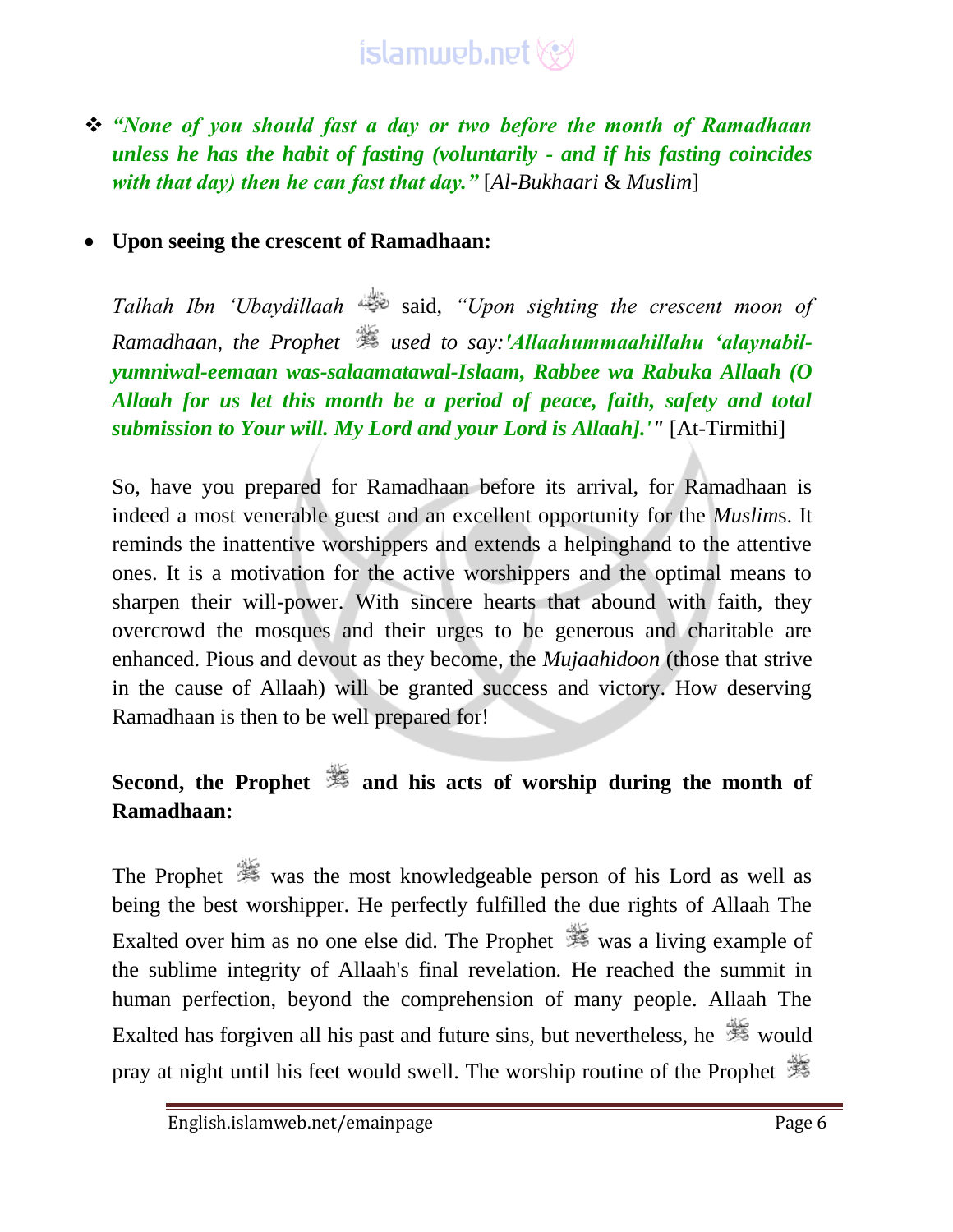in the month of Ramadhaan reflected his complete obedience, submission and servitude to his Lord.

### **The fasting of the Prophet in Ramadhaan:**

The Prophet would, of course, fast the month of Ramadhaan, and the reason behind highlighting this point is to draw attention to some aspects of the Prophet's fastingsuch as:

#### **1- Intention:**

Intention resides in the heart and its utterance is an innovation, even if people assume otherwise. *Ibn 'Umar* narrated on the authority of *Hafsah* both and their father, that the Prophet **said:** *"Whoever does not intend to fast before dawn, there is no fast for him."* [An-Nasaa'i]

#### **2-** *Suhoor* **(the pre-dawn meal before the** *Fajr* **(dawn) Prayer):**

The Prophet  $\frac{1}{200}$  ordered *Muslims* to have the *Suhoor* meal as it distinguishes their fasting from the fasting of the people of the Book (Jews and Christians).

The Prophet  $\frac{dS}{dx}$  said: *"The difference between our fasting and that of the people of the Book is (our) eating shortly before dawn."* [*Muslim*]

Moreover, *Abu Hurayrah* said: *"How* narrated that the Prophet said: "How *excellent are dates as the believer's Suhoor!"* [*Abu Daawood*]

Eating the pre-dawn meal is a blessing; for it implies abiding by the *Sunnah* of the Prophet  $\mathcal{H}$ . It also strengthens the fasting person and helps him to endure the hardships of the daytime fast. Moroever, *Muslim*s should be distinct from the People of the Book. The Prophet <sup>35</sup> said: *"Eat Suhoor; indeed, there is a blessing in Suhoor."* [*Al-Bukhaari & Muslim*]

One of the best virtues and merits of the pre-dawn meal is the fact that Allaah The Exalted confers His blessing upon those who eat *Suhoor*, and His angels implore Him to forgive them. *Abu Sa'eed Al-Khudri* narrated that the Prophet  $\mathscr{F}$  said: *"Suhoor* is a blessed meal; so do not leave it, even if one of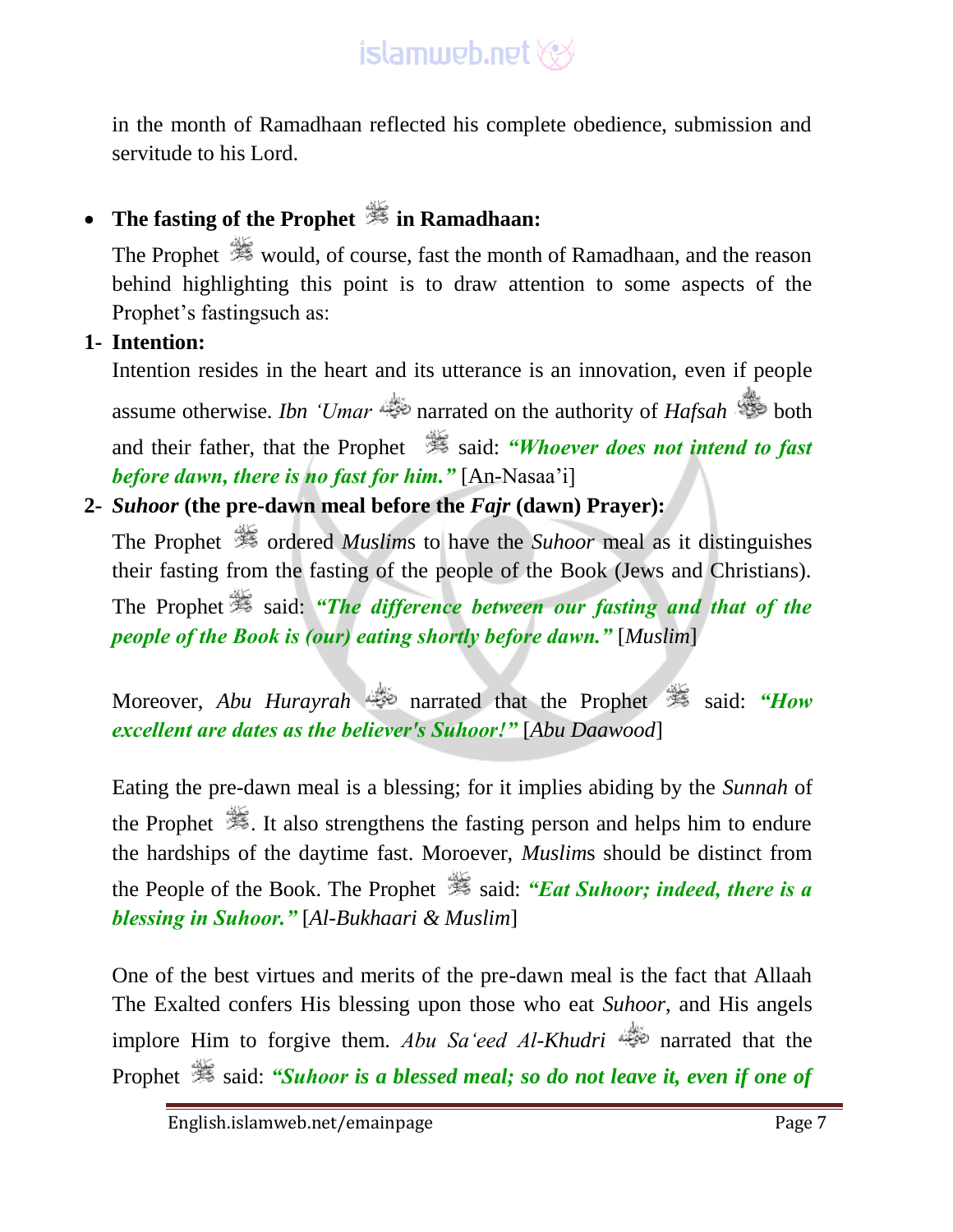*you was to take a sip of water, since Allaah sends mercy and His angels seek forgiveness for the one who partakes in Suhoor."* [*Saheeh Al-Jaami'*]

The Prophet  $\mathcal{F}$  called it the: *"blessed meal"*. *Al-'Irbaadh Ibn Saariyah* said, *"The Prophet once invited me over to have Suhoor shortly before dawn in the month of Ramadhaan. He said:'Come to this blessed meal.'"* [*Abu Daawood*] [*Al-Albaani: Saheeh (Authentic)*]

#### **- Delaying the** *Suhoor***:**

The Prophet  $\frac{360}{250}$  would eat the *Suhoor* meal shortly before the second *Athaan* (call) for the *Fajr* Prayer. Zayd Ibn Thaabit said, *"We took the "Suhoor" with the Prophet and then stood up for the Fajr Prayer."* He was asked, *"How long was the interval between the two (Suhoor and prayer)?"* He replied, *"The time it takes to recite fifty verses (of the Quran)."* [*Al-Bukhaari & Muslim*]

*Abu 'Atiyyah* said, *"I once said to 'Aa'ishah that one of the Companions of the Prophet hastens to break his fast and delays the Suhoor, while the other delays breaking his fast and hastens the Suhoor. 'Aa'ishah inquired, 'Who is it that hastens to break the fast and delays the Suhoor?' I replied, ''Abdullaah ibnMas'ood.' 'Aa'ishah said, 'This is what the Prophet used to do.'"* [*An-Nasaa'i*] [*Al-Albaani: Saheeh (Authentic)*]

The Prophet  $\frac{360}{25}$  commanded *Muslims* to delay eating the pre-dawn meal as this strengthens the fasting person and gives him energy, making fasting easy and endurable for him. It also entails waking up during the blessed time of the night to remember Allaah The Exalted, recite *Thikr* (the mentioning of Allaah), and supplicate to Him. This blessed time of the night witnesses the descent of divine mercy, blessings and bounty. It is the time when *Muslim*s get ready to perform the *Fajr* Prayer.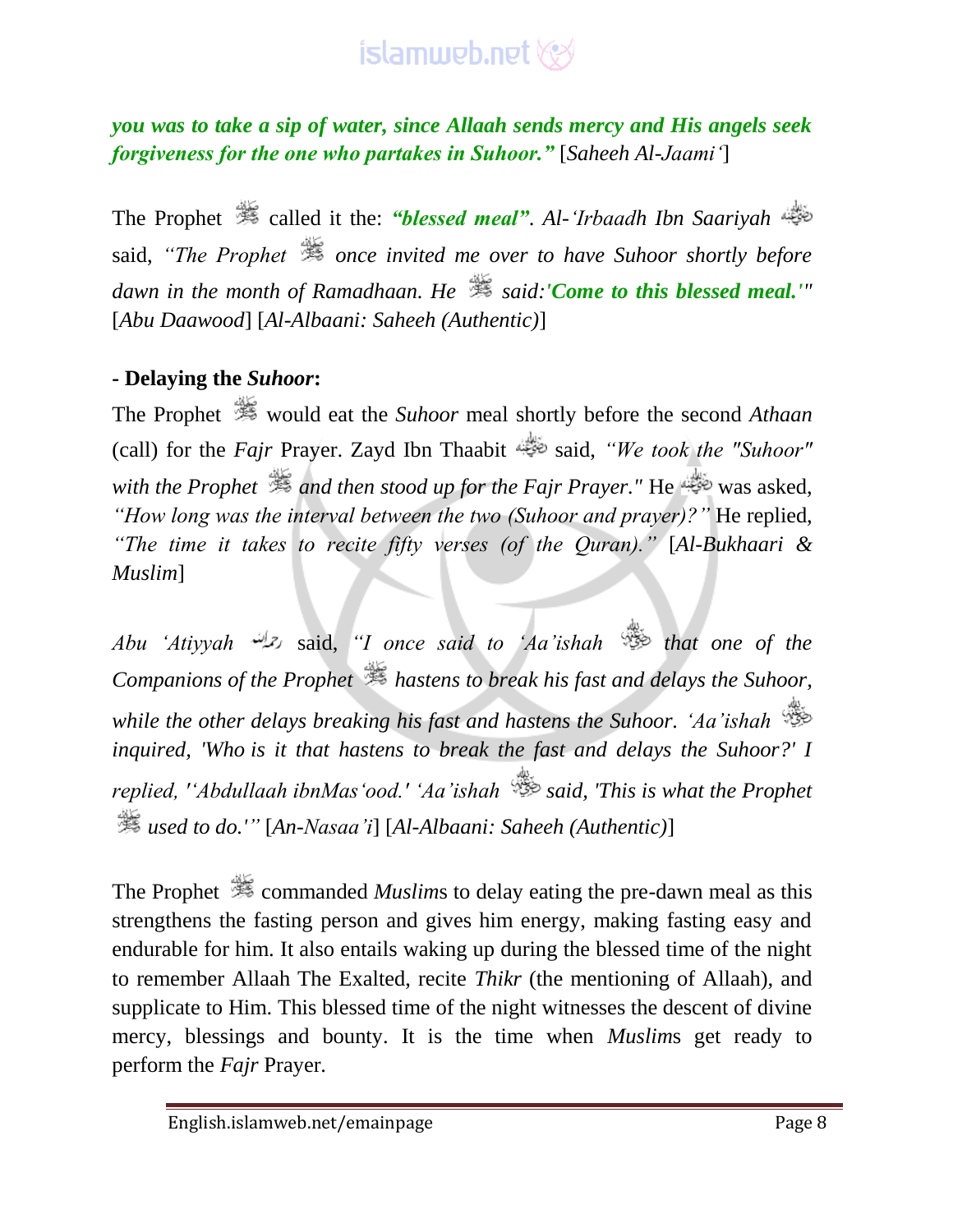- **What if a fasting person eats or drinks during the fasting-day out of forgetfulness?**

The Prophet  $\frac{1}{2}$  clarified the Islamic ruling on eating or drinking during the fasting-day forgetfully or accidently. He  $\frac{360}{100}$  told us that he who eats or drinks during the fasting-day out of forgetfulness is not a sinner and should continue fasting. *Abu Hurayrah* narrated that the Prophet said: *"If anyone forgets that he is fasting and eats or drinks, he should complete his fast, for it is only Allaah who has fed him and given him drink."* [*Muslim*]

- **The Prophet and breaking the fast:**

Our beloved Prophet  $\frac{360}{100}$  informed us of the time to break the fast. He  $\frac{360}{100}$  said: *"When the night approaches and the day retreats and the sun sets, then the observer of the fast should break it."* [*Muslim*]

*Abu Hurayrah* also narrated that the Prophet said:

- *"The most beloved slave to me is the fasting person who breaks his fast the first."* [Ahmad]
- *"This religion will continue to prevail as long as people hasten to break the fast, because the Jews and the Christians delay doing so."* [*Abu Daawood*] [*Al-Albaani: Hasan (Sound)*]

*Sahl Ibn Sa'd* reported that the Prophet said: *"The people will remain on the right path as long as they hasten the breaking of the fast."* [*Al-Bukhaari & Muslim*]

Indeed, *Muslim*s will be upon the right path as long as they follow in the footsteps of the Prophet  $\frac{360}{100}$  and abide by his *Sunnah*. Islam will thus remain strong and will prevail and flourish, no matter who the enemies of Islam are or how strong they are. The *Muslim* nation will then become a good example to be followed; for *Muslim*s would not then be blind imitators of the West or East, living in their shadow and playing the yes-man role.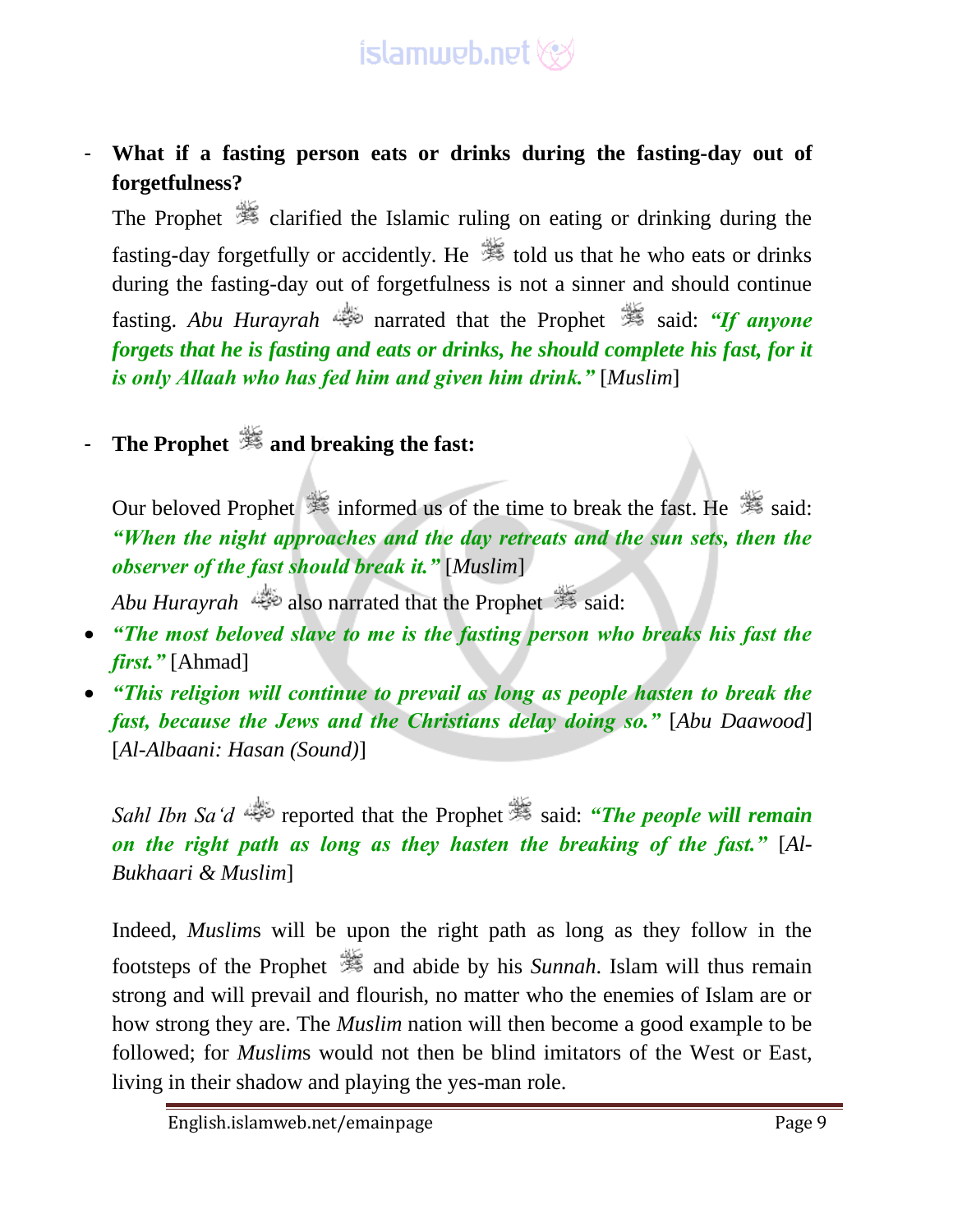### - **Breaking the fast before the** *Maghrib* **(Sunset) Prayer and what the Prophet ate to break his fast:**

The Prophet would break his fast before the *Maghrib* prayer with some fresh or dried dates or with some water. *Anas Ibn Maalik* said, *"The Prophet would urge people to break the fast with fresh dates before he prayed. If he did not find fresh dates then he would eat dried dates. If he did not find that also then he would drink a few sips of water."* [*At-Tirmithi: HasanGhareeb (Sound)*]

*Abu 'Eesa* narrated that the Prophet would break his fast with dates in the winter and with water in the summer. [*At-Tirmithi*] [*Al-Albaani: Saheeh (Authentic)*]

*Salmaan Ibn 'AamirAdh-Dhabbi* reported that the Prophet said: *"If one of you is fasting, he should break his fast with dates or else with water, for it is pure."* [*At-Tirmithi*]

### - **Supplications of the Prophet while breaking the fast:**

*Ibn 'Umar* and his father, said, *"The Prophet at the time of breaking his fast, used to supplicate:'Thahabaath-thama' wa-btallat al-'urooq wa thabata al-ajr - in shaa' Allaah (the thirst is gone and the veins are quenched, and the reward is confirmed – if Allaah wills.'*" [*Abu Daawood*] [*Al-Albaani: Hasan (Sound)*]

*Mu'aath Ibn Zuhrah reported that he was told that the Prophet* used to supplicate when breaking his fast: *"Allaahummalakasumta wa 'alaarizqikaaftartu. (O Allaah; for You I have fasted and with Your sustenance I have broken my fast.)"* [*Abu Daawood*]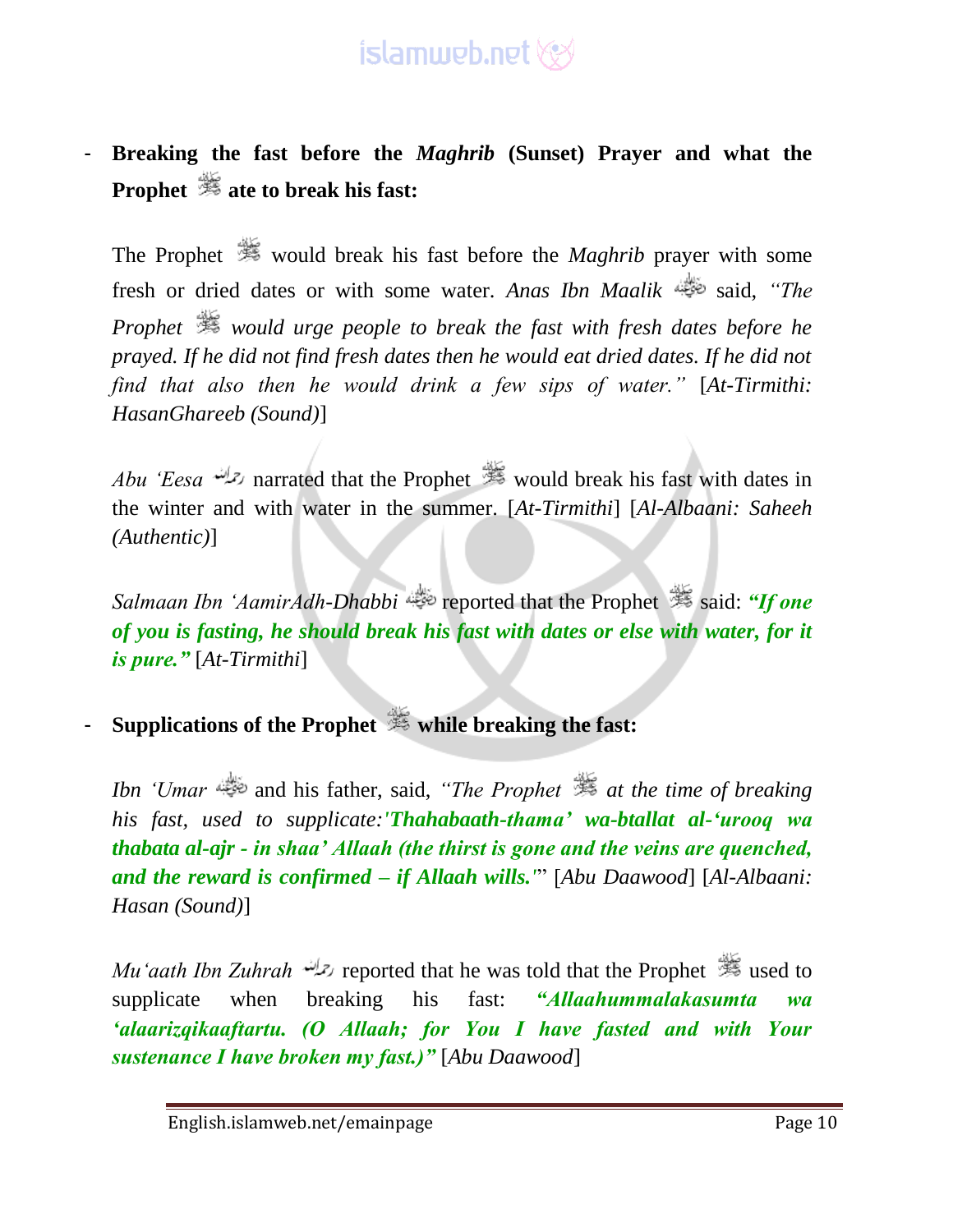### - **The guidance of the Prophet regarding the etiquette of eating:**

*Ibn Al-Qayyim* wrote in his book *Zaad Al-Ma'aad*, *"The Prophet never criticized any food. He would eat it if he liked the food and leave it if he disliked it, without deeming it forbidden for the Muslims. Abu Hurayrah said, 'The Prophet never criticized any food (presented to him), but he would eat it if he liked it; otherwise, he would leave it (without expressing his dislike).'"* [*Al-Bukhaari*]

The Prophet  $\frac{1}{200}$  never refused lawful food and never asked for a certain type of food. He would eat what was available and if there was no food available, he would be patient - to the extent that he would tie a rock to his belly out of severe hunger. He would see crescent after crescent after crescent (three consecutive months) and no food would be cooked in his house. *'Urwah* reported that *'Aa'ishah* said, "O my nephew, we would see a crescent, and *then another crescent and then another crescent - three crescents in two months - and no fire (for cooking) would be made in the houses of the Messenger of Allaah, sallallaahu 'alayhi was sallam." He* said, *"O my aunt, then what would sustain you?" She* said, *"The two black things: dates and water."* [*Muslim*]

#### - **The Prophet used to mention the name of Allaah The Exalted before eating and commanded those who eat to do the same:**

*'Aa'ishah*  $\ddot{\otimes}$  narrated that the Prophet  $\ddot{\ddot{\otimes}}$  said, *"When one of you eats, he should mention Allaah's name; if he forgets to mention Allaah's name at the beginning, he should then say: 'In the Name of Allaah at the beginning and at the end of it.'"* [*Abu Daawood*] [*Al-Albaani: Saheeh (Authentic)*]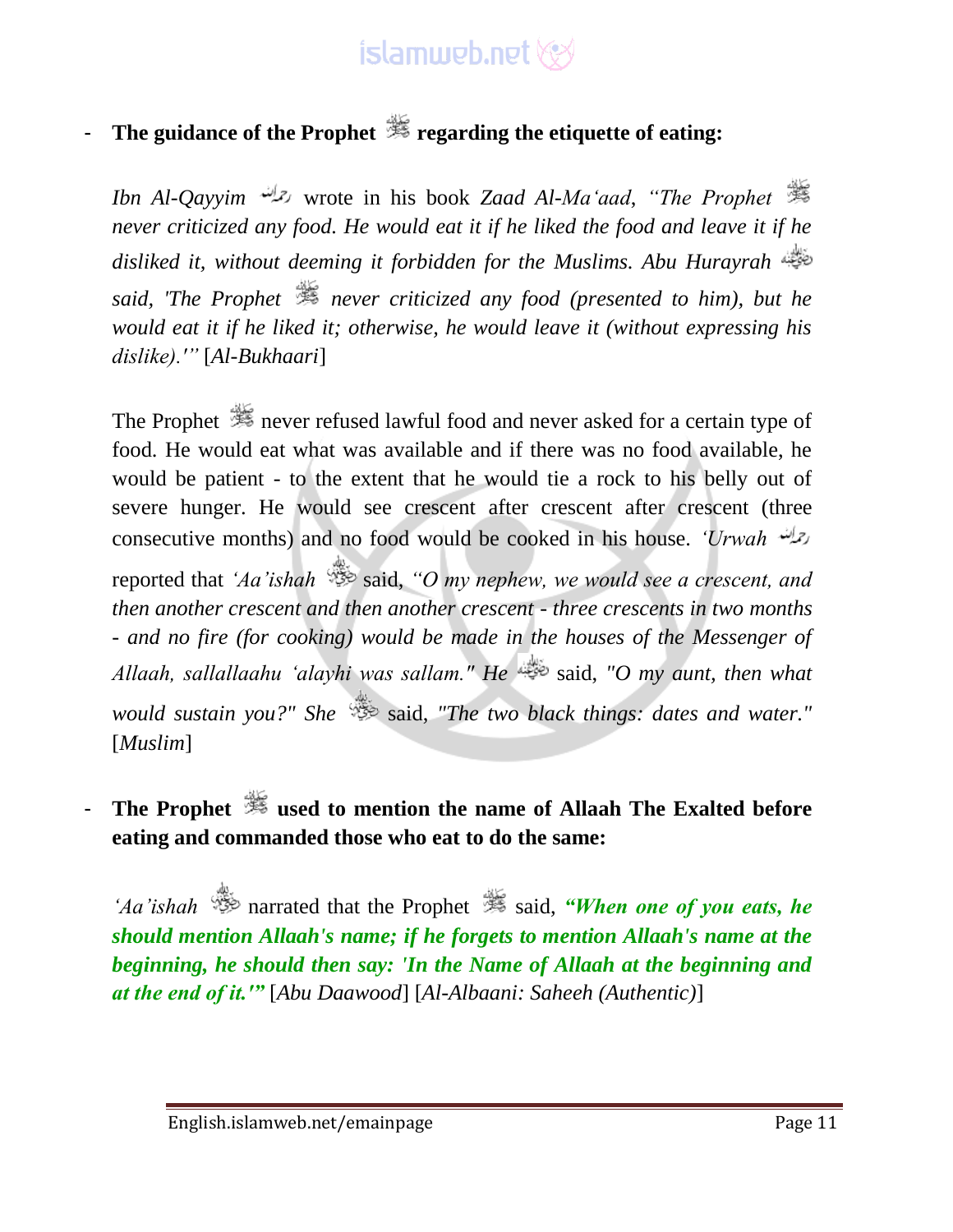Moreover, *'Umar Ibn AbiSalamah* and his father, said, *"I was a young boy in the care of the Prophet*  $\frac{1}{2}$  *and my hand used to wander all over the platter (of food). The Prophet said to me: 'O young boy, say 'Bismillaah (In the Name of Allaah)', eat with your right hand, and eat from what is directly in front of you.' That was the way I ate from then on."* [*Al-Bukhaari*]

### - **The Prophet would thank Allaah The Exalted after eating:**

*Abu Umaamah Al-Baahili* narrated that the Prophet would supplicate after eating with this supplication, *"Al-Hamdulillaahkatheerantayyibanmubaarakanfeehghayrmakfi wa la muwadda' wa la mustaghna 'anhu, rabbanaa (all perfect praise be to Allaah with an abundant beautiful blessed praise, a never-ending praise, a praise which we will never bid farewell to and an indispensable praise. He is our Lord)."* [*Al-Bukhaari*]

*Sahl Ibn Mu'aath Ibn Anas* narrated on the authority of his *father* that the Prophet  $\frac{36}{25}$  said: *"Whoever eats some food then says*, 'Al-*Hamdulillaahallatheeat'amanihathaa At-ta'aam wa razaqneehbighayrhawlinminni wa la quwwah (all perfect praise be to Allaah who has fed me this and provided me with it with no power or strength on my part)', his previous sins will be forgiven."He also said: "Whosoever utters the following supplication upon getting dressed, all his past sins will be forgiven: Al-hamdulillaah al-latheekasaaneeh wa razaqneehbighayrhawlinminni wa la quwwah (all perfect praise belongs to Allaah who clothed me with this and bestowed it upon me without any toil and effort on my part.]."* [*Abu Daawood*] [*Al-Albaani: Hasan (Sound)*]

*Anas Ibn Maalik* reported that the Prophet said: *"Allaah is pleased with His slave when he eats something and praises Him for it, or drinks something and praises Him for it."* [*Muslim*]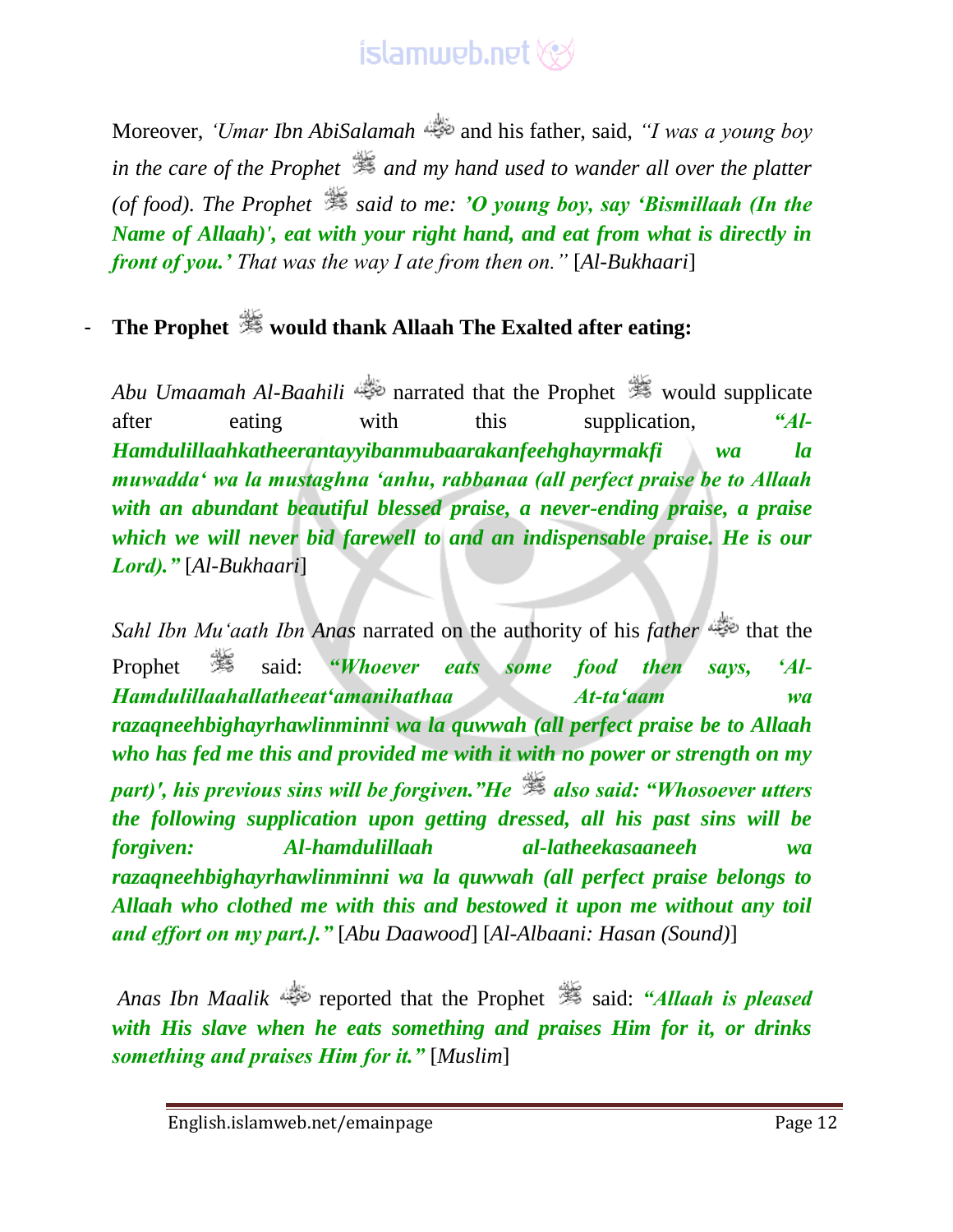The Prophet  $\frac{36}{25}$  never ate while leaning. He  $\frac{36}{25}$  said: *"I do not take my meals while leaning (against something)."* [*Al-Bukhaari*]

#### **Eating with servants:**

The Prophet  $\frac{360}{25}$  said: *"When your servant brings your food to you, if you do not ask him to join you, then at least ask him to take one or two handfuls, or one or two bites, for he has suffered from its heat (while cooking it) and has taken pains to cook it nicely."* [*Al-Bukhaari*]

### **The Prophet used the** *Siwaak* **(wooden tooth-stick) during the days of Ramadhaan:**

'Aamir Ibn Rabee'ah said, *"I saw the Prophet cleaning his teeth with a Siwaak while he was fasting so many times that I cannot count."* [*Al-Bukhaari*] The Prophet also said: *"If I were to not find it burdensome upon my followers, I would have ordered them to clean their teeth with a Siwaak with every ablution."* [*Al-Bukhaari*]

**The Prophet would pour water over his head during fasting:**

A Companion said, *"I saw the Prophet at Al-'Arj pouring water over his head while he was fasting because of thirst or heat."* [*Abu Daawood*] [*Al-Albaani: Saheeh (Authentic)*]

The Prophet  $\mathcal{H}$  would wash his mouth and rinse his nose while fasting, but he forbade the fasting person from inhaling water up the nostrils more than is required.

**The Prophet would fast while traveling and sometimes he would break his fast:**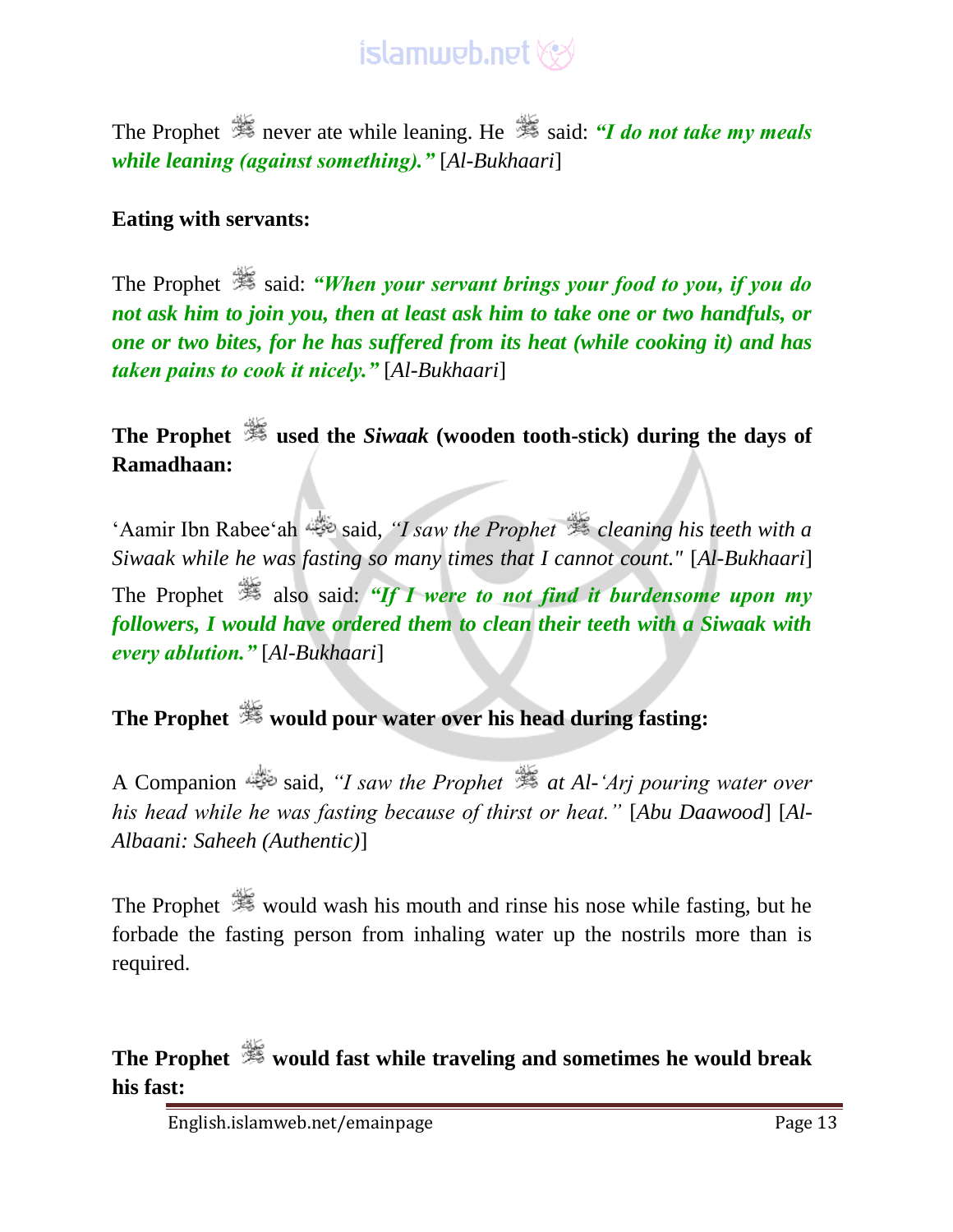Ibn 'Abbaas and his father, said, "*The Prophet journeyed during the month of Ramadhaan in a state of fasting till he reached 'Usfaan. He then ordered a cup of drinking water and he drank that openly so that the people might see it, and did not fast fast (and did not resume fasting) till he reached Makkah."* Ibn 'Abbaas and his father, also said, *"The Prophet fasted and broke the fast, so he who wished fasted and he who wished to not fast did not do so."* [*Muslim*]

*Jaabir Ibn 'Abdullaah* said, *"During the course of a journey, the Prophet saw a crowd of people, and a man was being shaded (by them). He asked: 'What is wrong with him?' They said, 'He is fasting.' The Messenger of Allaah said:'It is not righteousness that you fast while travelling.'"* [*Muslim*]

However, *Hamzah Ibn 'Amr Al-Aslami* narrated that he said, *"O Messenger of Allaah, I find the strength in me for fasting on a journey; is there any sin upon me (in doing it)?"* The Messenger of Allaah  $\frac{1}{2}$  said: "It is a concession *from Allaah. He who takes advantage of it, it is good for him, and he who prefers to observe fast, there is no sin upon him."* Haaroon (one of the narrators) in his narration mentioned: *"It is a concession"*, and he did not mention the part *"from Allaah"* in his narration. [*Muslim*]

*Ibn Al-Qayyim* said, *"The Prophet did not specify a certain distance of travel entailing abstaining from fasting during traveling. There is no authenticated tradition in this regard..."* Although many scholars and jurists have cited evidence indicating that it is recommended for the traveller to break his fast or other evidence indicating that fasting during traveling is desirable, both acts are reported from the *Sunnah* of the Prophet  $\frac{dS}{dx}$ . They are from the guidance of the Prophet  $\frac{1}{2}$  regarding traveling. Neither the observer of the fast should find fault with one who does not fast, nor should the one who does not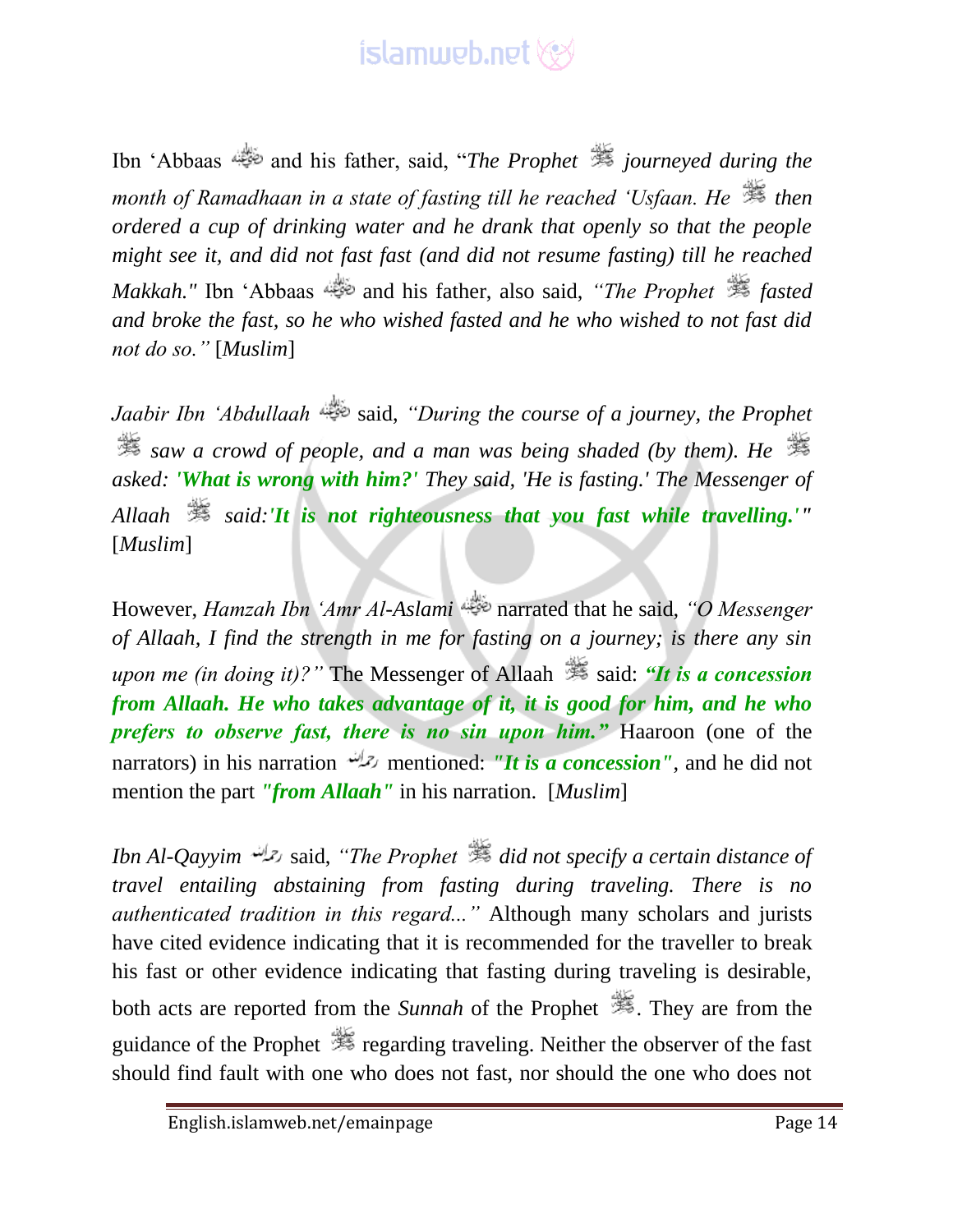fast find fault with one who observes it. Therefore, those who hasten to criticize the travellers who choose to fast or those who prefer to break their fast should first ponder over the *Sunnah* of the Prophet . Each opinion has its considerable pieces of evidence.

**The Prophet would end the month of Ramadhaan according to moonsighting or after the month completed 30 days:**

He **said:** *"Fast when you see it (the new moon) and break your fast when* $\mathbb{R}^3$ *you see it and do the same regarding performing Hajj. If it turns out to be cloudy over you, then complete thirty days. If two people give witness (that they saw the new moon) then fast and break your fast (based on that)."* [*An-Nasaa'i*] [*Al-Albaani: Saheeh (Authentic)*]

**Prohibitions stated by the Prophet :**

#### 1- **Overeating:**

Allaah The Exalted Says (what means): **{***O children of Adam, take your adornment at every masjid (mosque), and eat and drink, but be not excessive. Indeed, He likes not those who commit excess.***}**[Quran 7:31]

*Al-Miqdaam Ibn Ma'dikarib* reported that the Prophet said: *"The son of Adam does not fill any vessel worse than his stomach. It is sufficient for the son of Adam to eat a few mouthfuls to keep him going. If he must do it (fill his stomach), then let him fill one third with food, one third with drink and one third with air (for breath)."* [*At-Tirmithi*]

*Abu Hurayrah* narrated that the Prophet said: *"A believer eats in one intestine, whereas a non-believer eats in seven intestines."* [*Al-Bukhaari*]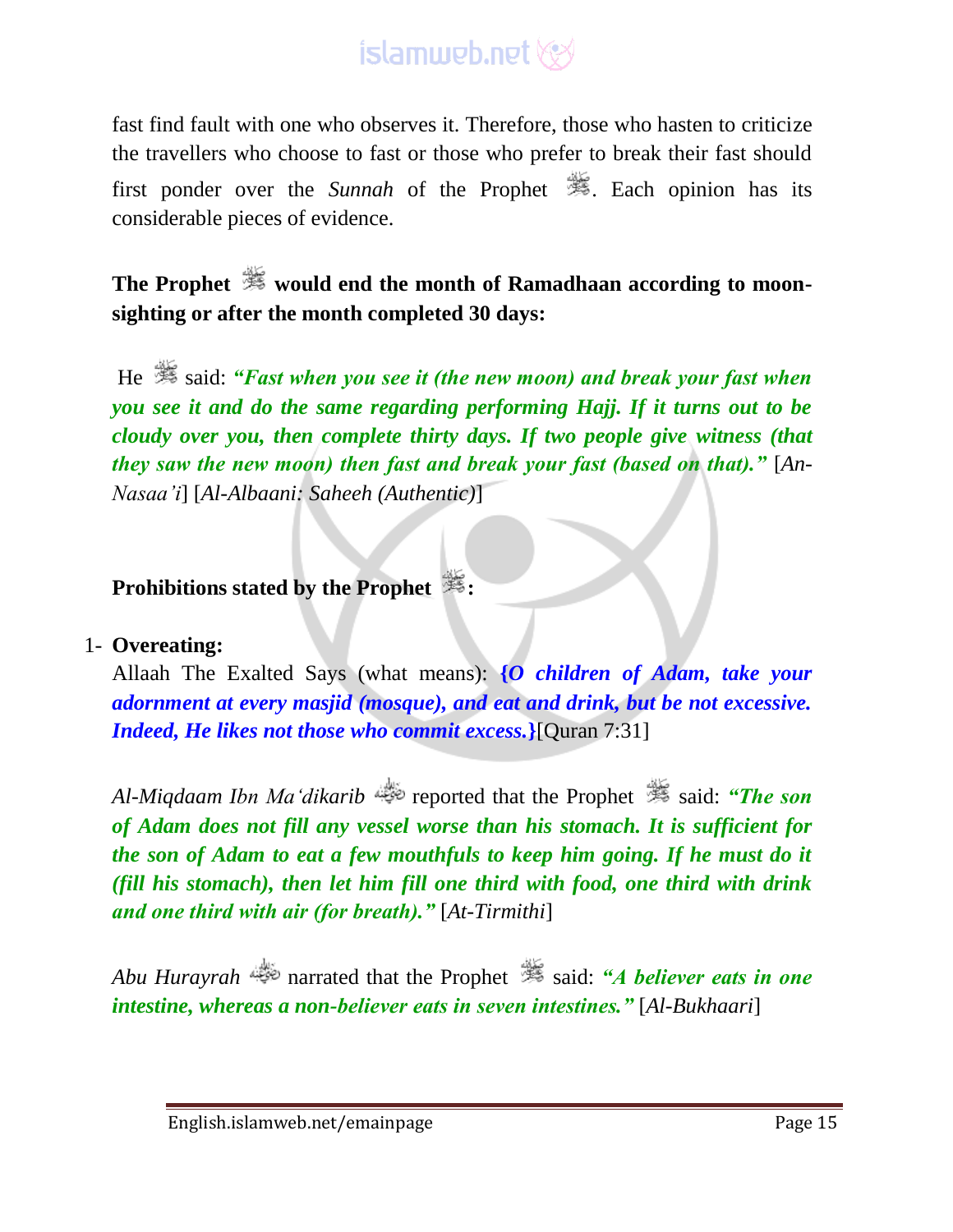The Prophet ate small, modest meals. *'Abdullaah Ibn Unays* said, *"… So dinner was brought to him (meaning the Prophet in Ramadhaan), and I refrained from eating because of how meagre it was."* [*Abu Daawood*] [*Al-Albaani: Saheeh (Authentic)*]

Hence, we realize that the extravagant and lavish meals that we witness nowadays in the month of Ramadhaan, either in the pre-dawn meals or the fast breaking meal, are the furthest thing from the guidance of the Prophet  $\mathcal{H}$ . It is sad that our *Suhoor* and *Iftaar* tables are filled with sumptuous food. Such blameworthy extravagance fosters satisfying one's ill desires, luring the hearts with distractions and overloading us with burdens that hinder performing acts of worship duly. Indeed, a wise man would adopt moderation and temperance aiming at curbing his human cravings. One should not yield to extravagance and lavishness under the pretext of the permissibility of eating good and lawful food or hospitality and honouring one's guests. Such extravagance causes man to lose out on many good benefits. *Muslim*s should really follow the guidance and example of the Prophet **regarding the Islamic etiquette of eating.** 

#### **2- Uttering falsehood:**

The Prophet said: *"Whoever does not give up false speech (i.e. telling lies) and evil actions, Allaah is not in need of his leaving his food and drink (i.e. Allaah will not accept his fasting.)"* [*Al-Bukhaari*]

#### **3- Idle, vain, and obscene talk:**

The Prophet  $\frac{360}{25}$  said: *"Fasting is not [abstaining] from eating and drinking only, but also from vain speech and foul language. So, if someone insults you or wrongs you, say (to him), 'I am fasting.'"* [*Saheeh ibnKhuzaymah*]

*Abu Hurayrah* narrated that the Prophet said: *"When any one of you gets up in the morning in the state of fasting, he should neither use obscene language nor do any act of ignorance. And if anyone slanders him or*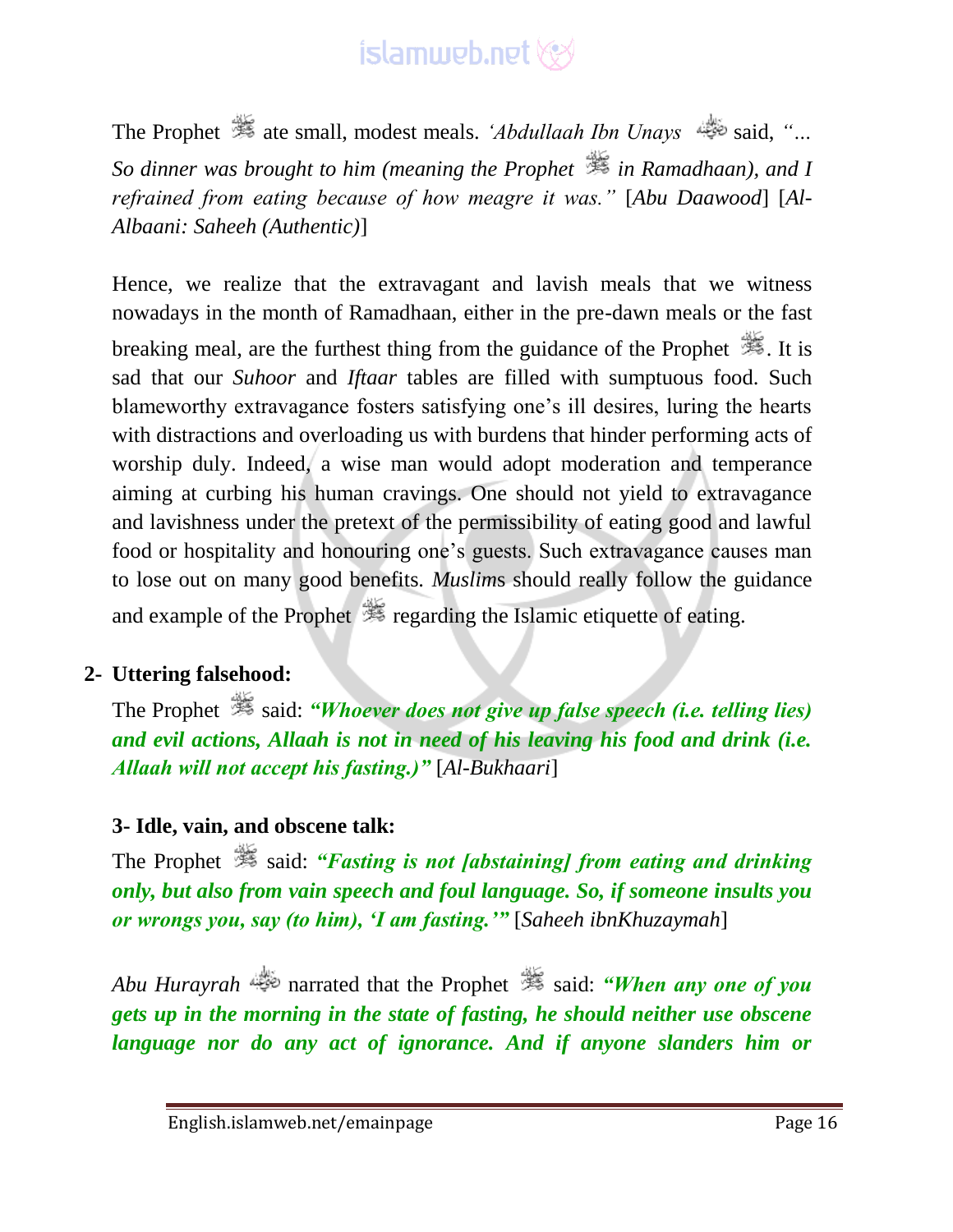

*quarrels with him, he should say (to him), 'I am fasting, I am fasting.'"*  [*Muslim*]

#### **3- Exaggerated rinsing of the nose:**

*Laqeet Ibn Sabirah* narrated that the Prophet said: *"Exaggerate when rinsing your nose unless you are fasting."* [*Abu Daawood*] [*Al-Albaani: Saheeh (Authentic)*]

#### **4- The Prophet forbade observing fasting continuously for more than one day:**

*Abu Hurayrah* narrated that the Prophet said: *"Do not fast continuously day and night (without breaking the fast)."* People said, *"But you observe fasting without a break (without taking food in the evening or in the morning*)." The Prophet  $\ddot{\mathcal{F}}$  replied: "I am not like you, for I am provided with *food and drink (by Allaah)."* [*Ahmad*]

The Prophet **3** also said: *"Do not practice Wisaal (fasting continuously without breaking one's fast in the evening or before the following dawn) and if anyone of you intends to fast continuously - day and night - then he should continue (fasting) till the Suhoor time only."* [*Al-Bukhaari*]

Dear readers who are guided to obeying their Lord, you should know that the Prophet  $\frac{360}{25}$  urged the fasting person to adopt the Islamic refined manners and avoid ill manners, obscenity, foul language, vulgarity, rudeness, and all evil and blameworthy sayings or practices. Indeed, *Muslim*s are enjoined to avoid such evil deeds at all times, not only during fasting. However, committing such evil and blameworthy acts is even graver while fasting. Therefore, the Prophet admonished those who commit these wrongdoings. He **said:** "Perhaps a *fasting person will get nothing from his fast save hunger and thirst."* [*Ibn Maajah*] [*Al-Albaani: Saheeh (Authentic)*]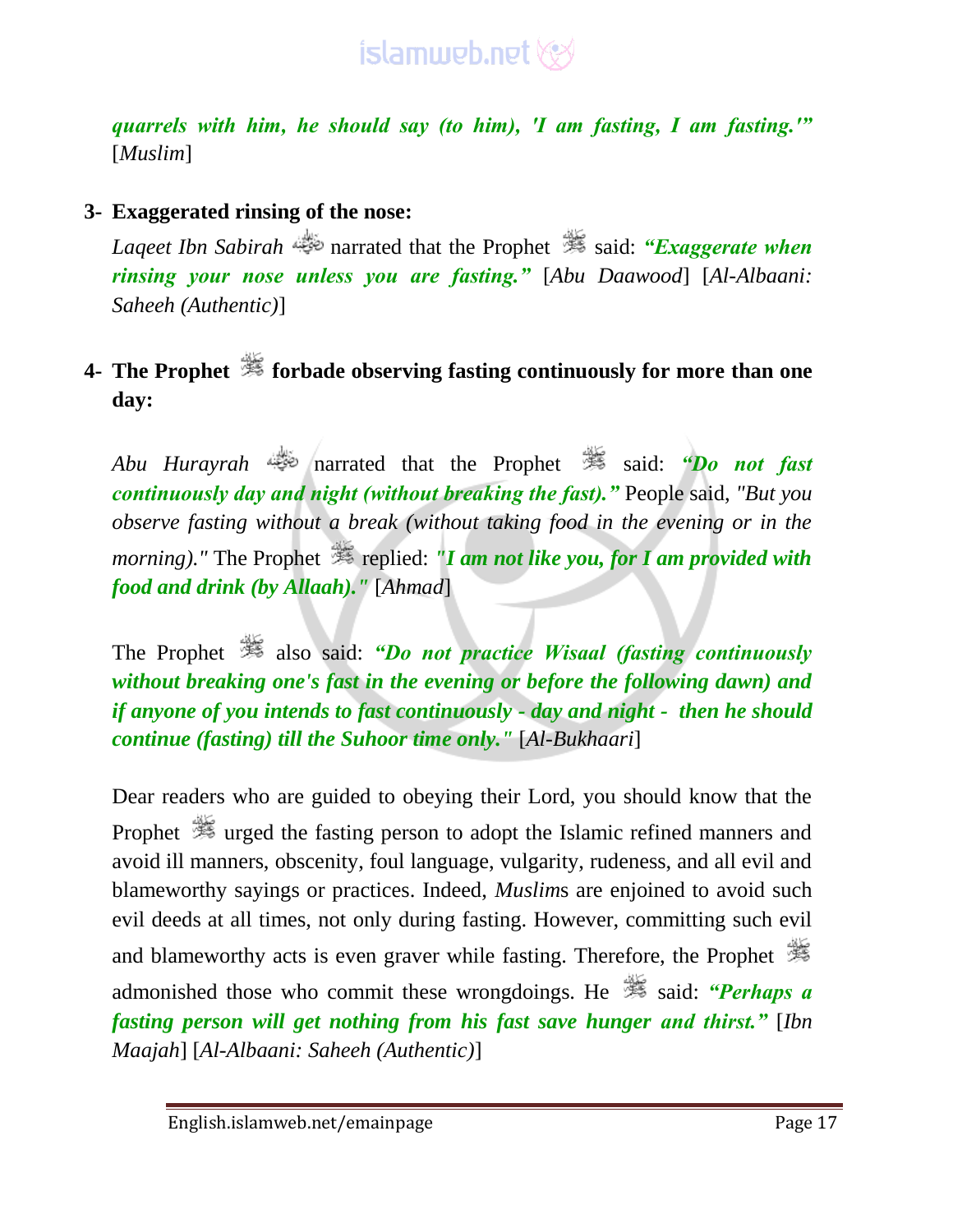Hence, a fasting person should abstain from committing these evil actions that would jeopardize his fasting.

### **5- Fasting on the doubtful day [the 30th of Sha'baan]:**

*'Ammaar Ibn Yaasir* said, *"Whoever fasts on the doubtful day has surely disobeyed Abu'l-Qaasim (i.e. the Prophet )."* [*At-Tirmithi*]

#### **6- Fasting on the day of** *'Eed Al-Fitr***:**

*Abu Sa'eed* said, *"The Prophet forbade fasting on two days: the day of 'Eed Al-Fitr and the day of 'Eed Al-Adhha."* [*Al-Bukhaari*]

That was a brief account of the fasting of the Prophet  $\frac{360}{260}$  which illustrated his keenness to abide by the recommendations, the due manners and the etiquettes of fasting. This heartens the *Muslim* to ponder on his fasting and try to rectify it in order to adhere to the guidance of the Prophet  $\mathbb{Z}$  and draw closer to him.

### **The Prophet and night prayers during the month of Ramadhaan:**

### **The Prophet would perform** *Taraaweeh* **(congregational night-prayers) during the month of Ramadhaan, but he never exceeded eleven or thirteen**  *Rak'ahs* **(units):**

*'Aa'ishah* said, *"He never exceeded eleven Rak'ahs in Ramadhaan or in other months; he would offer four Rak'ahs, and do not ask me about their beauty and length, then four Rak'ahs, and do not ask me about their beauty and length, and then three Rak'ahs." 'Aa'ishah* also said, *"I said to him, 'O Messenger of Allaah, do you sleep before offering the Witr prayer?'"* The Prophet *following* replied *"My eyes sleep but my heart remains awake!"* [Al-*Bukhaari*]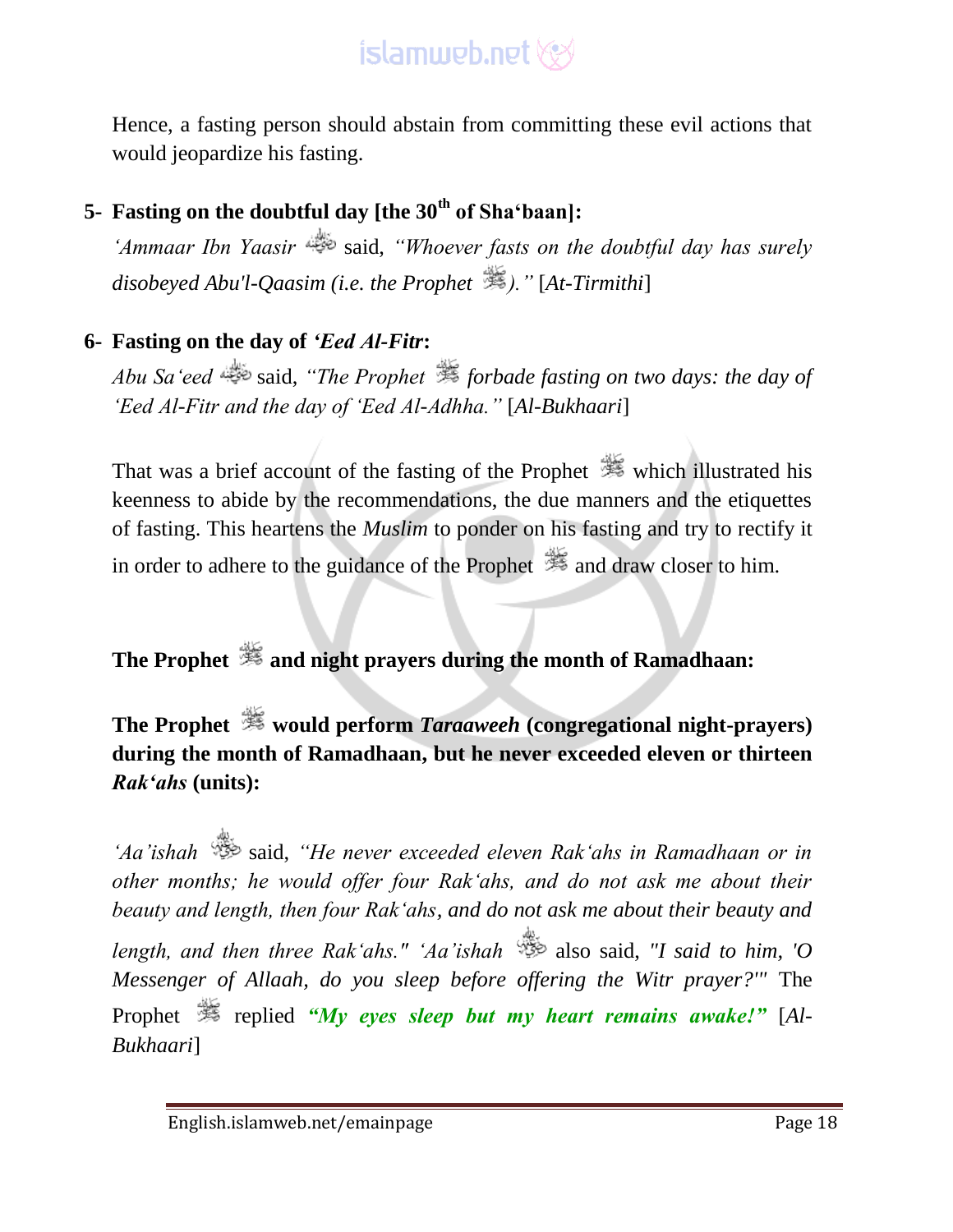In another narration, *'Aa'ishah* said, *"The Messenger of Allaah* is would *offer thirteen Rak'ahs in the night prayer, and on hearing the Athaan (call) for the Fajr Prayer, he would offer two light Rak'ahs."* [*Al-Bukhaari*]

#### **The Prophet did not pray all night long, but used also to recite some verses of the noble Quran and do other righteous deeds at night:**

*'Aa'ishah* said, *"I never saw the Prophet recite the entire Quran in one night, or spend a whole night in prayer until the morning, or fast an entire month, except in Ramadhaan."* [An-Nasaa'i] [Al-Albaani: *Saheeh* (Authentic)]

Moreover, *Ibn 'Abbaas* said, *"… And Jibreel (Gabriel) would meet him every night of Ramadhaan to teach him the Quran..."* [*Al-Bukhaari*]

### **The Prophet would pray at night individually due to the fear that night prayers would otherwise become obligatory upon the** *Muslim***s:**

*Aa'ishah*  $\ddot{\mathscr{B}}$  reported, "Once, in the middle of the night, the Prophet  $\ddot{\mathscr{B}}$  went *out and prayed in the mosque and some men prayed with him. The next morning the people spoke about it and so more people gathered and prayed with him (the second night). They circulated the news in the morning, and so, on the third night, the number of people increased greatly. The Prophet*  $\frac{dS}{dx}$  *came out and they prayed behind him. On the fourth night the mosque was overwhelmed with people such that it could not accommodate them. The Prophet*  $\mathcal{F}$  came out *only for the Fajr Prayer. When he finished the prayer, he faced the people and recited the two testimonies of faith, that is, 'I testify that none is truly worthy of worship but Allaah and that Muhammad is the Messenger of Allaah', and then said:'Indeed, your presence (in the mosque at night) was not hidden from me, but I was afraid that this prayer (Taraaweeh) might be made compulsory and*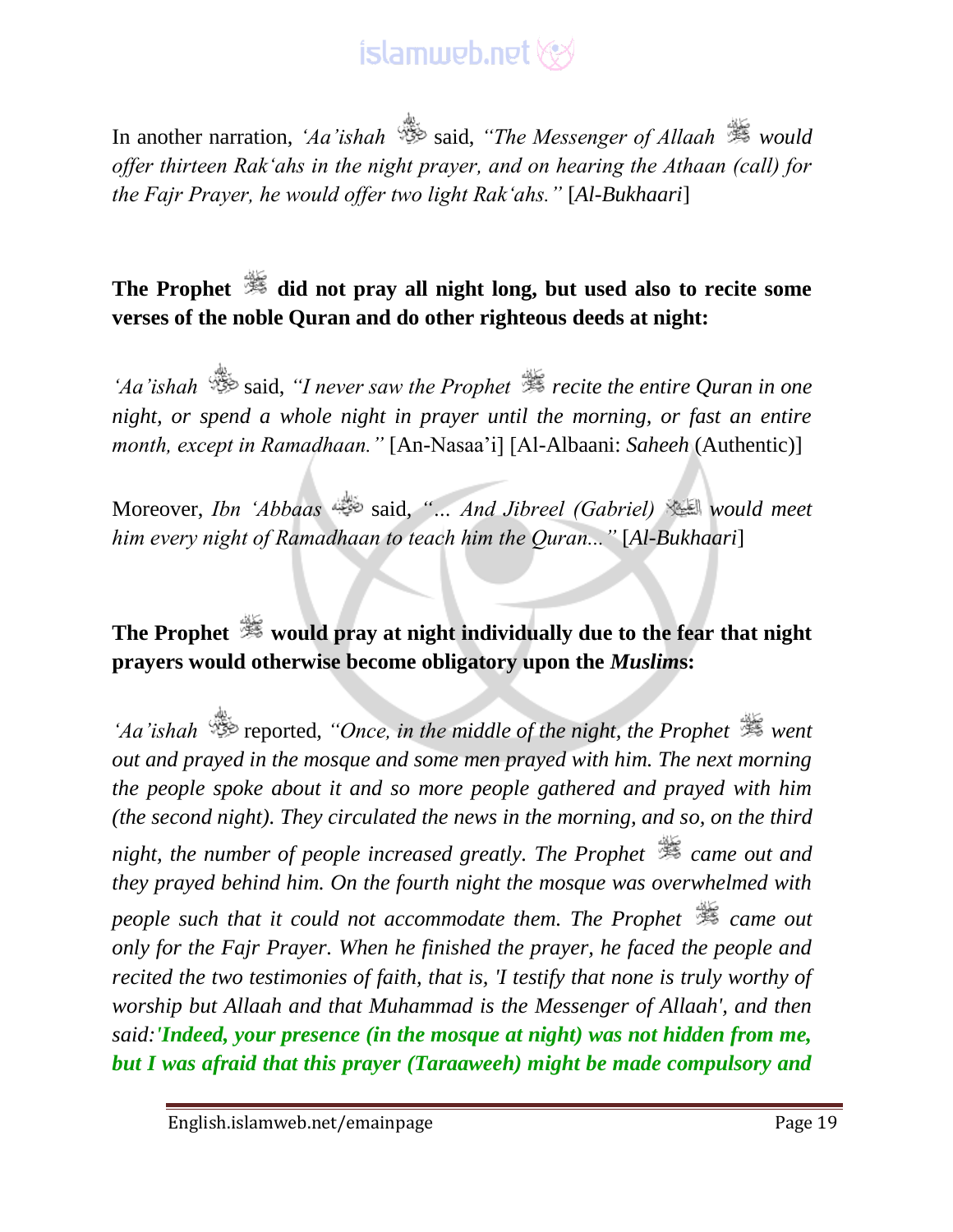*you might not be able to perform it.' Then, the Prophet died and the situation remained like that (i.e. people prayed individually at night)."* [*Al-Bukhaari*]

The Prophet  $\frac{4}{3}$  feared that *Qiyaam* (late-night congregational prayer) would become obligatory upon *Muslim*s; some might have neglected performing them duly and be punished for that. Our merciful Prophet  $\frac{360}{100}$  feared for his people from being unable to carry out the obligation in the future. Indeed, he  $\frac{1}{\sqrt{2}}$  was extremely merciful towards his people. Allaah The Exalted Says (what means): **{***There has certainly come to you a Messenger from among yourselves. Grievous to him is what you suffer; [he is] concerned over you and to the believers is kind and merciful.***}**[Quran 9:128]

**The angel Jibreel would visit the Prophet every night in Ramadhaan to recite the Quran together:**

*Ibn 'Abbaas* and his father, said, *"The Prophet was the most generous of all the people and he would reach the peak of generosity in the month of Ramadhaan when Jibreel would meet him. He would meet him on every night of Ramadhaan to teach him the Quran. The Prophet would then be more generous than the blowing wind (in readiness and haste to do charitable deeds)."* [*Al-Bukhaari*]

Dear readers, we need to ponder over this narration. All this care and attention was assigned to reciting and studying the noble Quran by the Prophet  $\frac{1}{200}$  the very person whom Allaah collected the Quran in his heart and taught its meanings to. What about us? Should we not assign greater care and attention to recite and study the noble Quran in order to relish following its guidance?

The noble Quran had the greatest portion of the precious minutes and hours of the Prophet's life; for it is his eternal miracle … and a shining beacon of guidance to the worlds. Allaah The Exalted commanded the Prophet  $\frac{360}{100}$  to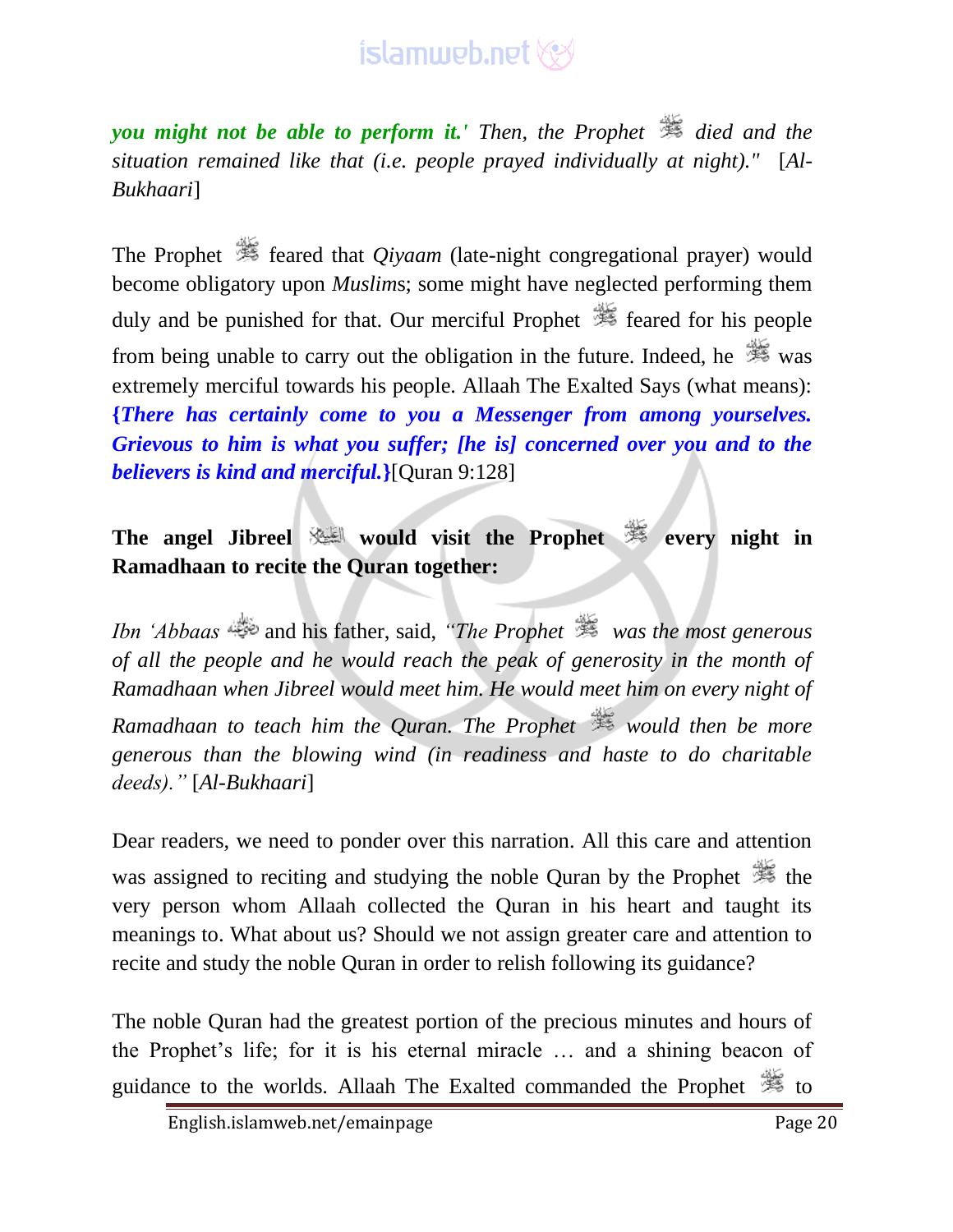recite it day and night. Allaah The Exalted Says (what means): **{***…And recite the Quran with measured recitation.***}** [Quran 73:4]

The Prophet  $\frac{360}{100}$  did not recite the noble Ouran carelessly and without pondering over its meanings, Allaah forbid. Indeed, Allaah The Exalted imbued the Prophet with the greatest and noblest manners; he was disciplined by his Lord. The teachings of the noble Quran were best translated and reflected in his behaviour and deeds; in his days and nights, in his residence and travel, in his anger and satisfaction, and in his secrecy and in public. Therefore, when *'Aa'ishah* was asked about the manners and the character of the Prophet she said, *"His moral character was (that of) the Quran."* [*Muslim*]

The Prophet  $\frac{4}{35}$  had a unique bond with the noble Quran. It is well-known to *Muslims* that the Prophet would recite the noble Quran in his night prayers, and whenever he recited a verse praising Allaah The Exalted, he would praise and glorify Him. Whenever he recited a verse mentioning forgiveness, he would seek his Lord's forgiveness. Whenever he recited a verse that contains a supplication, he would supplicate, and so on.

#### **The humbleness and asceticism of the Prophet :**

There are many pieces of evidence indicating the humbleness and asceticism of the Prophet  $\frac{36}{25}$ . For instance, when it rained and the rain-water leaked through the roof of the mosque forming a puddle in the area where he used to pray, he would prostrate and the traces of mud would be seen on the forehead and on the nose of the Prophet . [*Al-Bukhaari*]

Moreover, the Prophet  $\frac{360}{250}$  would perform the voluntary night prayer on a straw mat. [*Abu Daawood*] [*Al-Albaani: Saheeh (Authentic)*]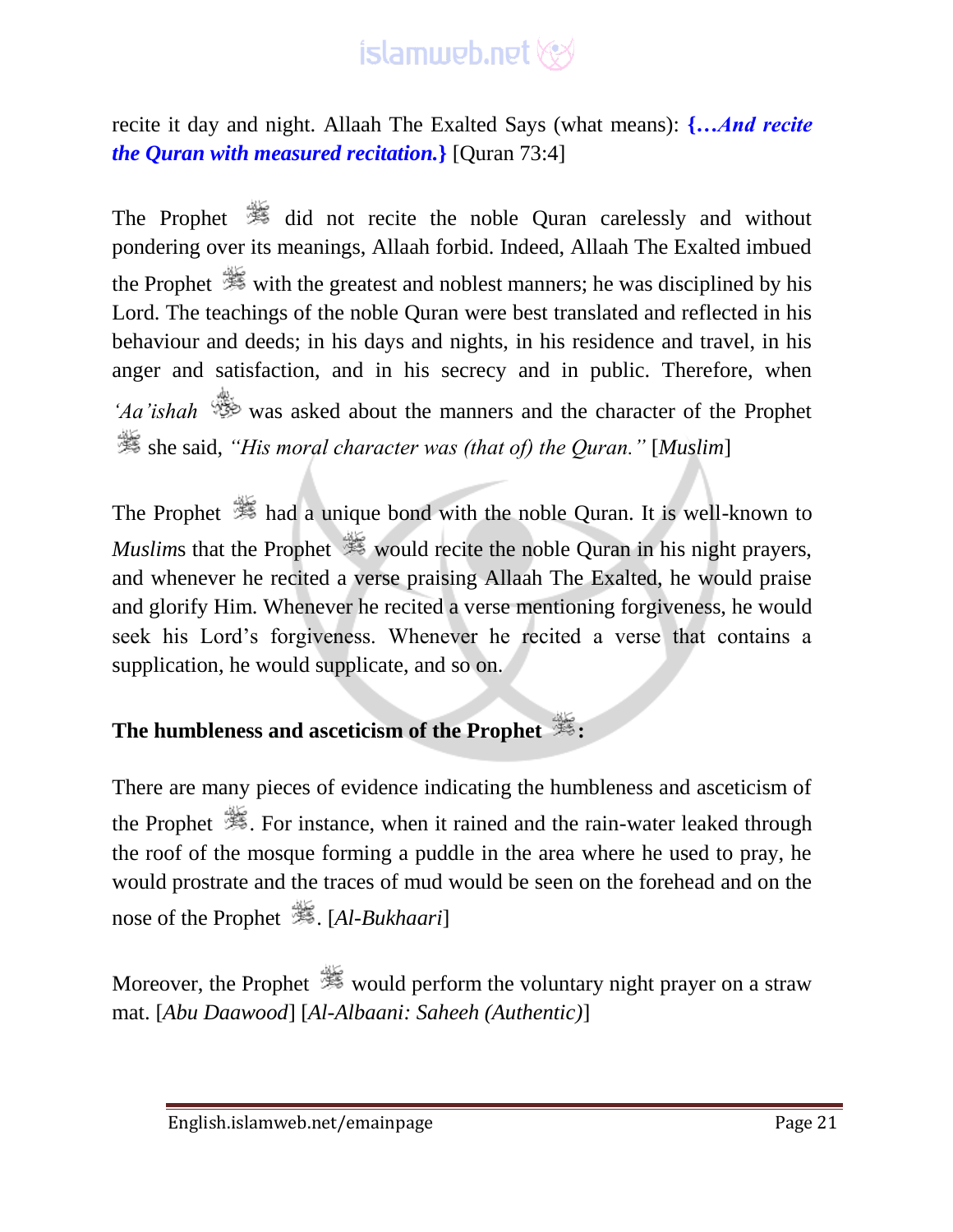He  $\frac{360}{100}$  would observe *I'tikaaf* (retreat for the purpose of worship) in a Turkishstyle tent (a circular structure) in which a mat was placed. [*Ibn Maajah*] [*Al-Albaani: Saheeh (Authentic)*]

The humbleness and asceticism of the Prophet  $\frac{36}{25}$  were also reflected in his frugal meals of *Suhoor* and *Iftaar*.

Hence, it is clear to us that adherence to humbleness and asceticism is the closest matter to the guidance of the Prophet . Asceticism means denouncing the worldly pleasures and amenities which would be of no avail in the Hereafter. It denotes adopting a simple lifestyle. However, this asceticism should spring from the heart's humbleness, submission, and obedience to Allaah The Exalted. The ascetic person's heart should beat with love for Allaah and abound with eagerness to gain His satisfaction and love. The ascetic heart should be full of keenness to draw closer to his Lord and to attain the enduring pleasures of the Hereafter. This is the essence of asceticism. Asceticism does not mean denouncing and rejecting worldly pleasures while our hearts beat with love for them and covet them. Our hearts should not be preoccupied with pursuing these fleeting worldly pleasures and amenities, for this is the core of worldly servitude - servitude of money and pleasures.

### **The Prophet was generous and charitable during the month of Ramadhaan:**

was a generous and charitable man all his life, and he was much more generous and charitable during the month of *Ramadhaan*. He was more generous than the blowing wind then. *Ibn 'Abbaas* said, *"The Prophet was more generous than the blowing wind (in readiness and haste to do charitable deeds)."* [*Al-Bukhaari*] He never turned down anyone who asked him for charity in compliance to the way his Lord disciplined and raised him; Allaah The Exalted Says (what means): **{***So as for the orphan, do not*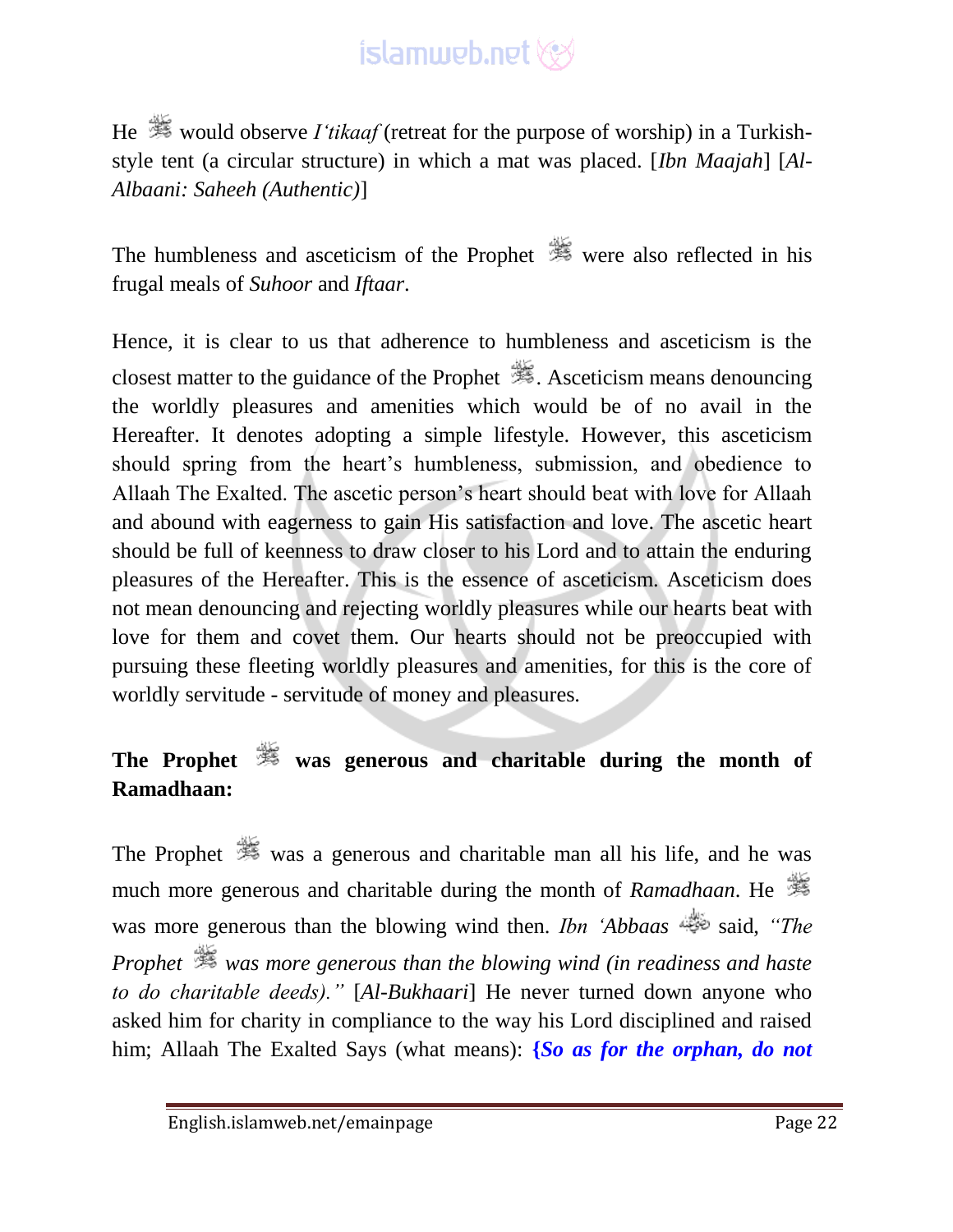*oppress [him]. And as for the petitioner, do not repel [him].***}** [Quran 93:9-10] The Prophet  $\frac{36}{25}$  never said no to any request from anyone in his life.

Hence, the distinctive qualities of his guidance  $\frac{1}{2}$  during the blessed month of Ramadhaan were generosity, giving, philanthropy, and munificence. He would even give away the clothes he was wearing if someone asked him for them:

*Sahl Ibn Sa'd* narrated, *"A woman brought a woven Burdah (i.e. a square piece of cloth having edging) having a border to the Prophet ."* Then, Sahl asked those whom he was narrating this story to, *"Do you know what a Burdah is?"* They replied in the affirmative and said, *"It is a cloth sheet with woven margins."*

*Sahl* confirmed their reply and continued, *"Then, the woman said, 'I have woven it with my own hands and I have brought it so that you may wear it.' The Prophet accepted it, and at that time he was in need of it. So, he came out wearing it as his waist-sheet. A man praised it and said, 'Will you give it to me, how nice it is!' The Prophet*  $\frac{36}{25}$  *sat with the people for a while and then returned (home), wrapped that waist sheet and sent it to him. The other people present said, 'You have not done the right thing as the Prophet is in need of it and you have asked for it when you know that he never turns down anybody's request.' The man replied, 'By Allaah, I have not asked for it to wear it but to make it my shroud when I die.'"* Sahl added; *"Later it (i.e. that sheet) was indeed his shroud."* [*Al-Bukhaari*]

The Prophet was the par excellence example of generosity and philanthropy. Allaah The Exalted Says (what means): **{***They love those who emigrated to them and find not any want in their breasts of what the emigrants were given but give [them] preference over themselves, even though they are in privation. And whoever is protected from the stinginess of his soul – it is those who will be the successful.***}**[Quran 59:9]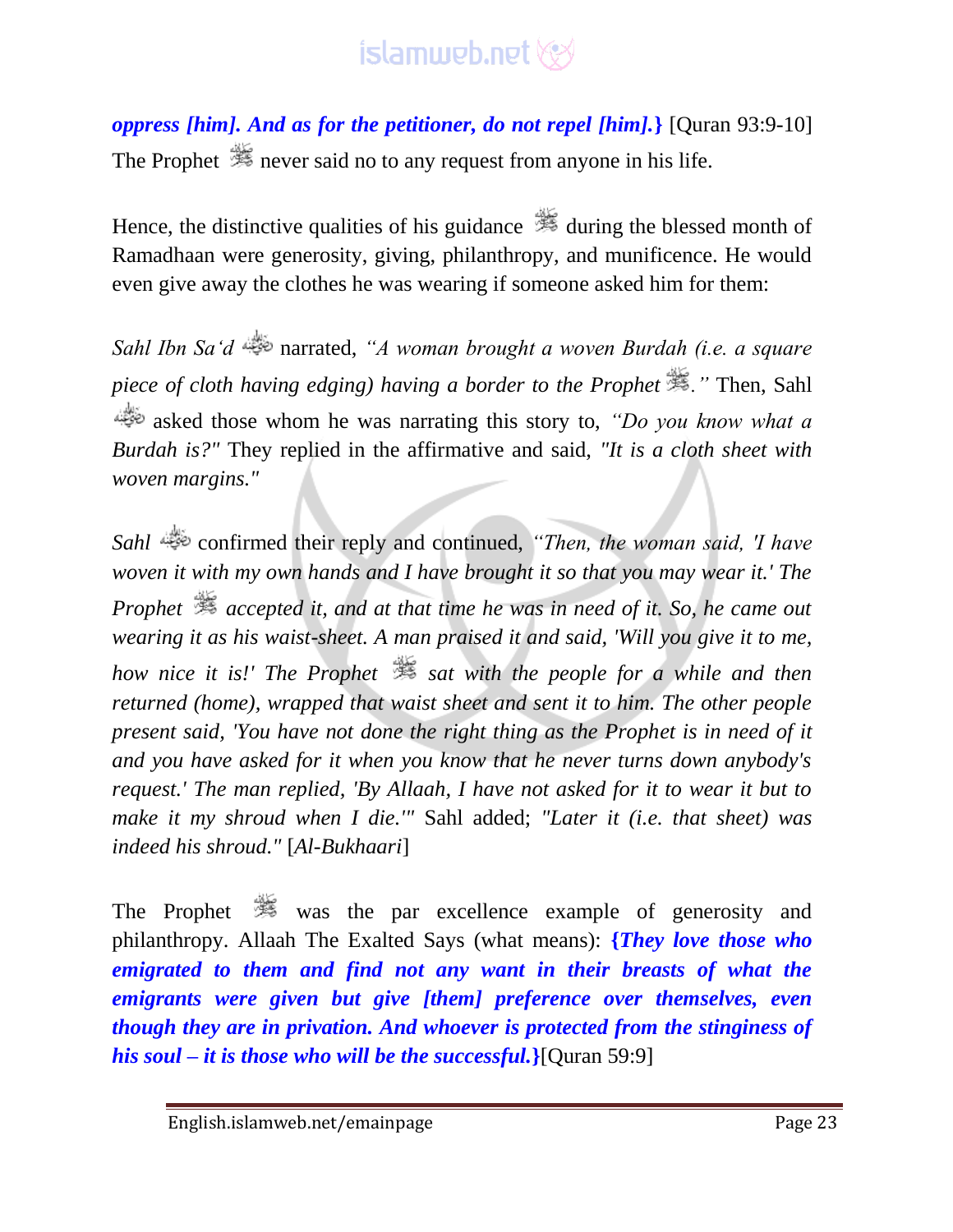Dear readers, have any of you tried to offer something you need for charity, believing that Allaah The Exalted will compensate for you with what is even better? Allaah The Exalted Says (what means):**{***But whatever thing you spend [in His cause] – He will compensate it; and He is the best of providers."***}** [Quran 34:39]

### **The Prophet urged** *Muslim***s to be generous and charitable:**

The Prophet  $\frac{1}{2}$  - let myself, my father and my mother be sacrificed for him was the optimal role model in generosity, philanthropy, and benevolence. He urged and enjoined us to be charitable and benevolent on numerous occasions. He  $\frac{360}{250}$  said: *"Whoever gives food to a fasting person to break his fast will have a reward like his without decreasing his reward in the slightest way."* [*At-Tirmithi*]

### **The Prophet and** *Jihaad* **during Ramadhaan:**

The Prophet  $\frac{d}{dx}$  rendered the month of Ramadhaan a month of *Jihaad*, sacrifice and striving for the cause of Allaah. *Abu Sa'eed Al-Khudri* said, *"We would go out on military expeditions with the Prophet during Ramadhaan."* [*Muslim*]

The Prophet  $\frac{dS}{dS}$  led nine *Ghazwahs* [battles] during his whole life, two of which took place during the month of Ramadhaan. These two *Ghazwahs had* unique a importance and significance in the course of Islamic history. The first was the Battle of Badr and the second was the Conquest of Makkah. They both had amazing and very fruitful results in Islamic history.

### **The Prophet and I'tikaaf during the month of Ramadhaan:**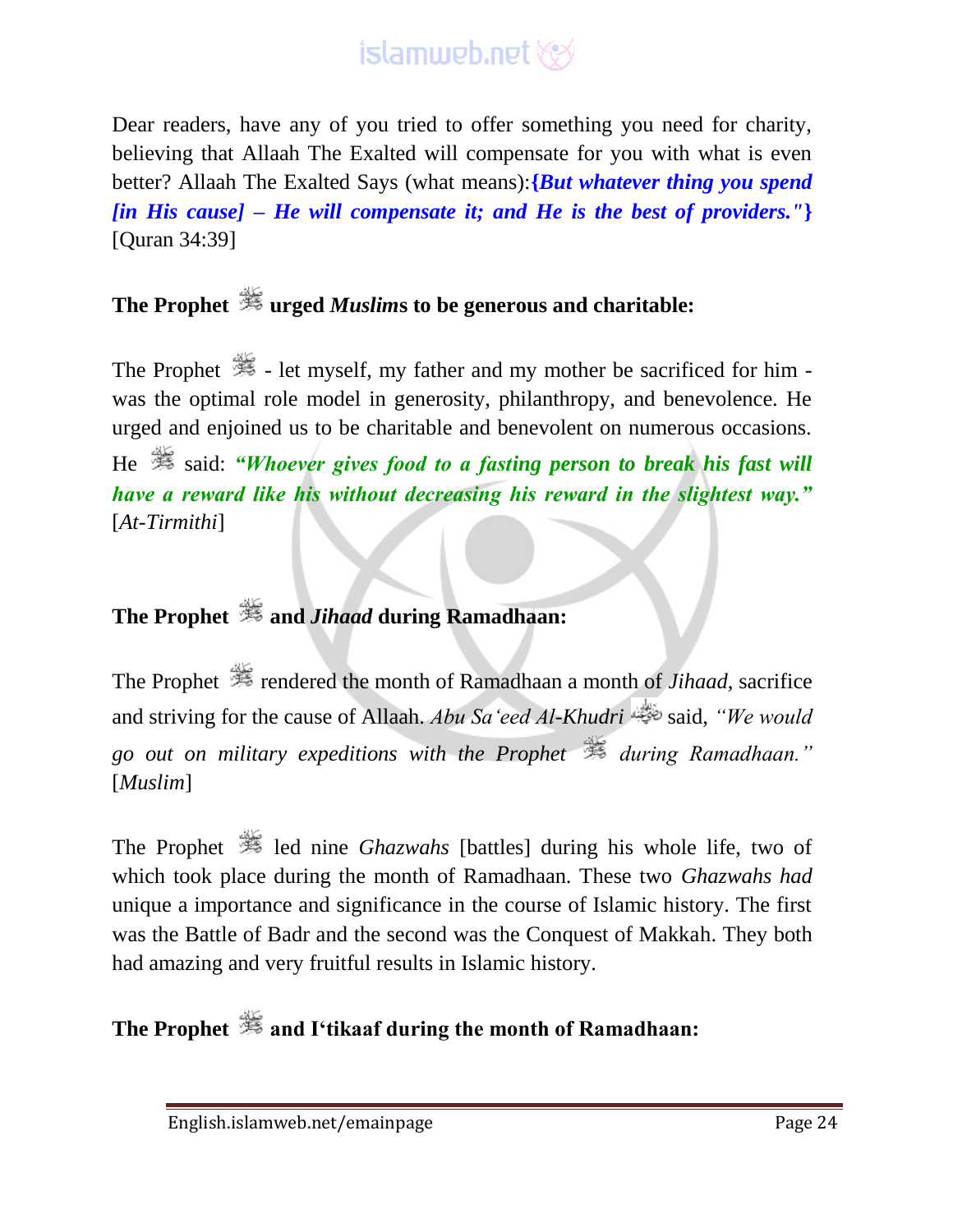The observer of the *I'tikaaf* of the Prophet **s** would notice the following:

 $\bullet$  He  $\mathscr{H}$  observed *I'tikaaf* each year during the month of Ramadhaan in Madeenah. He **starting** observed *I'tikaaf* during the first, second and third ten days of Ramadhaan. Then, he  $\frac{360}{100}$  settled on observing *I'tikaaf* during the last ten days of the month of Ramadhaan in his attempt to seek the Night of *Al-Qadr* (Decree). *Abu Sa'eed Al-Khudri* reported that the Prophet observed *I'tikaaf* in the first ten (days) of Ramadhaan; he then observed *I'tikaaf* in the middle ten (days) in a Turkish-style tent with a mat hanging at its door. He  $\frac{400}{100}$ took hold of that mat and placed it in the nook of the tent. He then put his head out and would talk with people and they came near him, and

he  $\frac{360}{250}$  said: *"I observed I'tikaaf (retreat for the purpose of worship) in the first ten (nights and days) in order to seek that night (Night of Al-Qadr). I then observed I'tikaaf in the middle ten days. Then (an angel) was sent to me and I was told that this (night) is among the last ten (nights). He who among you likes to observe I'tikaaf should do so.*" [*Muslim*] *'Aa'ishah* narrated that the Prophet  $\frac{36}{25}$ observed *I'tikaaf* in the last ten days of Ramadhaan till he died. [*Al-Bukhaari*]

- *Abu Hurayrah* eight of that the Prophet would perform *I'tikaaf* every year in the month of Ramadhaan for ten days, and when it was the year of his death, he stayed in *I'tikaaf* for twenty days. [*Al-Bukhaari*]
- The Prophet  $\frac{360}{25}$  commanded the Companions  $\frac{360}{25}$  to set up a tent for him inside the *Masjid* to seclude himself therein with his Lord. [*Ibn Maajah*] [*Al-Albaani: Saheeh (Authentic)*]

*Ibn Al-Qayyim* said, *"All this aimed at achieving the objective and purpose of I'tikaaf and capture its essence, unlike what the ignorant (contemporary) observers of I'tikaaf do when turning the*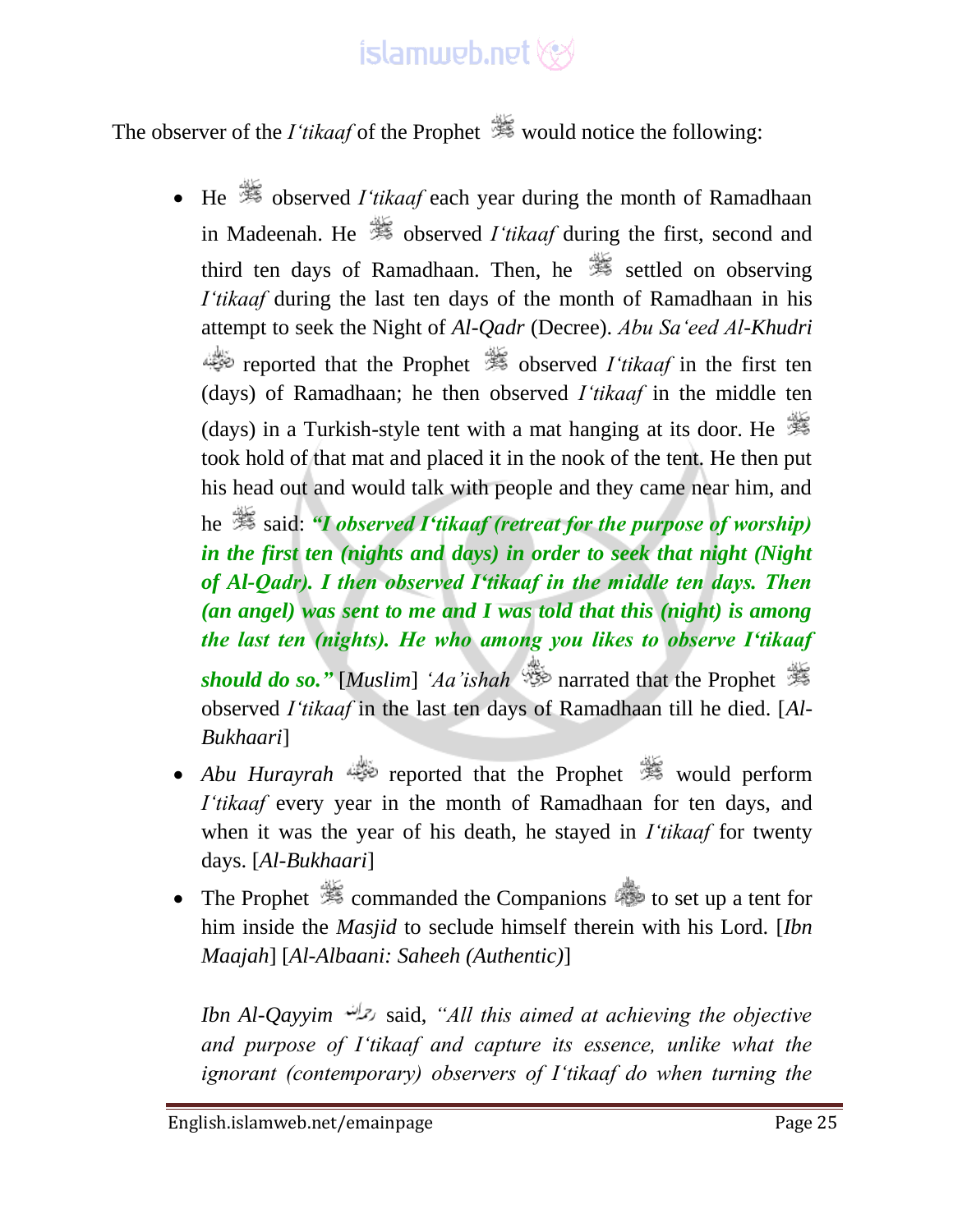*I'tikaaf place into a place of gathering and confabulation, receiving visitors, and engaging in idle talk and vain conversations. Indeed, such blameworthy practices that take place during I'tikaaf have absolutely nothing to do with the Sunnah of our beloved Prophet, sallallaahu 'alayhi wa sallam, regarding I'tikaaf."*

- The Prophet would perform the *Fajr* prayer of the first day of the last ten days of Ramadhaan and then begin his *I'tikaaf*. *'Aa'ishah* narrated that when the Prophet wished to observe *I'tikaaf*, he would offer the morning prayer then enter his place of *I'tikaaf*." [*Muslim*]
- The Prophet was keen to look nice and clean during *I'tikaaf* as reflected by the incident of *'Aa'ishah* combing his hair when he was in *I'tikaaf*.
- The wives of the Prophet  $\frac{1}{2}$  would visit him in the mosque during the *I'tikaaf*. *Safiyyah*, the wife of the Prophet is narrated that she went to visit him at night in the mosque while he was observing *I'tikaaf* in the last ten days of Ramadhaan. She talked with him for a while and then left. [*Al-Bukhaari*]
- The Prophet  $\frac{360}{200}$  would abide in the mosque during *I'tikaaf* and he never left it except for a need. *'Aa'ishah* narrated that the Prophet  $\frac{360}{25}$  would observe *I'tikaaf* in the last ten days of Ramadhaan and did not enter his house during *I'tikaaf* except to relieve himself." [*Al-Bukhaari*]
- *'Aa'ishah* would embrace her during her menses. He also would head out of the mosque while he was in *I'tikaaf*, and she would wash it while she was in her menses. *'Aa'ishah* also reported in another narration that she would comb and oil the hair of the Prophet  $\frac{d\mathscr{L}}{d\mathscr{L}}$  during her menses while he  $\frac{d\mathscr{L}}{d\mathscr{L}}$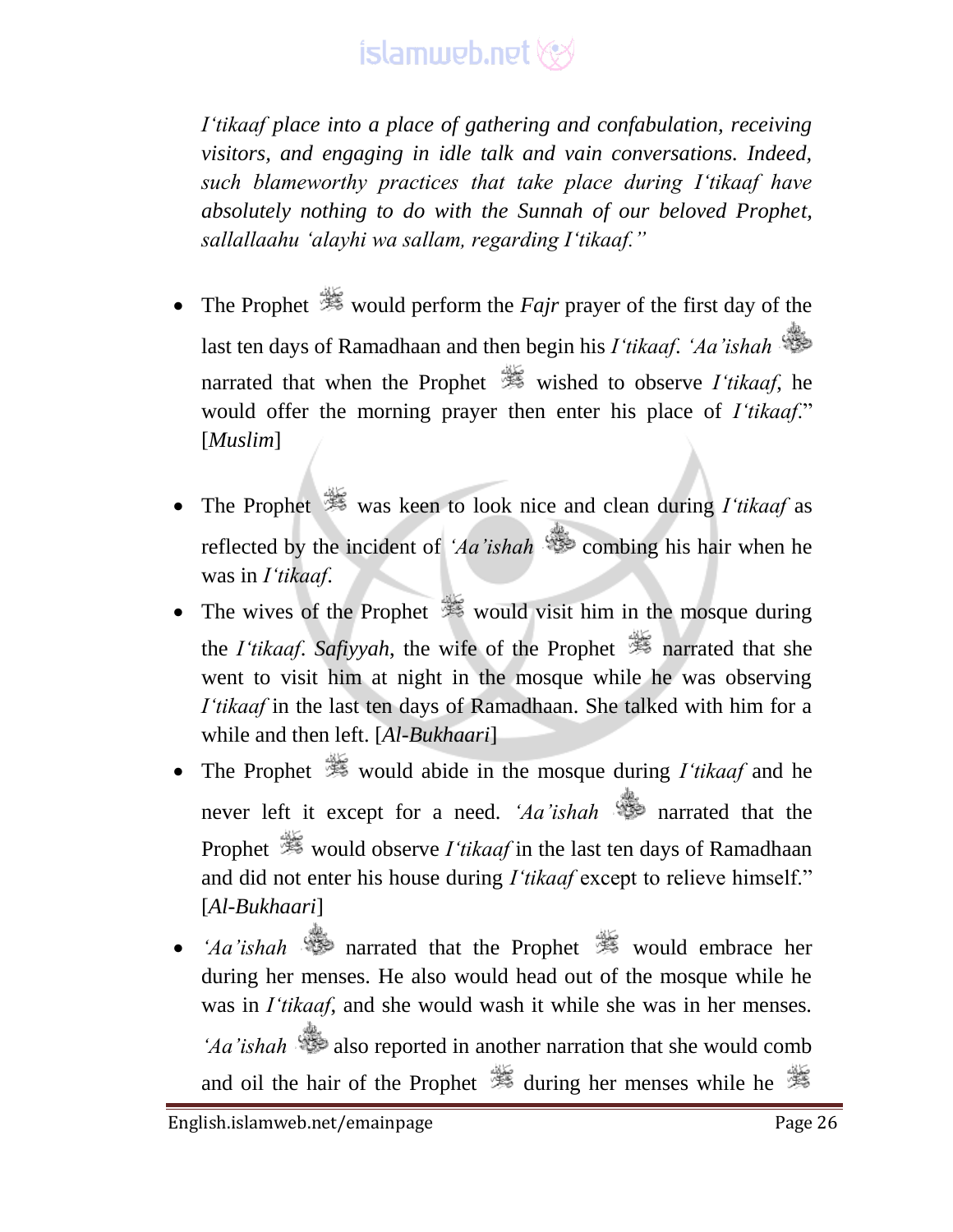was observing *I'tikaaf* in the mosque. He would stretch out his head towards her while she was in her chamber. [*Al-Bukhaari*]

• The Prophet  $\frac{360}{100}$  would come out of his *I'tikaaf* on the morning of the following day after the last night of his *I'tikaaf*. Abu Sa'eed Al-Khudri reported that the Prophet would observe *I'tikaaf* in the middle ten days of Ramadhaan and once he stayed in *I'tikaaf* till the night of the twenty-first, and it was the night in the morning of which he used to come out of his *I'tikaaf*." [*Al-Bukhaari*]

The Prophet would do *I'tikaaf* in order to strive to mention Allaah The Exalted and worship Him devotedly on those ten days, and this is although he shouldered the heavy responsibility of delivering the message of Islam to mankind and handling the affairs of the *Muslim* nation. This proves that all preachers and scholars are in dire need of doing the same. They should allocate times of retreat andseclusion to review and question their intentions and bring themselves to account. Indeed, neglecting these times of self-reckoning and self-reproach fosters shortcomings, widens the scope of flaws, and adds to the diseases of the hearts, thus, they become chronic and incurable. Add to this that depriving the heart of its due nutrition incurs its harshness, negligence and lack of insight. Moreover, neglecting to seek the help of Allaah The Exalted is the path to failure.

One of the best ways to remedy this and circumvent such foul results is to allocate times of retreat and seclusion for the purpose of spiritual revival. Indeed, the best means to achieve this is *I'tikaaf*. Alas, many *Muslim*s ignore this act of the *Sunnah*. Imaam *Az-Zuhri* said, *"How strange the Muslims are! They have abandoned the Sunnah of I'tikaaf, although the Prophet never abandoned it since he arrived in Madeenah and until Allaah The Exalted took his soul!"*

**The Prophet was keen to seek the Night of** *Al-Qadr***:**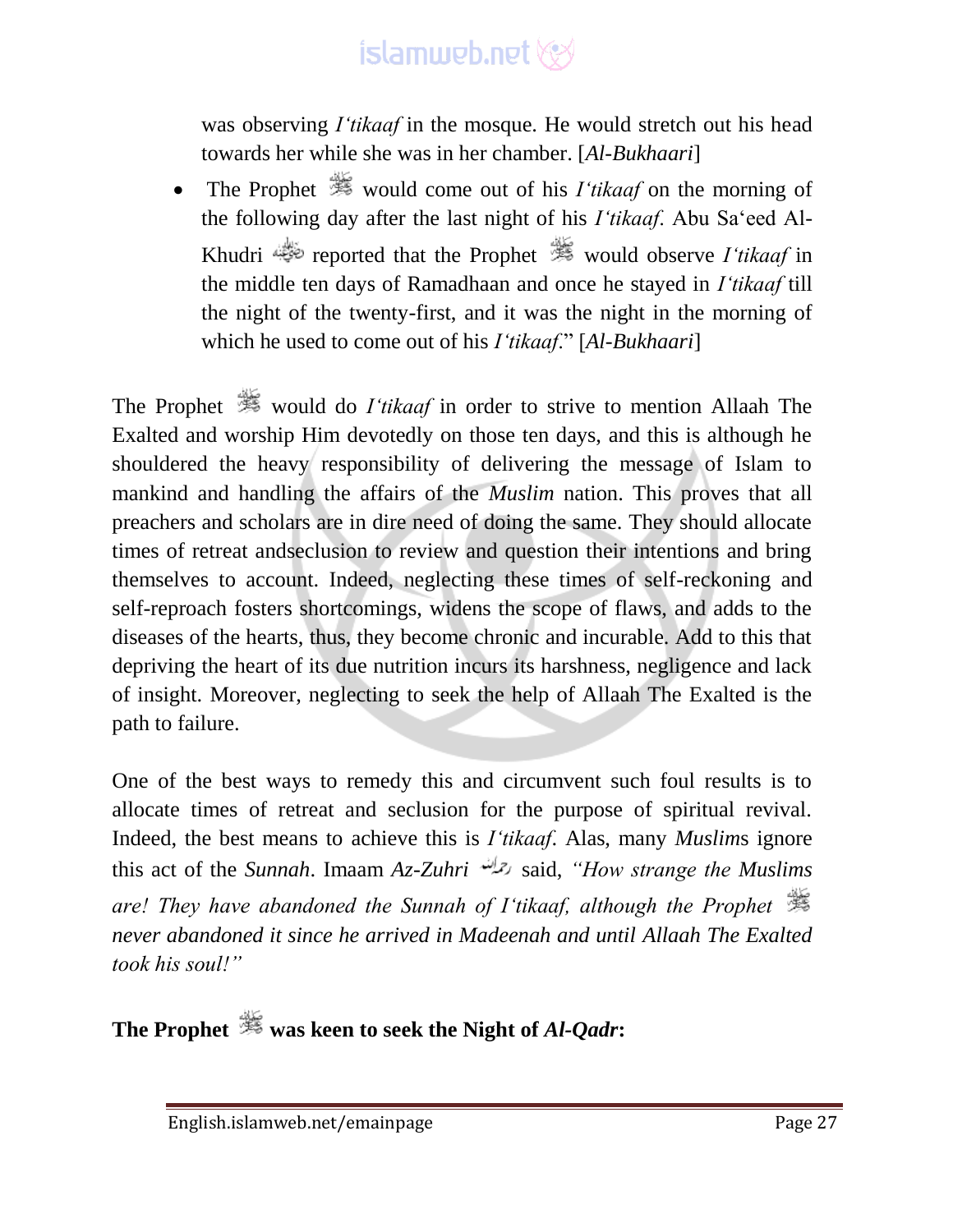*Ibn 'Umar*  $\frac{d}{dx}$  and his father, reported that the Prophet  $\frac{d}{dx}$  said: *"He who is anxious to seek the Night of Al-Qadr should seek it in the last seven nights of Ramadhaan)."* [*Muslim*]

#### **-The Prophet displayed diligence and industriousness in worship during the last ten nights of Ramadhaan and he barely slept:**

*'Aa'ishah* said, *"With the start of the last ten days of Ramadhaan, the Prophet would tighten his waist belt (i.e. work hard), pray all night, and would awaken his family to pray."* [*Muslim*]

*'Aa'ishah* also said, *"The Prophet would strive (to do acts of worship) during the last ten days of Ramadhaan more than he would at any other time."*  [*Muslim*]

**-The Prophet was keen to stress the distinction between the fasting of**  *Muslim***s and the fasting of the People of the Book [Jews and Christians]:**

The Prophet  $\frac{360}{25}$  said: *"The people will remain on the right path as long as they hasten to break the fast. Hasten to break the fast for the Jews delay it."* [Ibn Maajah] [Al-Albaani: *Saheeh* (Authentic)]

#### **-The Prophet was keen to perform extra acts of worship during the month of Ramadhaan near the end of his life:**

*Abu Hurayrah* reported that the angel *Jibreel* would repeat the recitation of the Quran with the Prophet  $\frac{360}{200}$  once a year, but he repeated it twice with him in the year he died. He **was** would perform *I'tikaaf* every year in the month of Ramadhaan for ten days, but when it was the year of his death, he stayed in *I'tikaaf* for twenty days. [*Al-Bukhaari*]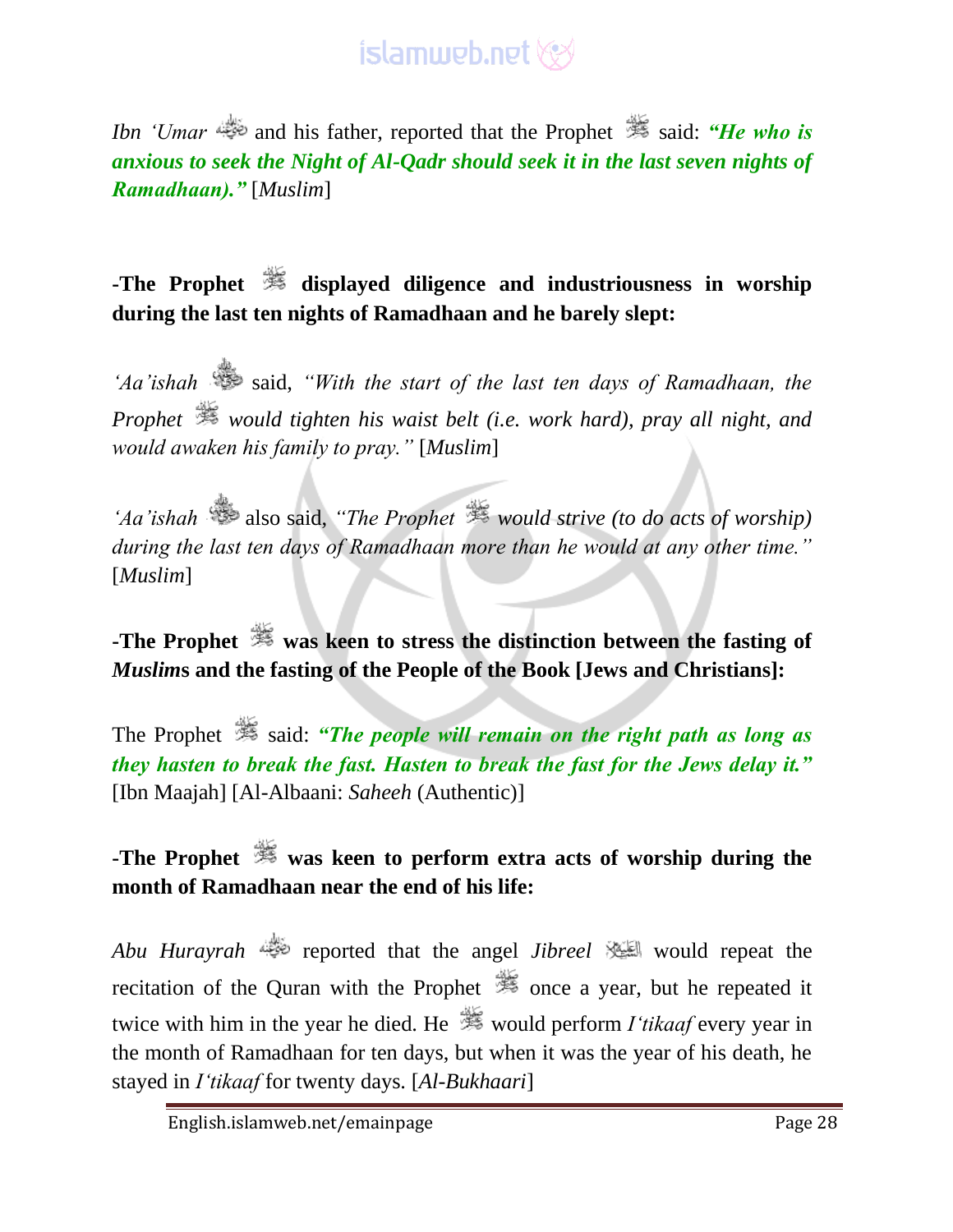#### *Zakat-ul-Fitr* **(the poor-due at the end of Ramadhaan):**

*Ibn 'Umar* and his father, said, *"The Prophet deemed Zakat-ul-Fitr obligatory for the Muslims; the slave and the free, male and female, young and old, being a Saa' (a unit of measure equalling two handfuls) of dates or a Saa' of barley. He commanded that it be paid before people went out to the 'Eed Prayer."*

#### **Fasting six days in the month of Shawwaal:**

The heart of the Prophet was deeply attached to this great pillar of Islam that is fasting. Therefore, as soon as he completed fasting the month of Ramadhaan, he would yearn to fast again so he would fast six days of the month of Shawwaal. He  $\gg$  said: *"He who observed the fast of Ramadhaan and then followed it with six (days) of Shawwaal, it would be as if he had fasted the whole year."* [*Muslim*]

That was a brief account of the life of the Prophet  $\frac{360}{260}$  and his maintenance of the greatest and noblest bond in the life of man: his bond with his Lord. It also reflects his attainment to the objective of loving Allaah The Exalted through fulfilling His due rights over him, defending His religion, and perfecting acts of worship and obedience. The *Sunnah* of the Prophet **s** has been the beacon of guidance for whoever wishes to tread the straight path. If one went astray and deviated from the straight path, he would have fallen into the abyss of troubles and loss. He who has gone there would be wrestling against adversaries, loss and hardships until he finds a way back to the *Sunnah* of the Prophet  $\mathcal{L}$ .

**The Prophet with his wives during the month of Ramadhaan:**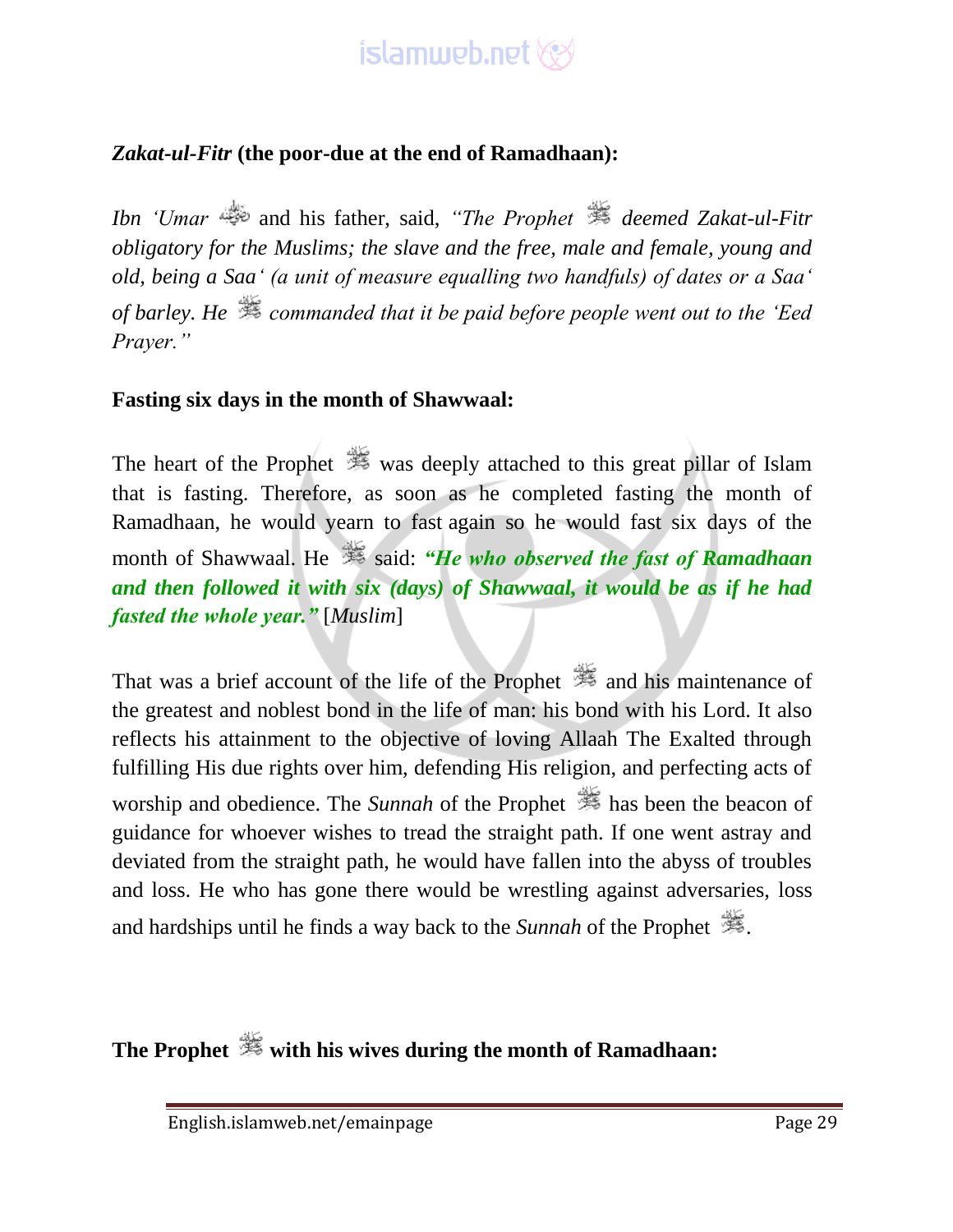The Prophet  $\frac{360}{25}$  maintained a harmonious balance between shouldering his due responsibilities and duties as a Prophet and leader of the *Muslim* nation and as a husband. He best described himself when he said: *"I am the most pious and knowledgeable of Allaah amongst you.*" [Al-Bukhaari] He **subset 3** also said: *"The best of you is the one who is best to his family, and I am the best of you to my family."* [*At-Tirmithi*] [*Al-Albaani: Saheeh (Authentic)*]

**The relationship between the Prophet and his wives during the month of Ramadhaan can be highlighted in the following aspects:**

**\* Teaching them:** *'Aa'ishah* said, *"O Messenger of Allaah; if I knew what night was the Night of Al-Qadr, what should I say during it?"* The Prophet replied: *"Say, 'AllaahummaInnaka 'AfuwwunKareemuntuhibbu al- 'afwafa'fu 'anni (O Allaah; You are the Pardoner, the Generous and You love to pardon, so pardon me)."* [*Muslim*]

*Aa'ishah* also reported that the Prophet **said:** *"Whoever died and he Aa'ishah* and *he ought to have fasted (the missed days of Ramadhaan) then his guardian may fast on his behalf."* [*Al-Bukhaari* & *Muslim*]

*Hafsah*  $\ddot{\mathscr{B}}$  and her father, reported that the Prophet  $\ddot{\mathscr{B}}$  said: *"Whoever does not intend to fast before dawn, there is no fast for him."* [*Abu Daawood*] [*Al-Albaani: Saheeh (Authentic)*]

Undeniably, what the wives of the Prophet  $\frac{360}{25}$  narrated about his life during the month of Ramadhaan serves as a beacon of guidance for all *Muslim*s.

**\*The Prophet urged his wives to do righteous deeds during the month of Ramadhaan:**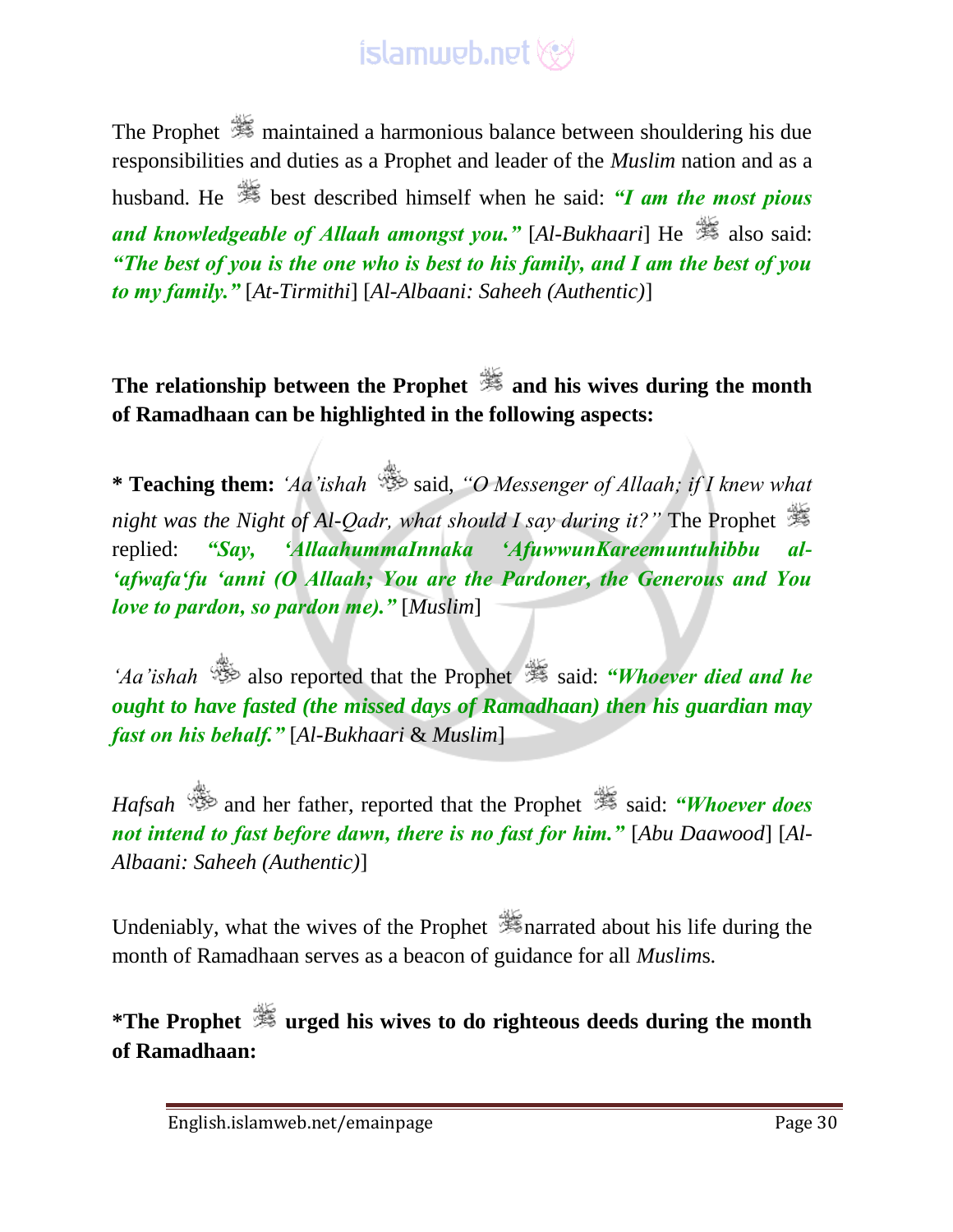*'Ali Ibn AbiTaalib* narrated, *"The Prophet would wake his wives up during the night in the last ten days of Ramadhaan."* [*At-Tirmithi*] [*Al-Albaani: Saheeh (Authentic)*]

*'Aa'ishah*  $\ddot{\mathscr{B}}$  also reported that the Prophet  $\ddot{\mathscr{B}}$  would observe *I'tikaaf* during the last ten days of Ramadhaan and that he said: *"Seek the Night of Al-Qadr in the last ten days of Ramadhaan."* [*Al-Bukhaari*]

*Abu Tharr* said, *"…When there were three nights left of Ramadhaan, the Prophet brought together his family, his wives and the people, and led us in Qiyaam (late-night prayer) until we were afraid that we would miss Al-Falaah."*  Abu Tharr was asked, *"What is Al-Falaah?"* He said: *"Suhoor."* [*At-Tirmithi*] [*Al-Albaani: Saheeh (Authentic)*]

Zaynab, the daughter of *Umm Salamah* said, "Whenever the last ten nights *of Ramadhaan came, the Prophet would not leave any member of his family who could physically pray the night prayers, but would wake him up."* [At-Tirmithi]

These narrations reveal one of the rationales behind the marriage of the Prophet to more than one wife in spite of his preoccupation with the affairs of the *Muslim* nation. It was an essential element of the process of guiding *Muslim*s and imbuing them with the teachings of Islam with its comprehensiveness. In fact, none of this would have happened without the keenness of the Prophet to teach his wives and edify them about Islam. He  $\frac{dS}{dS}$  attached great attention to teaching his wives, guiding them, answering their questions, clarifying matters to them, encouraging them to attain reward and instilling fear of divine punishment in them so that we would learn this from them after his death. Add to that, the efforts of the Prophet  $\frac{1}{20}$  in teaching his wives and edifying them about Islam were due to his responsibility towards them as a husband. Indeed, *Muslim* husbands should tend to their wives in order to preserve the *Muslim*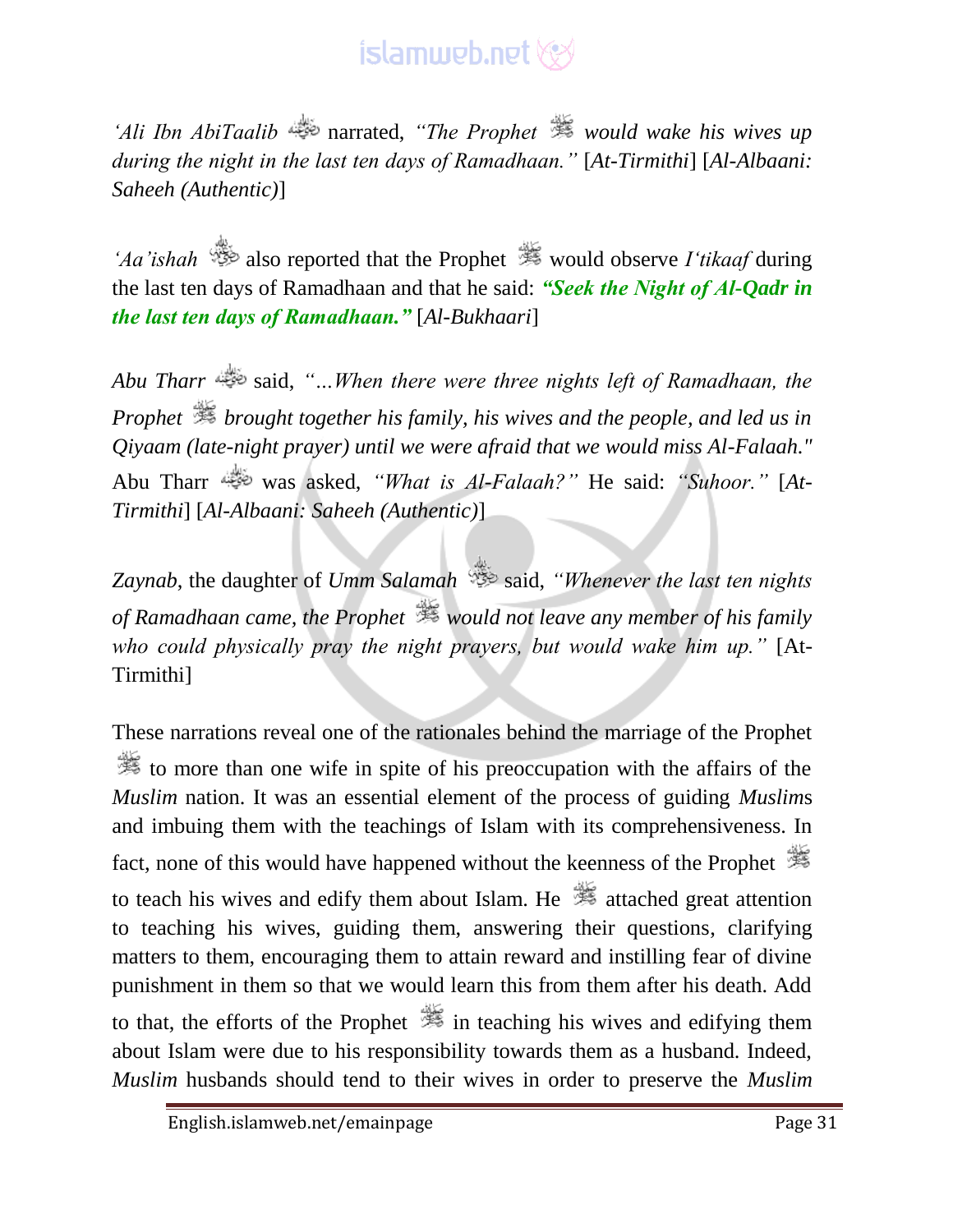family and shield it against the perils of ignorance and laziness. O followers of Muhammad **let us take good care of our families**; Allaah The Exalted Says (what means): **{***O you who have believed, protect yourselves and your families from a Fire whose fuel is people and stones...***}** [Quran 66:6]

### **The Prophet gave his wives permission to observe** *I'tikaaf***with him:**

*'Aa'ishah* said, *"The Prophet mentioned that he would observe I'tikaaf during the last ten days of Ramadhaan." 'Aa'ishah* asked his permission to let her observe *I'tikaaf* and he allowed her. When *Hafsah* is heard about that, she asked *'Aa'ishah* to ask the Prophet's permission for her to observe *I'tikaaf*, and she did. [*Al-Bukhaari*]

#### **The Prophet's kind treatment of his wives during the month of Ramadhaan:**

- The Prophet  $\frac{1}{200}$  would kiss his wives while he was fasting. *'Aa'ishah* said, *"The Prophet would kiss (his wives) while fasting; and he had the greatest control over his desire (as compared with you)."* [*Muslim*]
- Zaynab, daughter of *Umm Salamah*, reported on the authority of her mother, may Allaah be pleased with the two of them, that she said, *"I got my menses while I was lying with the Prophet under a woolen sheet. So, I slipped away, took the clothes for menses and put them on. The Prophet said: 'Have you got your menses?' I replied, 'Yes.' Then he called me and took me with him under the woollen sheet." Umm Salamah* added, *"The Prophet used to kiss me while he was fasting, and we used to wash from a single pot."* [*Al-Bukhaari*]
- The Prophet  $\frac{360}{25}$  used to have sexual intercourse with his wives during the nights of Ramadhaan. *'Aa'ishah* and *Umm Salamah* said, *"Dawn would*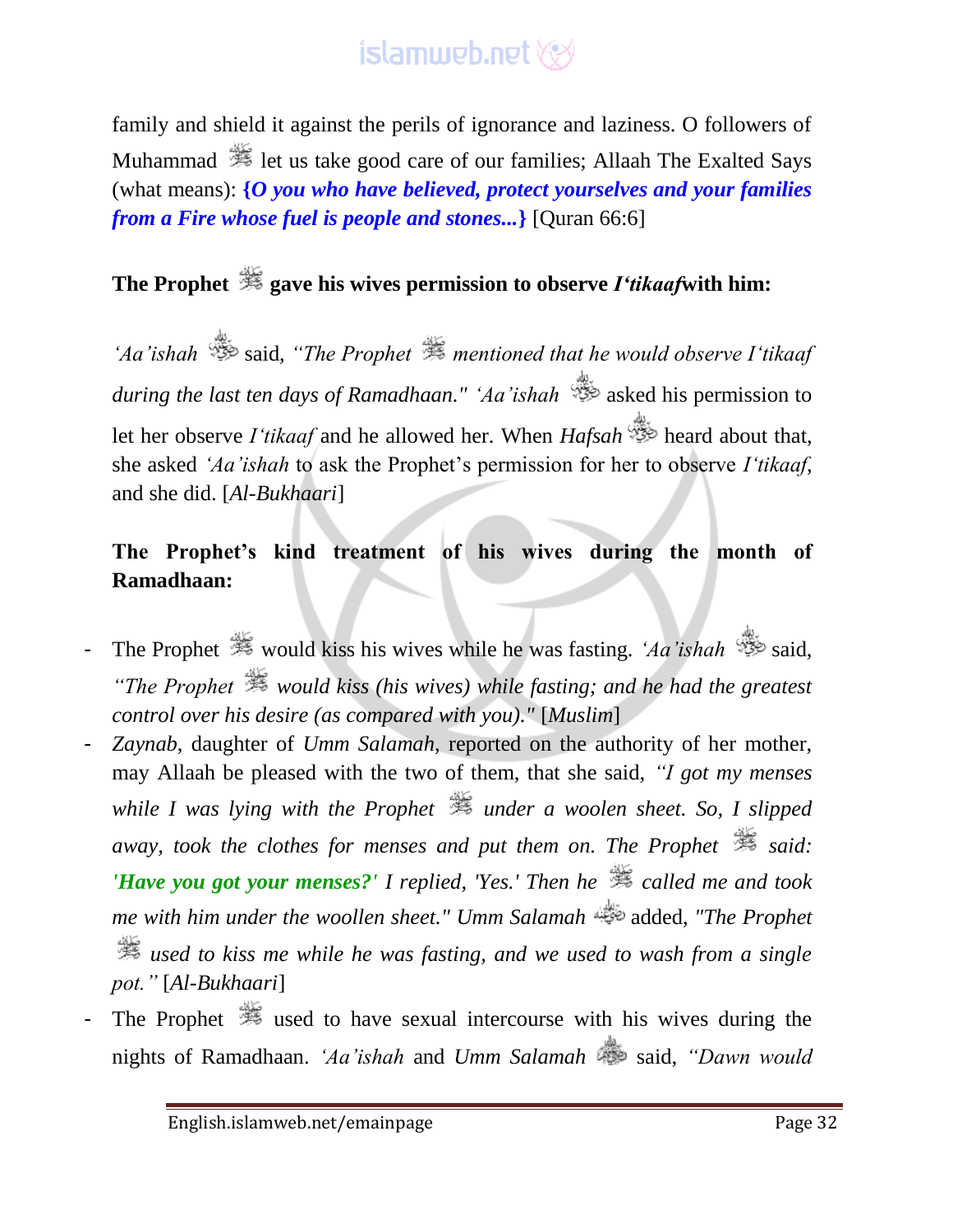*break upon the Prophet in Ramadhaan while he was in a state of Janaabah (post sexual-intercourse impurity) on account of sexual intercourse (not a wet dream) and he would wash and observe the fast."* [*Muslim*]

- The wives of the Prophet  $\frac{1}{2}$  would visit him during his *I'tikaaf* in the mosque. They would talk to him for some time and he would walk them back to the house. *Safivyah*, the wife of the Prophet  $\frac{1}{2}$  visited him in the mosque while he was in *I'tikaaf* in the last ten days of Ramadhaan. He told her to wait so that he would walk her home. Her house was in the house of *Usaamah* so the Prophet walked out with her. [Al-Bukhaari]
- The Prophet  $\frac{1}{2}$  laid great emphasis on his personal hygiene and cleanliness. He  $\frac{36}{25}$  was keen to keep his body and clothes clean at all times.

How does that compare to some *Muslim*s who neglect their families totally, adopt the worst manners with them and give them the smallest share of their time and attention? Their families no longer aspire to any good on their side and they feel the same about their families. Indeed, one reaps what he sows.

- The wives of the Prophet would tend to him during his *I'tikaaf* in the mosque. 'Aa'ishah **de during her menses** would comb and oil his hair while he was observing *I'tikaaf* in the mosque. He **solut** would put his head out through the opening to her room and *'Aa'ishah* would wash and comb his hair. His wives would set up a tent for him inside the *Masjid* to observe *I'tikaaf* therein, as narrated by Imaam *Al-Bukhaari* . They also would fetch him a straw mat over which he would pray and then fold it for him, as reported by *Imaam Ahmad* . *Abu Hurayrah* reported that the Prophet said: *"I was shown the Night of Al-Qadr; then some members of my family woke me up, then I was caused to forget it. So, seek it in the last ten days."* [*Muslim*]
- The Prophet  $\frac{dS}{dx}$  married *Zaynab Bint Khuzaymah* (the Mother of the Poor), *Hafsah*, and *Zaynab Bint Jahsh* during the month of Ramadhaan.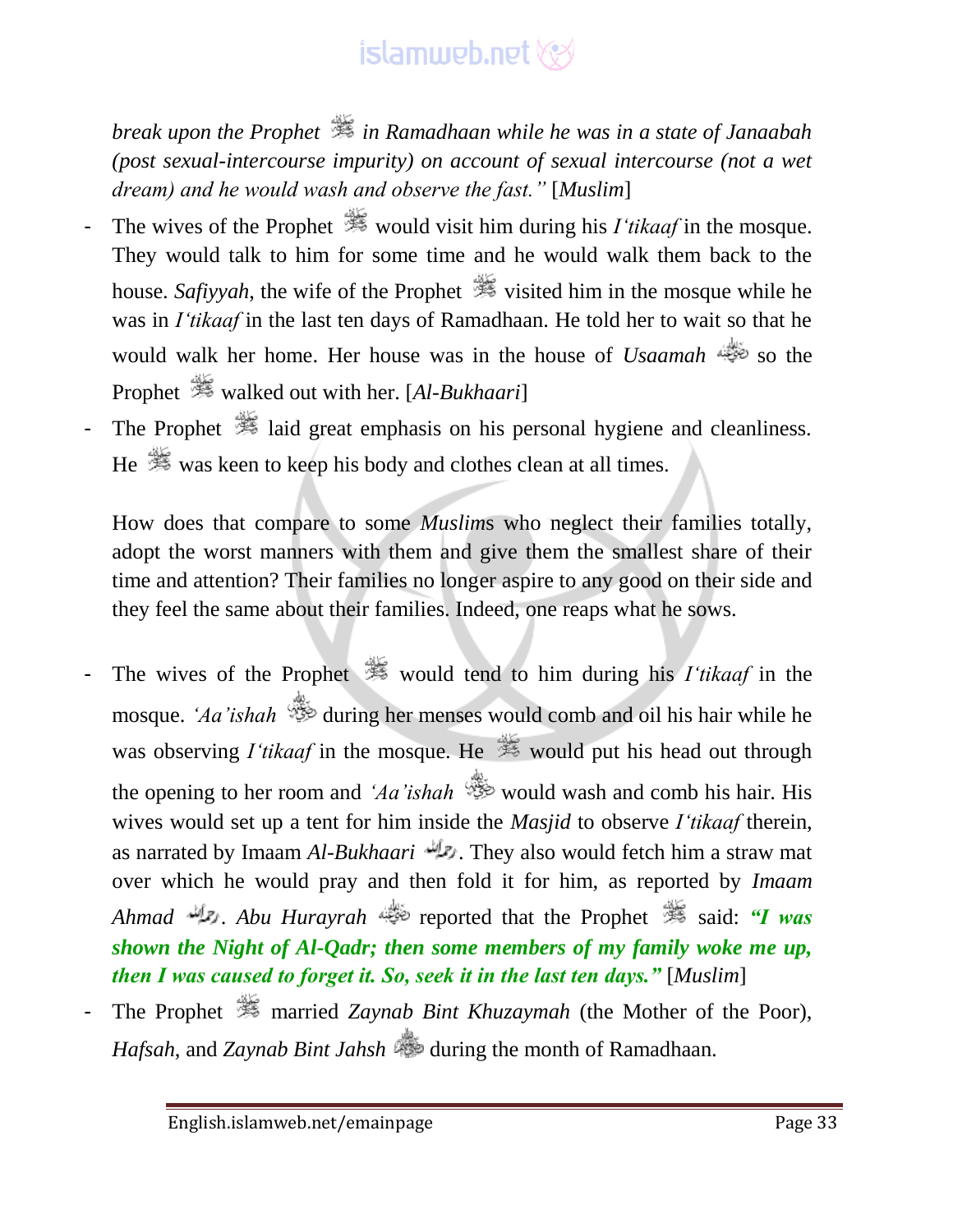Dear readers, the most fundamental duty of the *Muslim* husband in general and the caller to Allaah in particular is to educate his ward and relatives and edify them about Islam. Allaah The Exalted Says (what means): **{***And warn, [O Muhammad], your closest kindred.***}** [Quran 26:214]

The Prophet  $\frac{1}{2}$  taught us that what a man spends on his family is better than charity and greater in reward, as narrated by Imaam *Al-Bukhaari* . Likewise, edifying one's family about Islam and treating them with kindness are preferable and more rewarded than doing the same with strangers; though both are important. We need to revive the motto, *"Start with your dependents."* [*Al-Bukhaari*] This should be done along with resurrecting the harmonious prophetic balance that does not fulfill one duty at the expense of another.

### **The Prophet with his** *Ummah* **(nation) during the month of Ramadhaan:**

The loving treatment of the Prophet  $*$  to his nation during the month of Ramadhaan was part and parcel of his kind treatment to them in general all year round. However, the Prophet is was keener to edify *Muslims* on the Islamic rulings regarding the month of Ramadhaan. The guidance of the Prophet with *Muslim*s during the month of Ramadhaan had many aspects that may be summarized as follows:

- The Prophet instructed his friends. Shaddaad Ibn Aws said, *"The Prophet took me by the hand and we passed by a man in Al-Baqee' on whom Hijaamah [cupping] was being performed on the eighteenth of Ramadhaan. He said:'The cupper and the one being cupped have both broken their fast.'"* [*Abu Daawood*] [*Al-Albaani: Saheeh (Authentic)*]

-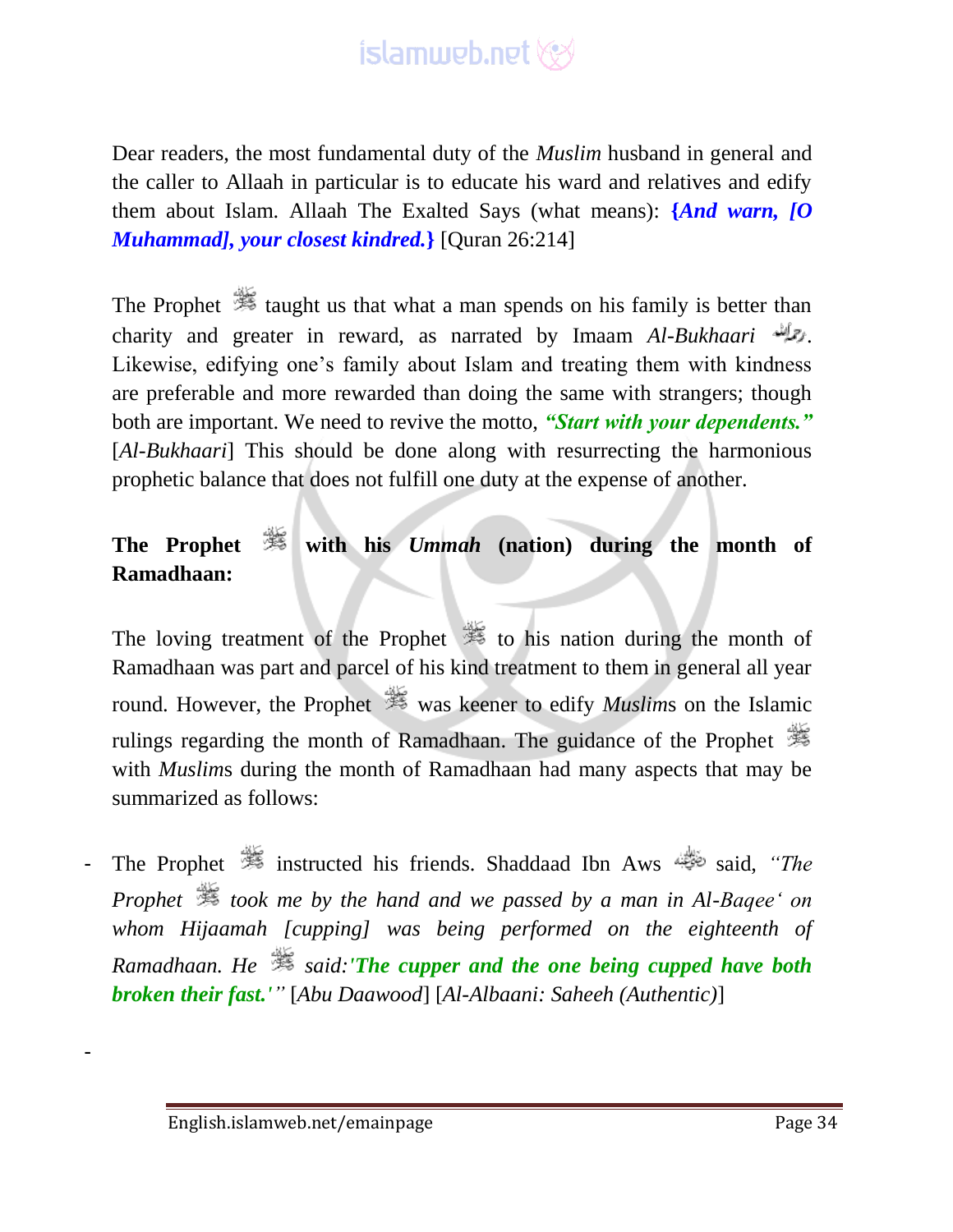Indeed, teaching people is one of the duties of the prophets and their followers. The Prophet **said:** *"Allaah did not send me to give difficulty or to wish to give difficulty; rather (He sent me) as a teacher and facilitator."* [*Muslim*]

The Prophet  $\frac{360}{200}$  would instruct and advise his Companions, may Allaah be pleased with then, during the month of *Ramadhaan*. *Ibn 'Umar*, may Allaah be pleased with him and his father, said, *"The Prophet observed I'tikaaf in the last ten days of Ramadhaan. He pitched a tent of palm leaves inside the mosque to retreat therein." Ibn 'Umar* and his father, also said, *"One day, the Prophet heard people reciting aloud, so he stretched his head out of the tent and said:'Lo! Each one of you is privately conversing with his Lord, so do not inflict harm upon one another. Let not some of you raise his voice in recitation over the voices of others.'"* [*Ahmad*]

- The Prophet  $\frac{360}{100}$  encouraged his Companions to hasten to do righteous deeds and informed them of the rewards for these good deeds. *Abu Hurayrah* narrated that the Prophet said: *"By Him in whose Hand my soul is, the smell coming out from the mouth of a fasting person is better in the sight of Allaah than the scent of musk. (Allaah Says about the fasting person): 'He has left his food, drink and desires for My sake. The fast is for Me. So I will reward (the fasting person) for it and the reward of good deeds is multiplied ten times.'"* [*Al-Bukhaari*]

He  $\frac{360}{100}$  was keen to hearten and urge *Muslim*s to do more good deeds in the month of Ramadhaan out of his love for them and his keenness that they gain many rewards. This also indicates that even if the hearts have attained higher levels of perfection and if they are competing in doing good, still, advice and instruction are needed.

- The Prophet gave *Muslim*s *Fatwas* (verdicts) during Ramadhaan. *'Aa'ishah* said, *"A man came to the Prophet and said that he had been ruined. The Prophet asked him what the matter was. He replied, 'I've had sexual*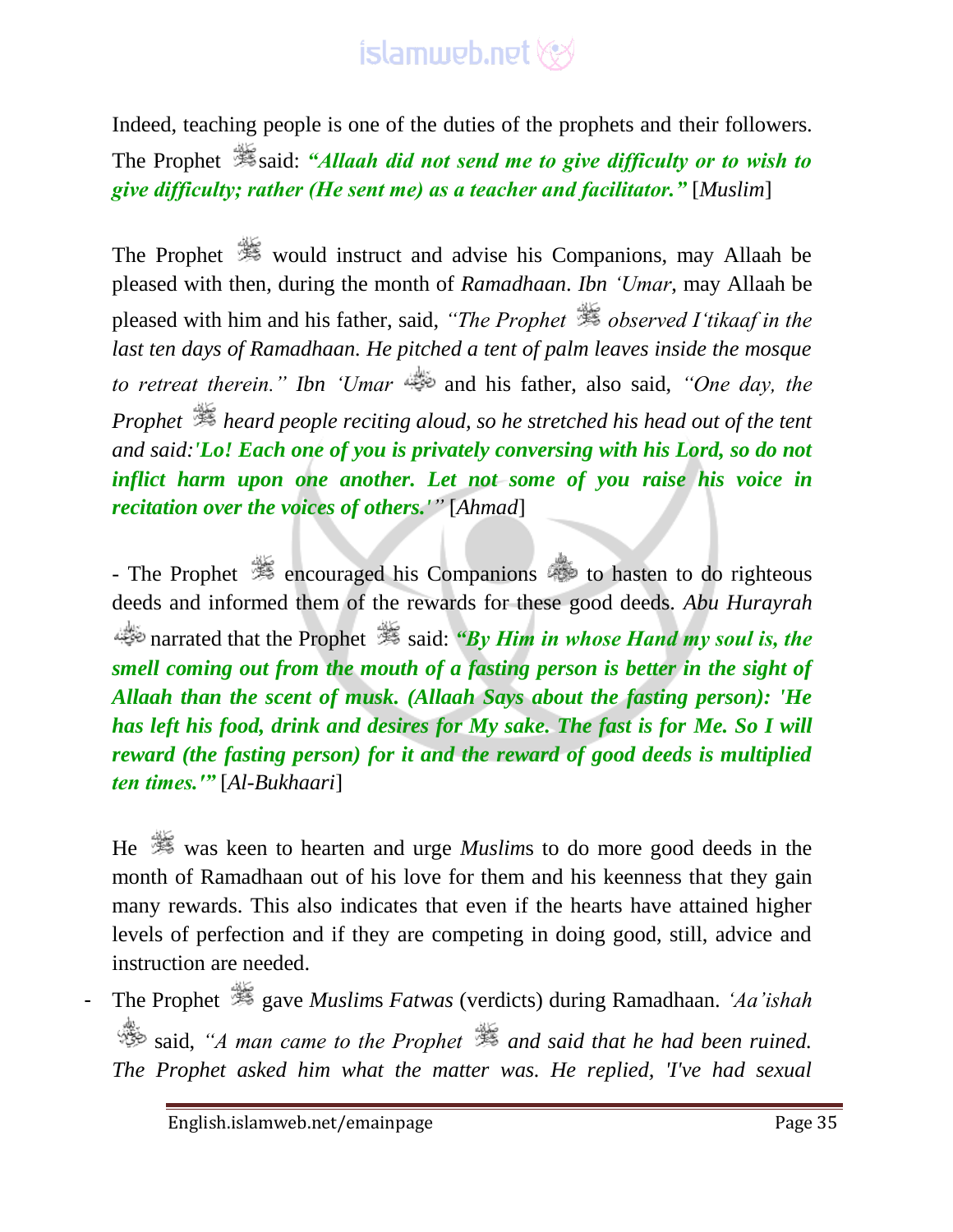*intercourse with my wife in Ramadhaan (while fasting).' The Prophet*  $\frac{1}{26}$  said: *'Then, offer charity (as expiation).' The man responded, 'O Messenger of Allaah, I am a poor man.' The Prophet commanded the man to sit down. Then, a basket full of dates was brought to the Prophet*  $\frac{1}{200}$  and he asked: *'Where is the questioner?' He replied, 'I (am here).' The Prophet*  $\frac{1}{200}$  said (to *him): 'Take this (basket of dates) and give it in charity.' He said, '(Should I feed it) to poorer people than we? There is no poorer house than ours between its (Madeenah's) mountains.' The Prophet said:'Then feed your family with it.'"* [*Al-Bukhaari*]

Another similar narration was reported by *Salamah Ibn Sakhr Al-Ansaari* [*At-Tirmithi*] [*Al-Albaani: Saheeh (Authentic)*]

- The Prophet  $\frac{360}{25}$  led his Companions  $\frac{360}{25}$  in the late-night prayer on some nights of Ramadhaan. However, he did not do the same all the month long so it would not become obligatory upon the *Muslim*s and some of them may not be able to do it.
- The Prophet  $\frac{1}{2}$  would deliver a sermon to his Companions after some of the daily prayers in Ramadhaan, as narrated by Imaam *Al-Bukhaari* .
- The Prophet  $\frac{1}{2}$  presented practical examples of an educational nature to his Companions some of which are the following:
- 1. He  $\gg$  would go out to pray at night in the mosque and the Companions would follow him. *'Aa'ishah* said, *"Once in the middle of the night, the Prophet went out and prayed in the mosque and some men prayed with him. The next morning the people spoke about it and so more people gathered and prayed with him (in the second night)."* [*Al-Bukhaari*]
- 2. The Prophet  $\frac{360}{25}$  would observe *I'tikaaf* every year in the month of Ramadhaan seeking the Night of *Al-Qadr.* He urged his Companions to do the same.
- 3. The Prophet while he was once travelling, broke his fast after the '*Asr* Prayer before the Companions  $\frac{1}{2}$  in order to show them that it is permissible to break the fast while traveling if the traveller is tired.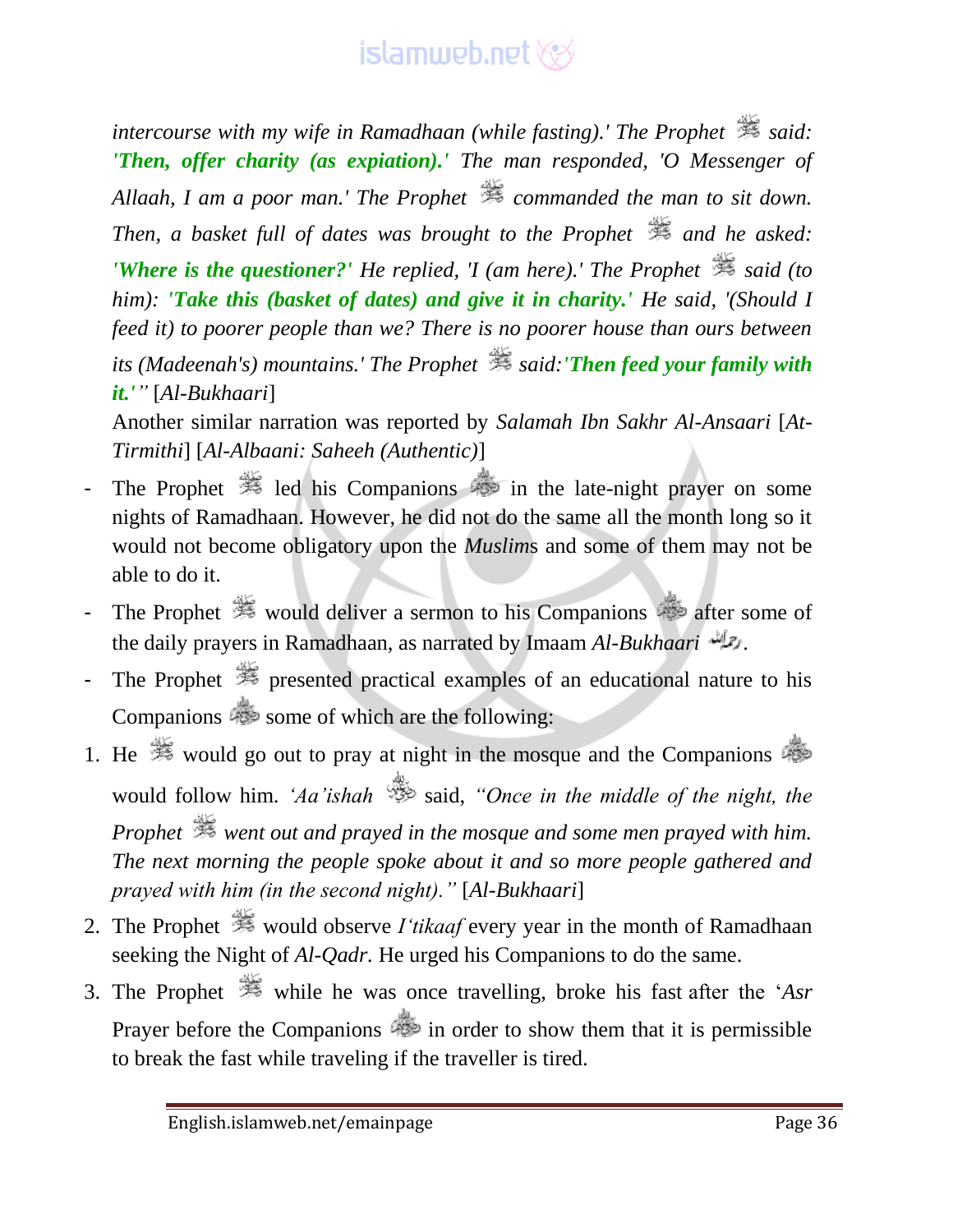- The mercy of the Prophet  $\mathcal{F}$  towards his Companions  $\mathcal{F}$  was reflected in the following:
- 1. The Prophet  $\frac{360}{25}$  commanded his Companions  $\frac{360}{25}$  to not fast before travelling for a battle. One of the Companions said, *"I saw the Prophet telling the people on a journey in the year of the Conquest of Makkah to break their fast. He said:'Gain strength to face your enemy,' and he continued his fast.'"* [*Abu Daawood*] [*Al-Albaani: Saheeh (Authentic)*]
- 2. Another sign of the mercy of the Prophet  $\frac{360}{25}$  towards his Companions  $\frac{360}{25}$  was his forbidding them from fasting continuously day and night. This continuous fasting of day and night was declared strictly forbidden by the Prophet  $\frac{1}{200}$  for his followers. When certain Companions asked why, he **state is the value of the** *i***nt** of the replied: *"I am not like you, for I am provided with food and drink (by Allaah).*" He  $\approx$  also ordered them to hasten to break their fast and delay the pre-dawn meal. The Prophet  $\frac{360}{25}$  led his Companions in the late-night prayer. However, he did not do that all month long, so it would not become compulsory upon *Muslim*s and some of them would be unable to do it. Add to this that he  $\frac{1}{\sqrt{2}}$  never prolonged the prayer unless he was praying individually.
- 3. The Prophet  $\frac{360}{100}$  urged the *Muslim*s to purify their inner selves and avoid committing sins. He said: "Perhaps a fasting person will get nothing from *his fast save hunger and thirst."* [Ahmad]

Many people assign greater attention to rectify their outward life, forbidding wrongdoing and sins severely, while neglecting to purify their hearts and rectifying their inner selves, although the Prophet  $\frac{36}{26}$  advised us otherwise. He said: *"There is in the body a clump of flesh, if it becomes good, the whole body becomes good and if it becomes bad, the whole body becomes bad. Indeed, it is the heart."* [*Al-Bukhaari*]

This means that rectifying the outward life is quite difficult if one does not assign the required attention to rectify his inner self, without neglecting to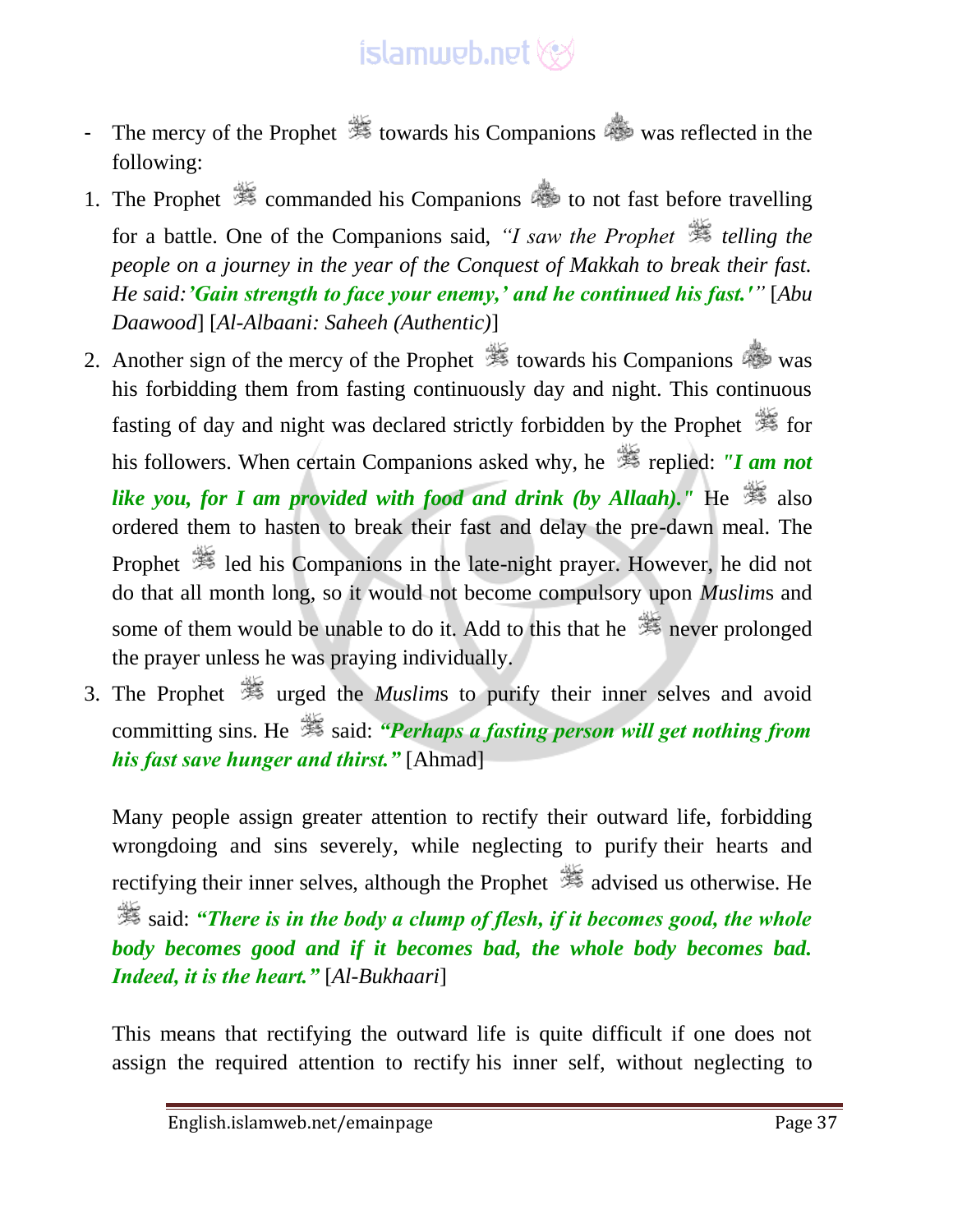rectify the outward. This two-dimensional process of purification and rectification enables one to be deserving of the satisfaction of Allaah The Exalted. The Prophet  $\frac{36}{20}$  said: *"Indeed, Allaah does not look to your bodies or to your property but He looks to your hearts and to your deeds."* [*Muslim*]

- 4. The Prophet hosted his visitors during the month of Ramadhaan. *Ibn Is'haaq* said, *"The Prophet came back to Madeenah from Tabook and a delegation of Thaqeef came to Madeeneh during the same month."* Indeed, the interactions of the Prophet  $\frac{360}{200}$  with people during the month of Ramadhaan added to his striving to deliver the message of Islam, and so each caller to Allaah should follow in the footsteps of the Prophet  $\mathcal{F}$  in this regard.
- The Prophet  $\gg$  commanded his Companions to offer the *Zakaat-ul-Fitr* of Ramadhaan.
- The Prophet  $*$  assigned certain missions to his Companions is such as assigning the collection of *Zakaat-ul-Fitr* of Ramadhaan to *Abu Hurayrah* as Imaam *Al-Bukhaari* reported. This involved relieving him of part of the effort that he had to exert. Indeed, no leader can shoulder all the needed tasks by himself; therefore, it is inevitable that he assigns some tasks to others. In fact, such delegation of authority reflects the confidence of the caller to Allaah in his companions. The Prophet  $\frac{360}{200}$  trusted his Companions and this trust generated capable statesmen.

Finally, I hope that these lines have shed some light on the blessed life of the Prophet  $\mathscr{H}$ . Indeed, we are in dire need of pondering over his *Sunnah* and following his example. *Muslim*s should savor the breeze of musing on his life, identify with his *Sunnah*, and follow his example. Why would we not do so when his path is the straight path and is the only way to earn the love of Allaah The Almighty, our Creator, and draw closer to Him? Allaah The Exalted Says (what means): **{***Say, [O Muhammad], "If you should love Allaah, then follow*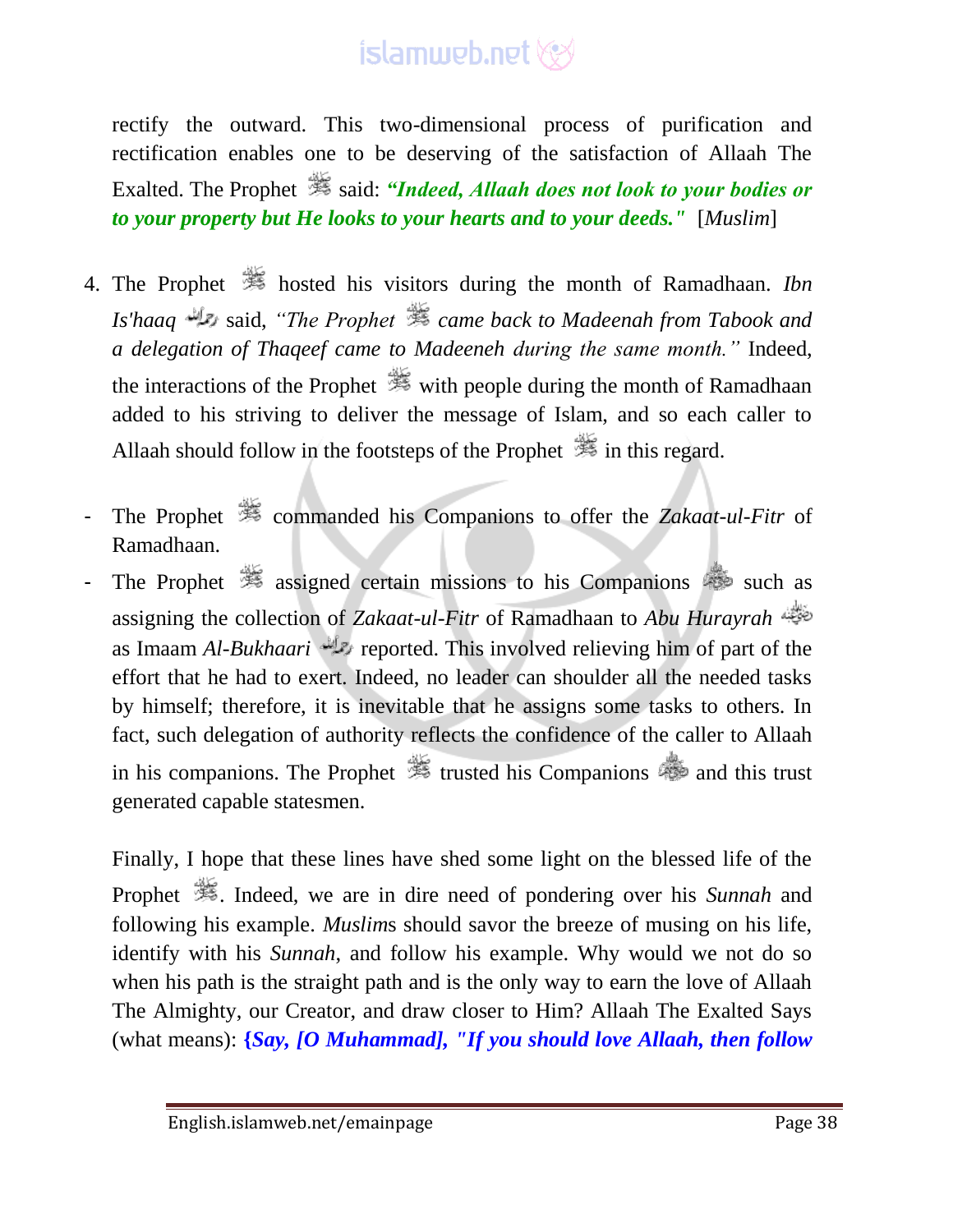*me, [so] Allaah will love you and forgive you your sins. And Allaah is forgiving and merciful."***}**[Quran 3:31]

#### **Events that took place during the month of Ramadhaan in the lifetime of the Prophet,** *sallallaahu 'alayhi wa sallam*

- $\cdot \cdot$  The Prophet  $\cdot \cdot$  received the Divine revelation of the Ouran and the Divine commission to bear and proclaim the message. Monday the  $21<sup>st</sup>$  of Ramadhaan marked the beginning of the call to Islam. Allaah The Exalted Says (what means): **{***The month of Ramadhaan [is that] in which was revealed the Quran***}**[Quran 2:185] In a *Hadeeth* narrated by Imaam *Muslim* it is explicitly stated that this took place on a Monday.
- $\triangle$  The death of *Abu Taalib*, the uncle of the Prophet  $\triangle$  ten years after the *Bi'thah* (Divine commission of the Prophet  $\frac{36}{100}$  to bear and proclaim the message), shortly after leaving the confinement at the defile of *BanuHaashim*.
- The death of the Mother of the Believers, *Khadeejah* in the tenth year after the *Bi'thah* and approximately three years prior to the migration to *Madeenah*.
- Among the events that occurred in the month of Ramadhaan on the first year of the migration was sending the *Sariyyah* (military expedition) of Hamzah Ibn *'Abdul-Muttalib* which was known as *Sariyyat*Sayful-Bahr.

- In the month of Ramadhaan of the second year of *Hijrah* (migration to Madeenah) and specifically on the  $17<sup>th</sup>$  of Ramadhaan, the Greater Battle of Badr took place.

- The death of *Abu Jahl ('Amr Ibn Hishaam*), *Umayyah Ibn Khalaf*, and *Al-'Aas Ibn Hishaam Ibn Al-Mugheerah*, the uncle of the Commander of the Believers *'Umar ibn Al-Khattaab*  $\stackrel{\text{def}}{=}$  took place during the month of Ramadhaan. They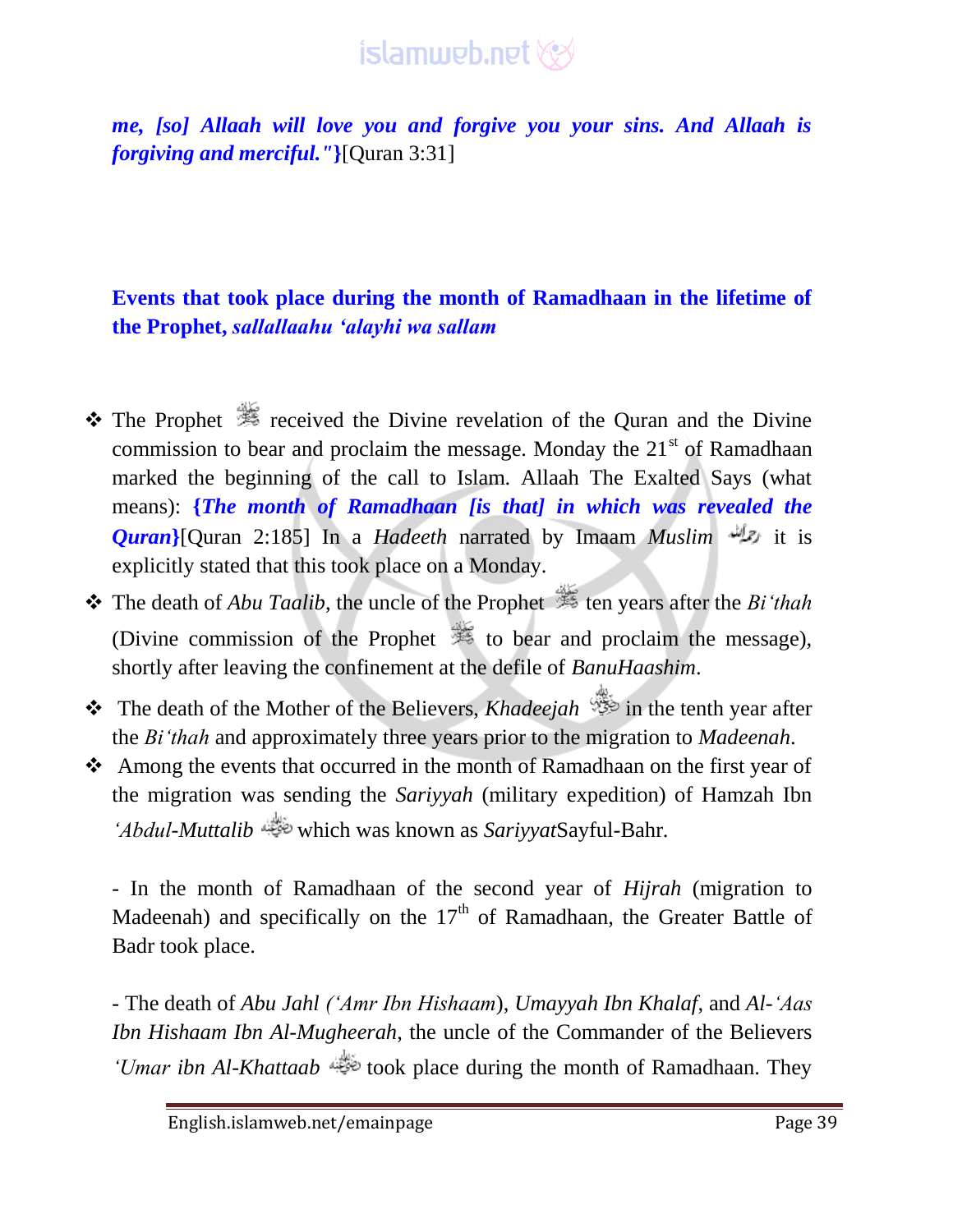were killed in the Battle of Badr. Their idols, *Al-Laat* and *Al-'Uzza*, did not avail them anything and, indeed, unjust people are far from the mercy of Allaah The Exalted.

- In the same month of the second year of the *Hijrah*, Ruqayyah who was the daughter of the Prophet  $\frac{360}{100}$  and the wife of 'Uthmaan Ibn 'Affaan passed away.

- In the third year of the *Hijrah*, on the middle night of Ramadhaan, Faatimah, the daughter of the Prophet  $\mathscr{H}$  gave birth to her son Al-Hasan  $\mathscr{H}$ .

- In the same month of the third year of *Hijrah*, the Prophet  $\frac{1}{200}$  married Zaynab Bint Khuzaymah Bint Al-Haarith, the Mother of the Poor

- In the fifth year of *Hijrah*, the verses of the Noble Quran were revealed stating the chastity of the pure Mother of the Believers, *'Aa'ishah* after the Incident of the Slander. On their way back from the Battle of *Banu* Al-Mustaliq, which took place in the month of Sha'baan, the Incident of the Slander took place. 'Aa'ishah said, "I was ill for a month after we arrived *in Madeenah and the people were circulating these accusations against me while I was unaware of it...*" This proves that the Incident of the Slander continued to the month of Ramadhaan for sure.

- There is disagreement among the scholars regarding the exact date of the *Sariyyah* that was led by *'Abdullaah Ibn 'Ateek* to kill *Sallaam Ibn Abi Al-Huqayq*. Some historians said that it took place in Ramadhaan in the sixth year after *Hijrah*.

- The *Sariyyah* of Zayd Ibn Haarithah was sent to BanuFazaarah in Ramadhaan in the sixth year after *Hijrah*.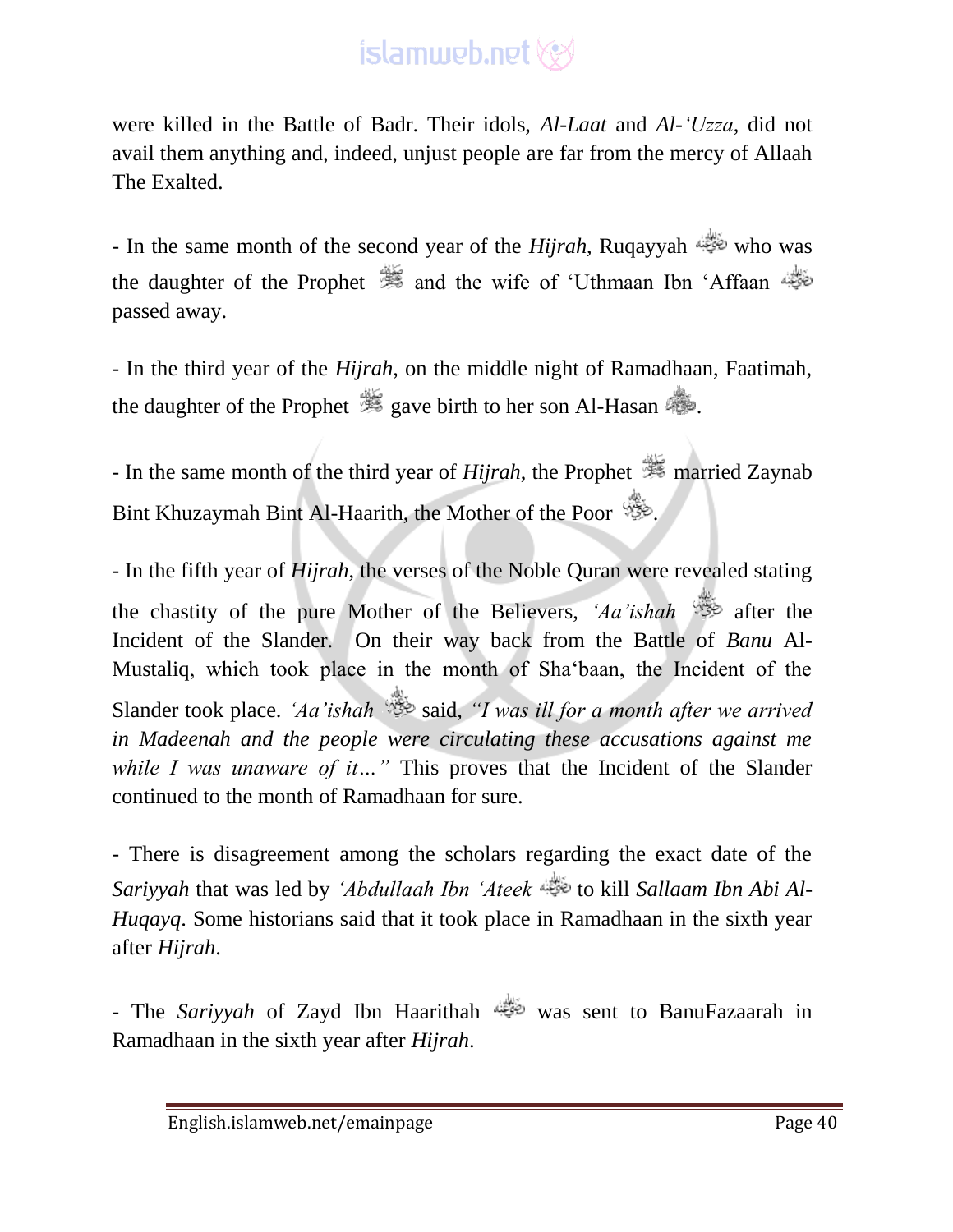- The *Sariyyah* of *Ghaalib Ibn 'Abdullaah* was sent to Al-Mayfa'ah. It was in this battle that *Usaamah Ibn Zayd* killed a man after he had pronounced the two testimonies of faith.

- On the first day of Ramadhaan in the eighth year after *Hijrah*, the *Sariyyah* of *Abu Qataadah* was sent to BatnAdham.

- In the eighth year after *Hijrah*, the Conquest of Makkah took place. The Prophet  $\frac{360}{25}$  left Madeenah on the 10<sup>th</sup> of Ramadhaan and reached Makkah on the  $19<sup>th</sup>$  of Ramadhaan.

- In the same year, the *Sariyyah* of *Khaalid Ibn Al-Waleed* was sent to demolish the idol *Al-'Uzzah* five days before the end of Ramadhaan.

- The *Sariyyah of Sa'd Ibn Zayd Al-Ashhali* was sent to demolish the idol Manat six days before the end of Ramadhaan.

- The *Sariyyah* of *'Amr Ibn Al-'Aas* was sent to demolish the idol Suwaa', the idol of the tribe of Huthayl.
- The return of the Prophet  $\frac{365}{25}$  from the Battle of Tabook in 9 AH. The Prophet left Madeenah to Tabook in the month of Rajab and the battle lasted 50 days, 20 of which were spent in Tabook and the rest were spent on the way.
- The delegation of Thaqeef arrived in Madeenah, declaring their Islam in 9 AH.

- The advent of the messenger of the kings of Himyar with their messages was in Ramadhaan of the ninth year of *Hijrah*.

- The advent of *Jareer Ibn 'Abdillaah Al-Bajali*, may Allaah be pleased with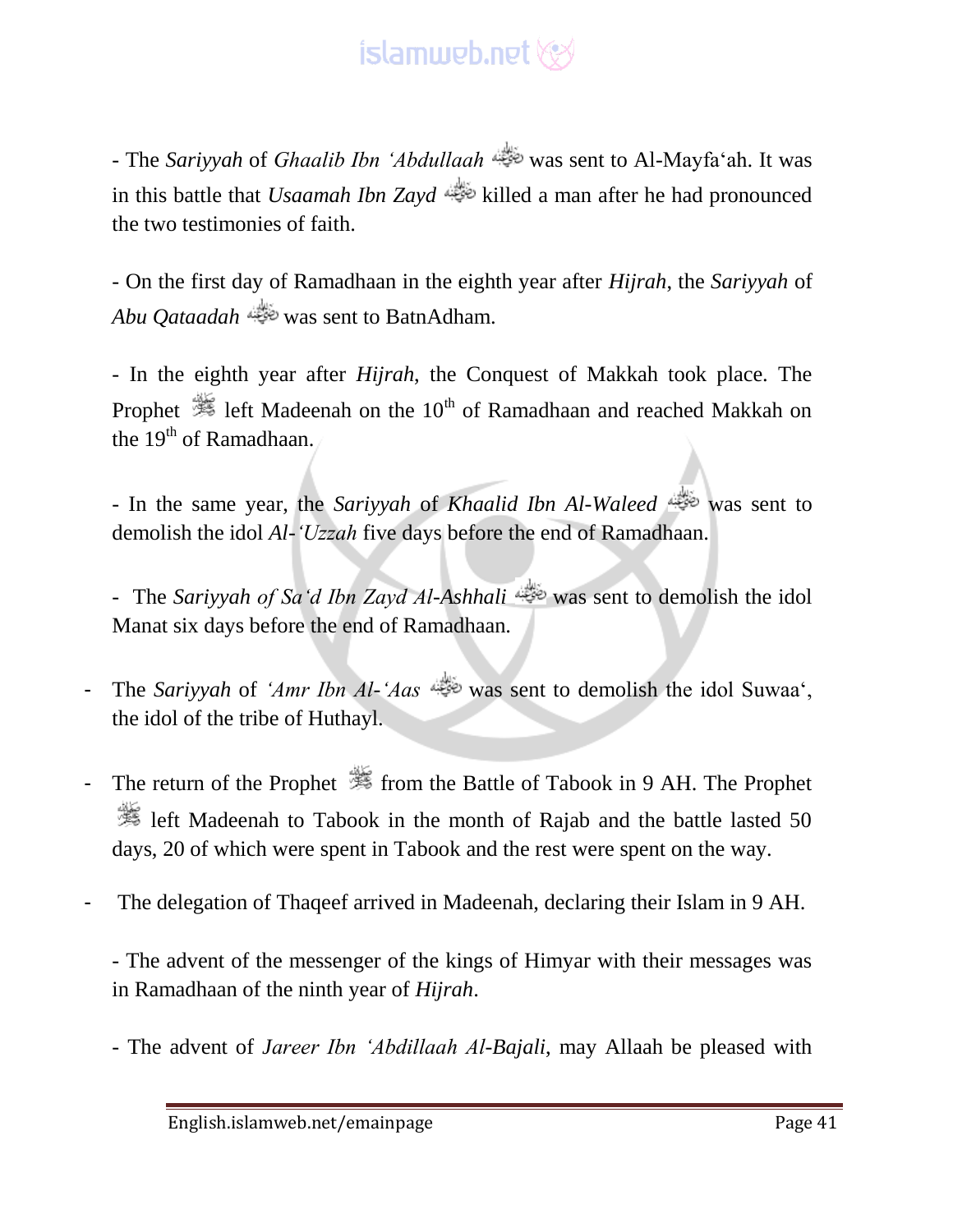him, seeing the Prophet  $\frac{1}{2}$  proclaiming his conversion to Islam in Ramadhaan of the tenth year.

These were the major events that took place during the lifetime of the Prophet **\$** in the month of Ramadhaan. The Prophet  $\frac{36}{25}$  fasted nine Ramadhaans from when the fasting of Ramadhaan was made obligatory in Sha'baan 2 AH. The Prophet  $\frac{360}{25}$  passed away in Rabee' Al-Awwal in the year 11 AH.

**The** *Fataawa* **(Fatwas) of the Prophet on the month of Ramadhaan**

*FataawaRasool-ul Allaah* by Ibn Al-Qayyim

The Prophet was once asked, *"What is the best fasting after the fast of Ramadhaan?*" He  $\frac{1}{2}$  replied: "The month of Allaah that you call *Muharram."* He was then asked, *"What is the best prayer after the obligatory ones?"* He  $\mathcal{F}$  replied: *"Prayer deep in the night."* [Al-Bukhaari]

*'Aa'ishah* asked him, *"O Messenger of Allaah; you were fasting, but you ate Hays (a special meal that the Prophet loved which is a mixture of goatmilk, dates andcream). The Prophet said: 'Yes, I did. The example of he who observes voluntary fasting, or makes up for the missed fast-days of Ramadhaan, is like the man who takes out money [to give] in charity, he gives of it what he wishes to give and he keeps what he wishes to keep.'"* [An-Nasaa'i]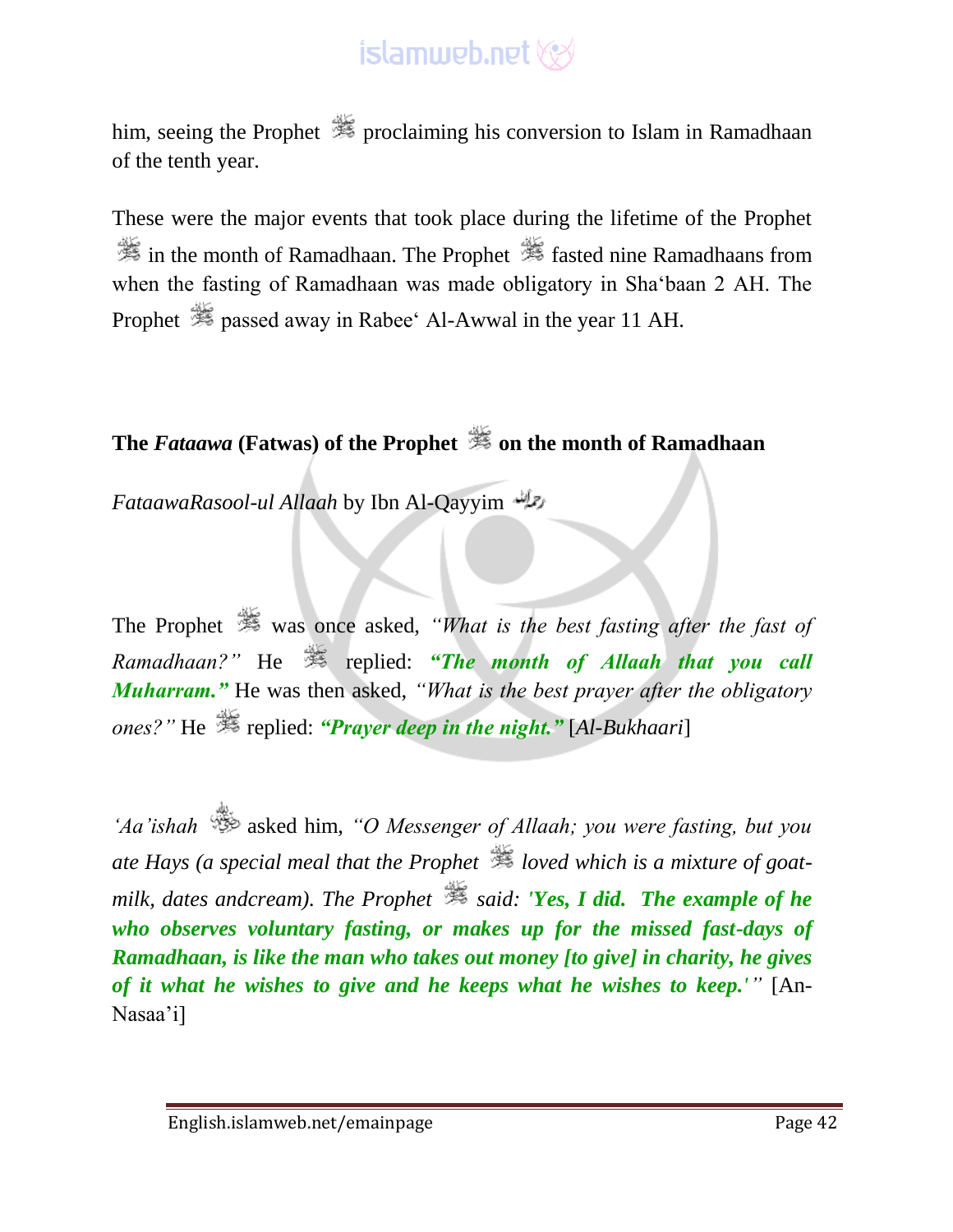The Prophet  $\frac{1}{2}$  once visited *Umm Haani*<sup>'</sup> . She gave him a drink and then he handed it over to her (to drink). She said, *"I was fasting."* The Prophet said: *"The one who is fasting voluntarily is in charge of himself. If he wishes, he may fast and if he wishes, he may break his fast."* [Ahmad]

*Imaam Ad-Daaraqutni* reported that *Abu Sa'eed* cooked some food and invited the Prophet  $\frac{360}{200}$  and some of the Companions  $\frac{360}{200}$  over to his house for lunch. One of the Companions said, *"I am fasting today."* The Prophet said: *"Your brother has invited you and incurred expenses for your sake. Break your fast and fast another day in its place."*

*Imaam Ahmad reported that <i>Hafsah*, may Allaah be pleased with her and her father, was once given a goat as a gift on a day when she and *'Aa'ishah* were observing a voluntary fast. They ate from it then went to the Prophet to ask him and he said: *"Make up for it."*

A man once asked the Prophet *"My eye hurts me; can I apply kuhl while fasting?"* The Prophet  $\frac{36}{25}$  said: *"Yes, you can."* [At-Tirmithi]

*'Umar* Ibn AbiSalamah asked the Prophet *"Should one observing fast kiss (his wife)?"* The Prophet  $\frac{365}{100}$  said to him: *"Ask her (Umm Salamah, May Allaah Be Pleased with her).*" She informed him that the Prophet  $\frac{d}{dx}$  did that, whereupon he said, *"O Messenger of Allaah, you are not like us; for Allaah has pardoned all your sins - the previous and the later ones."* Upon this, the Prophet  $\frac{360}{25}$  said: *"By Allaah, (I do it and) I am the most conscious of Allaah The Almighty among you and I fear Him most among you."* [*Muslim*]

*Imaam Ahmad reported that a man kissed his wife while fasting and he* was worried about what he had done. He sent his wife to ask *Umm Salamah* who told her that the Prophet  $\ddot{\mathscr{L}}$  would kiss his wives while fasting. The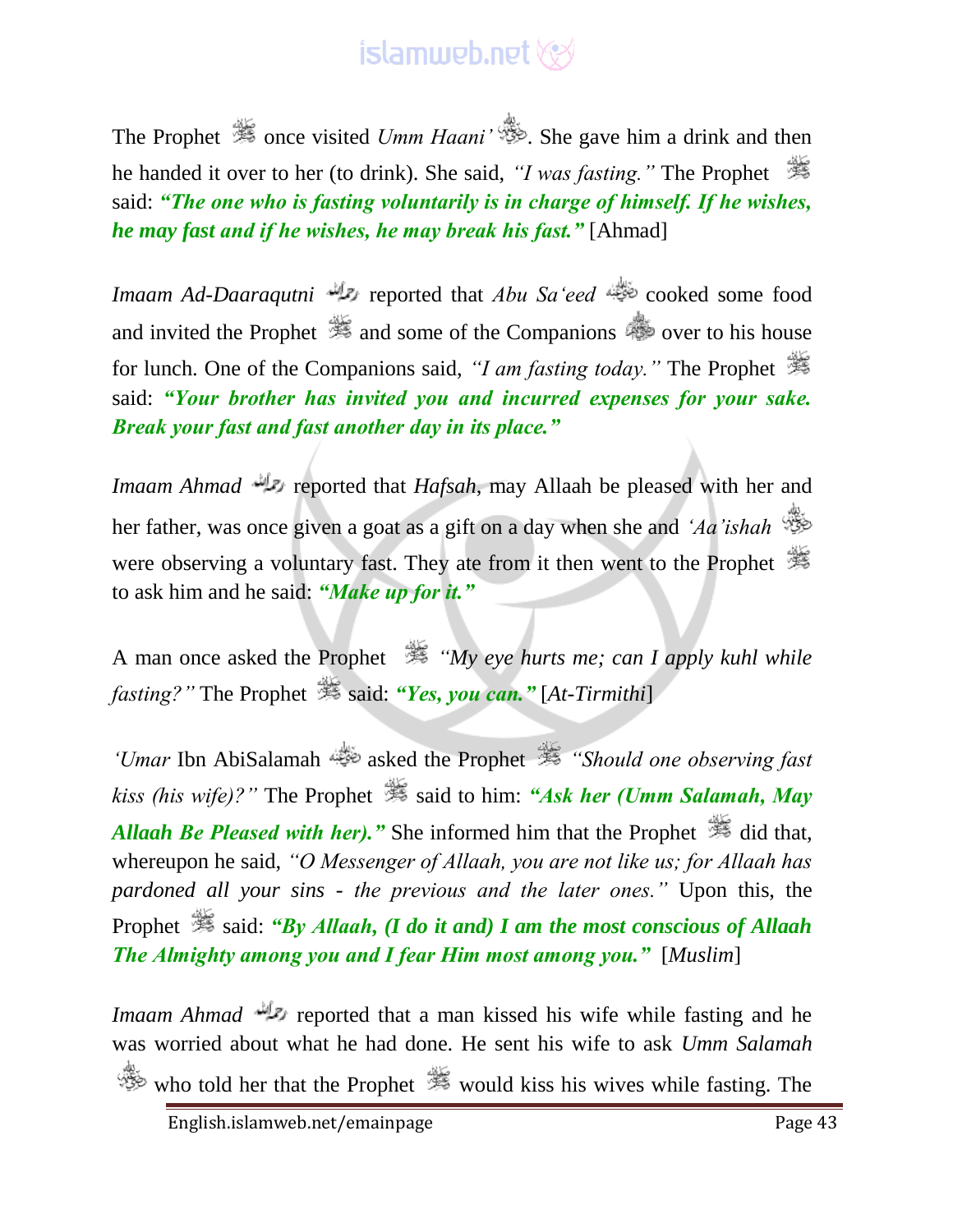wife told her husband, but he was even more worried and said to her, *"We are not like the Prophet; Allaah The Exalted may deem some acts permissible for His Prophet.*" His wife went back to *Umm Salamah* and the Prophet  $\mathbb{Z}$ was home. The Prophet  $\frac{360}{25}$  asked *Umm Salamah*  $\frac{360}{25}$  about the woman and she told him her story. The Prophet  $\mathcal{H}$  said: *"Did you not tell her that I kiss my wives while fasting?" Umm Salamah* replied, *"Yes, I did, but her husband got even more worried, saying that Allaah The Exalted may deem some acts permissible for His Prophet.*" The Prophet  $\frac{1}{2}$  got angry and said: "By Allaah, *(I do it and) I am the one who fears Allaah the most amongst you, the most pious of you, and the most knowledgeable of the ordinances of Allaah."* [*Maalik, Ahmad, & Ash-Shaafi'i*]

*Imaam Ahmad* narrated that a young man once asked the Prophet *"Can I kiss (my wife) while I am fasting?"* He  $\frac{1}{20}$  replied: "*No.*" Then an old man came and asked, "*Can I kiss (my wife) while I am fasting?*" He  $\gg$  replied: *"Yes."* Then, he added: *"An old man can have control over himself."*

A man said to the Prophet *"I have eaten and drunk while fasting out of forgetfulness.*" The Prophet  $\frac{1}{20}$  said: "Your Lord has provided you with food *and drink."* [*Abu Daawood*] *Imaam Ad-Daaraqutni* reported the same narration with the following wording: *"Complete your fast; Allaah The Exalted has provided you with food and drink. You do not have to make up for that day."* It was the first day of Ramadhaan. [*Saheeh (authentic) chain of narrators*]

A man asked the Prophet  $\frac{360}{200}$  about the white and black thread that was mentioned in the verse that reads (what means): **{***And eat and drink until the white thread of dawn becomes distinct to you from the black thread [of night].* [Quran 2:187]. The Prophet  $\frac{365}{25}$  responded: *"The white thread means*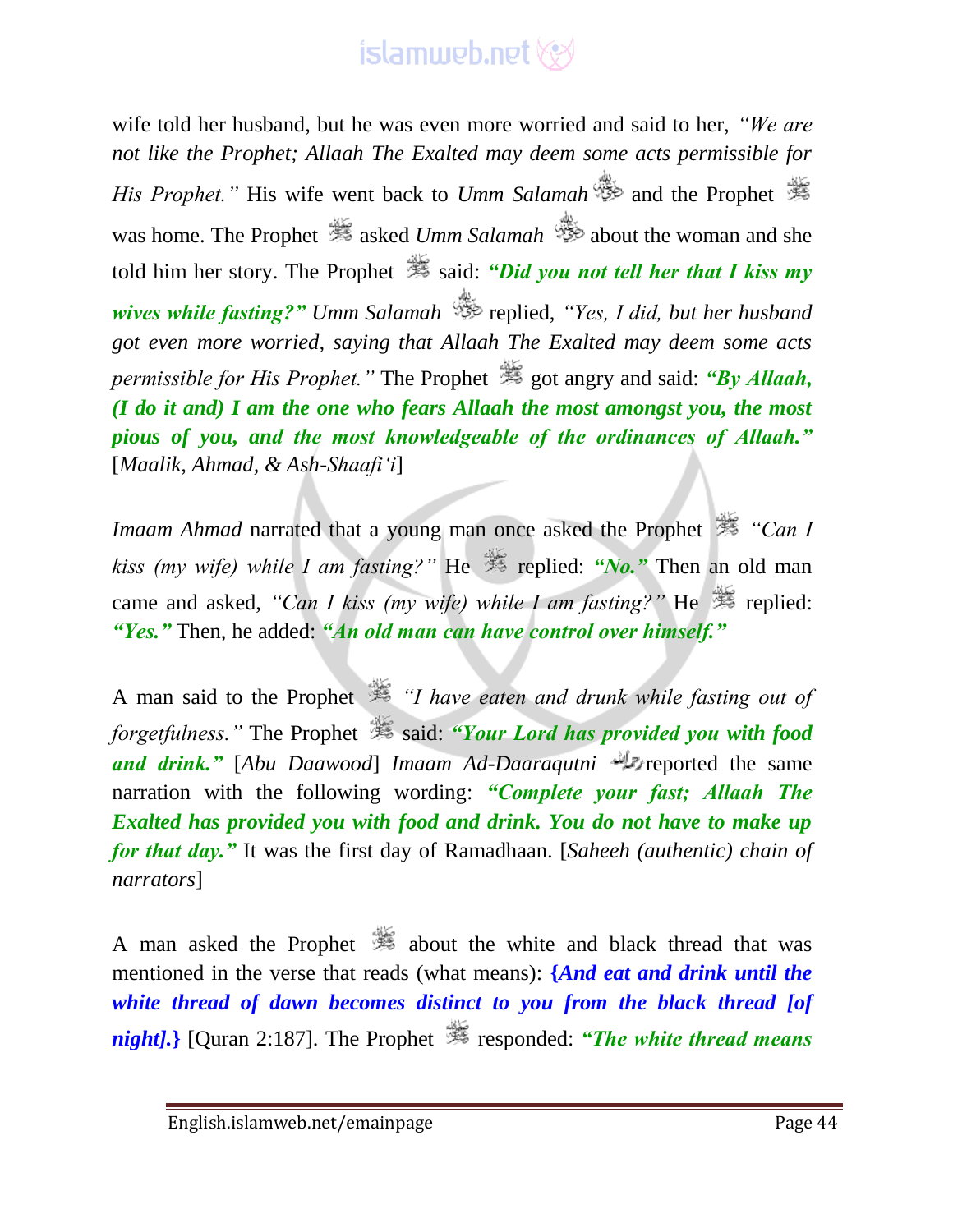*the daylight and the black thread means the darkness of the night."* [*An-Nasaa'i*]

The Prophet  $\frac{360}{25}$  forbade *Muslims* from practicing *Wisaal* (fasting continuously without breaking one's fast in the evening or eating before the following dawn), although he practiced it. The people inquired, *"But you practice Wisaal?"* The Prophet  $\mathcal{H}$  replied: *"I am not like any of you, for my Lord provides me with food and drink."* [*Al-Bukhaari* & *Muslim*]

A man asked the Prophet *"The dawn broke upon me during Ramadhaan while I was in a state of Janaabah because of sexual intercourse and I observed fasting.*" The Prophet is said: "The dawn broke upon me too during the *month of Ramadhaan while I was in a state of Janaabah because of sexual intercourse and I observed fasting."* The man added, "*But you are not like us; Allaah The Exalted has forgiven your past and future sins."* The Prophet said: *"By Allaah, (I do it and) I am the most pious and fearing of Allaah The Almighty among you.*" In another *Hadeeth*, the Prophet  $\frac{dS}{dx}$  said: *"I am the most knowledgeable one of you about the limits of Allaah The Almighty."* [*Muslim*]

When the Prophet  $\mathcal{H}$  was once asked about fasting while traveling, he said: *"You may fast if you like and break it if you like."* [*Muslim*]

Hamzah Ibn 'Amr said, *"O Messenger of Allaah, I find myself strong enough to fast while I am traveling. Is there sin upon me?"* The Prophet said: *"It is a concession from Allaah. He who takes advantage of it, it is good for him, and he who prefers to observe fast, there is no sin upon him."* [*Muslim*]

A man asked the Prophet about making up for the missed fast-days of the past Ramadhaan, should they be fasted consecutively or one day at a time? The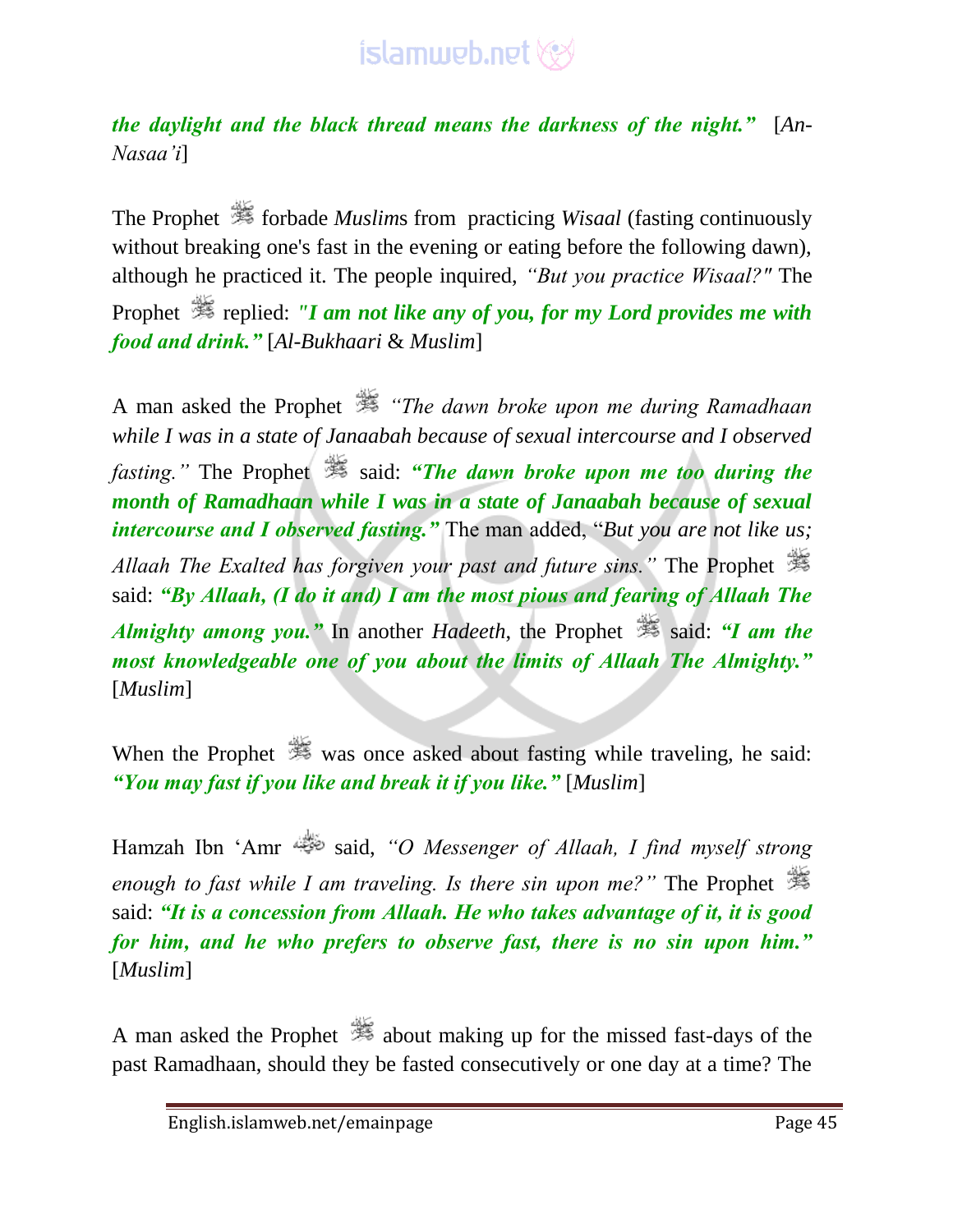Prophet  $\mathcal{H}$  said: *"This is up to you. If one has a debt, is he not entitled to pay his debt gradually, one or two Dirhams at a time? Indeed, Allaah The Exalted Is worthier of forgiving and pardoning."* [*Ad-Daaraqutni: Hasan (Sound)*]

A woman came to Prophet and said, *"O Messenger of Allaah, my mother has died and there is due from her a fast of vow; should I fast on her behalf?*" The Prophet  $\frac{360}{250}$  said: *"What if your mother had died in debt, would you not have paid it on her behalf?*" She said, "Yes." The Prophet said: "Then *observe fast on behalf of your mother."* [*Al-Bukhaari* & *Muslim*]

*Imaam Ahmad*, may Allaah have mercy upon him, reported that *Hafsah* and her father, asked the Messenger of Allaah **is the** *'Aa'ishah and I were observing voluntary fast, then we received some food as a gift, so we broke our fast and ate from it.*" The Messenger of Allaah  $\frac{1}{25}$  said: *"Make up for it.*"

Indeed, this narration does not contradict the other Prophetic narration stating: *"The one who is fasting voluntarily is in charge of himself."* Making up for that day is preferable.

A man came to the Prophet  $\frac{360}{25}$  and said that he was doomed to ruin. The Prophet asked him what the matter was. He replied, *"I've had sexual intercourse with my wife in Ramadhaan (while I was fasting)."* The Prophet asked him: *"Can you afford to manumit a slave?"* He replied in the negative. The Prophet  $\frac{360}{260}$  asked him: *"Can you fast for two successive months?"* He replied in the negative. The Prophet  $\frac{366}{26}$  asked him: *"Can you afford to feed sixty poor persons?"* He replied in the negative. The Prophet is said: "Then, *offer charity (as expiation)."* The man responded, *"O Messenger of Allaah, I am poor.*" The Prophet  $\frac{360}{200}$  commanded the man to sit down. A basket full of dates was brought to the Prophet <sup>35</sup>% and he asked: *"Where is the questioner?"*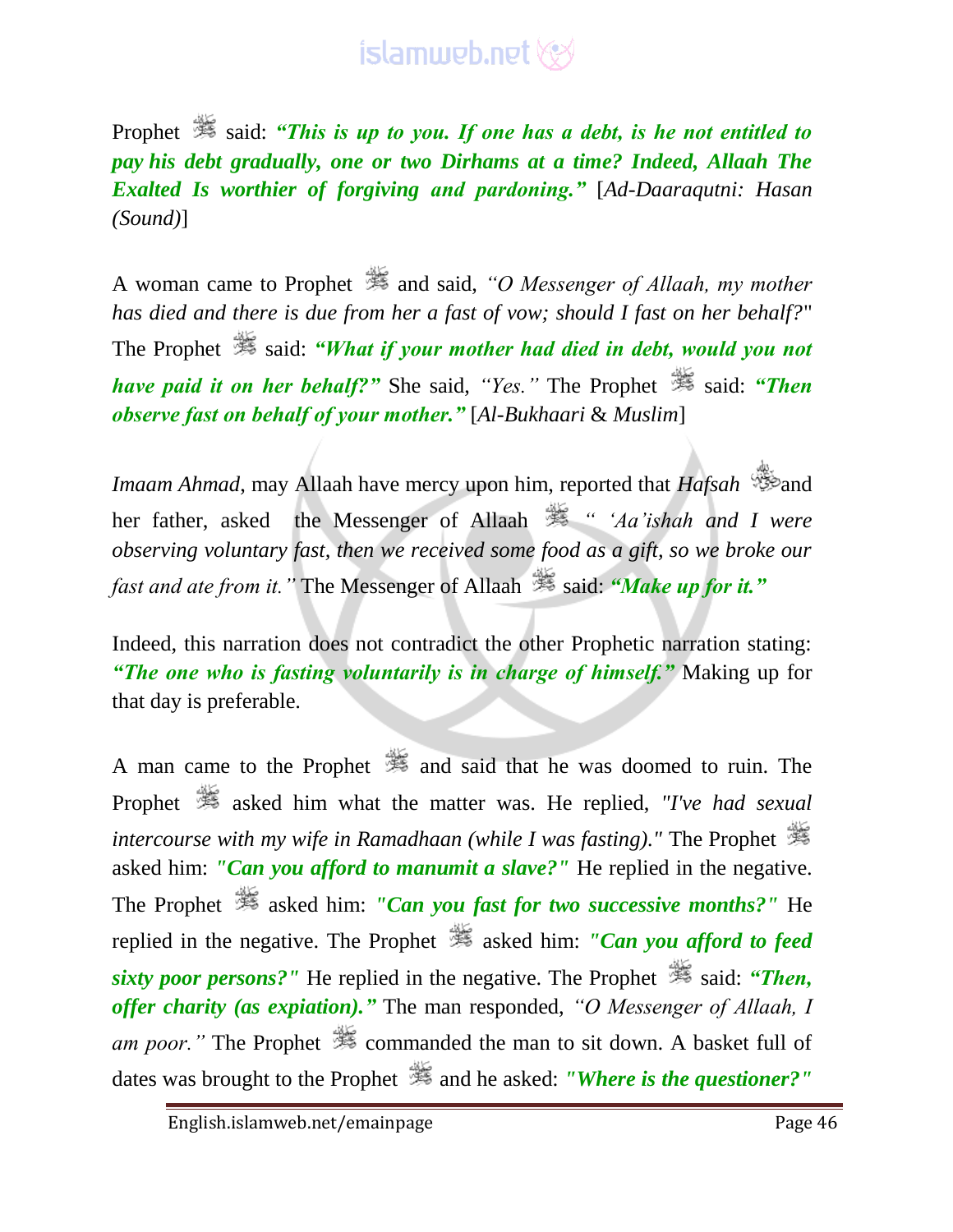He replied, *''I (am here)*.'' The Prophet  $\frac{36}{25}$  said (to him): *''Take this (basket of dates) and give it in charity. Feed poor people with these dates as atonement."* The man said, *"Should I give it to some people who are poorer than we, O Messenger of Allaah? By Him who has sent you with the truth, there is no family between Madeenah's two mountains poorer than we."* The Prophet said: *"Then feed your family with it."* [*Al-Bukhaari* & *Muslim*]

A man asked the Prophet *"Which month should I fast aside from Ramadhaan?"* The Prophet  $\frac{360}{100}$  replied: "*If you want to fast a month after Ramadhaan, then fast Muharram, for it is a month in which Allaah forgave an entire people, and He will accept others who would turn to Him in repentance."* [*Ahmad*]

The Prophet was asked, *"O Messenger of Allaah, we have not seen you fast in any month more than you fast in Sha'baan.*" The Prophet  $\frac{1}{25}$  responded: *"That (Sha'baan) is a month between Rajab and Ramadhaan which is neglected by many people. And it is a month in which an account of the deeds (of human beings) is presented before the Lord of the Worlds, so, I wish that my deeds be presented when I am in a state of fasting."*[*Ahmad*]

The Prophet when asked about fasting on Monday, said: *"That is the day on which I was born and the day on which the Quran was revealed to me."*  [*Muslim*]

*Usaamah Ibn Zayd* asked the Prophet *"O Messenger of Allaah; you fast for a long period and almost never break your fast, and then you break your fasting for a long period and almost never fast, except for two days that you always fast, whether they coincide with your fasting habit or not."* The Prophet said: *"What days do you mean?" Usaamah* replied, *"Mondays*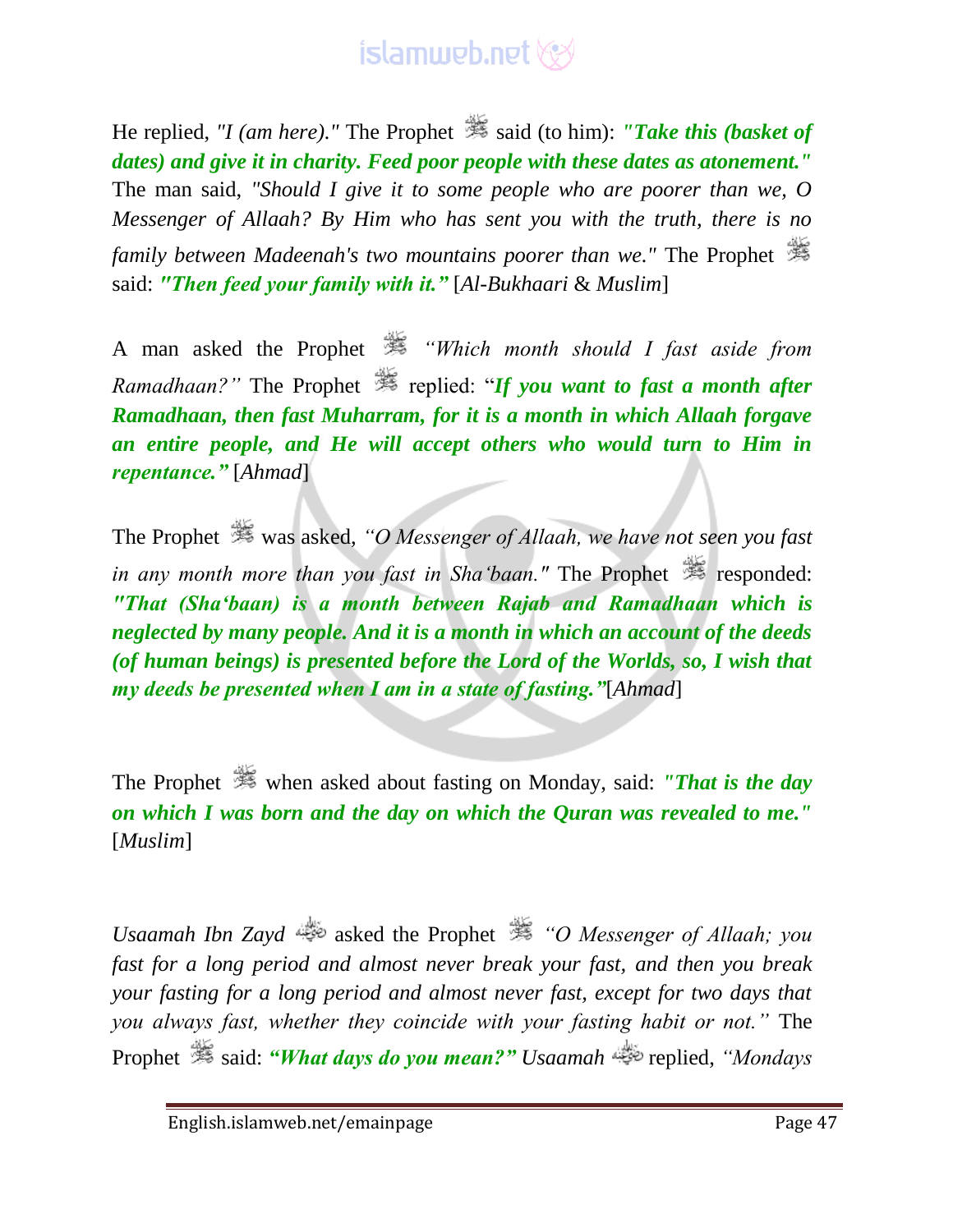*and Thursdays.*" The Prophet  $\frac{36}{20}$  said: **"These are two days on which the** *deeds are raised before the Lord of the Worlds, and I like that my deeds be raised while I am fasting."* [Ahmad]

The Prophet was asked about fasting on Mondays and Thursdays, and he said: *"On Mondays and Thursdays Allaah forgives every Muslim, except for two who are boycotting each other. He Says: 'Not until they have reconciled.'"* [Ibn Maajah]

*'Umar* asked, *"O Messenger of Allaah, what is the case of one who perpetually observes fasts?*" The Prophet  $\frac{36}{25}$  said: "*He neither fasts nor breaks it." 'Umar* asked, *"What about him who observes fast for two days and breaks the fast one day?*" The Prophet is said: *"Would anyone be capable of doing it?" 'Umar* asked, *"What is the position of him who observes fast for a day and breaks it on the other day?"* He  $\frac{1}{2}$  said: "That is *the fast of Daawood (David), may Allaah exalt his mention." 'Umar* asked, *"What about him who observes fast one day and breaks it for two days?"* The Prophet  $\frac{36}{25}$  said: *"I wish I were given the strength to observe that.*" Then the Prophet, is said: "The observance of three days' fast every *month and that of Ramadhaan every year is a perpetual fasting. I seek from Allaah that fasting on the day of 'Arafah (the 9th day of Thul-Hijjah) may atone for the sins of the preceding and the coming years, and I seek from Allaah that fasting on the day of 'Aashooraa' (10th of Muharram) expiates the sins of the preceding year."*[*Muslim*]

A man asked the Prophet *"Should I fast on Fridays and abstain from talking to others?*" The Prophet  $\ddot{\mathscr{E}}$  said: "*Do not fast on Friday unless you fast it together with other days or in a month. As for abstaining from talking to others, by Allaah, enjoining good and forbidding evil is better than keeping silent."*[*Ahmad*]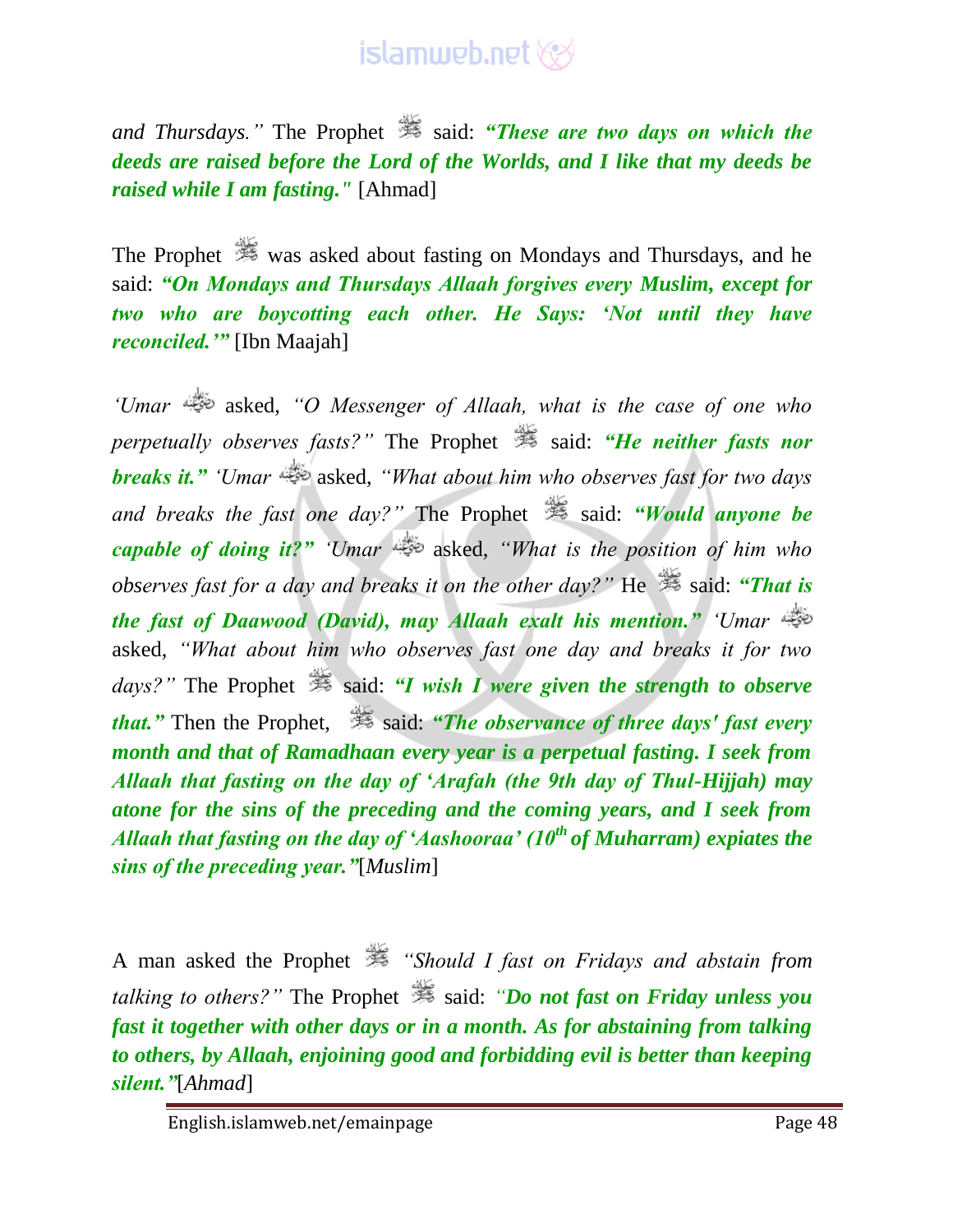

*'Umar Ibn Al-Khattaab* went to the Prophet  $\mathbb{R}$  and said, *'I had vowed before embracing Islam to perform I'tikaaf for a day in Al-Masjid Al-Haraam."*  The Prophet  $\ddot{\mathscr{F}}$  said to him: *"Fulfil your vow and observe the I'tikaaf."* [Al-*Bukhaari*]

#### **The** *Fataawa* **of the Prophet regarding the Night of** *Al-Qadr*

The Prophet  $\frac{36}{25}$  was asked about the Night of *Al-Qadr*, "Is it in the month of *Ramadhaan or in another month?"* He  $\mathcal{L}$  said: "It is in Ramadhaan." People inquired, *"Will it remain as long as you live with us or till the Day of Judgment?"* The Prophet **All The Suppose** answered: "It will remain till the Day of *Judgment."* The people asked, *"In which part of Ramadhaan is it?"* The Prophet *s* replied: *"Seek it in the first ten or the last ten days.*" People asked, *"When exactly?"* The Prophet  $\frac{36}{100}$  said: "Seek it in the last ten days of *Ramadhaan, and do not ask me about anything else about it."* A man said, *"O Messenger of Allaah; I beg you to tell me which night is the Night of Al-Qadr among the last ten nights, for the sake of my right over you.*" The Prophet got angry and said: *"Seek it in the last seven days of Ramadhaan and do not ask me anything else about it."* [*Ahmad; and the questioner was Abu Tharr* رياباني.<br>الصوتينية

*'Aa'ishah* asked the Prophet *"If I knew what night the Night of Al-Qadr is, what should I say during it?*" He  $\frac{1}{28}$  said: "Say: Allaahummainnaka *'afuwwuntuhibu al-'afwafa'fu 'anni (O Allaah, You are The Pardoner and You Love to pardon, so Pardon me)."*[*Saheeh* (Authentic)]

**Conclusion**:

English.islamweb.net/emainpage Page 49